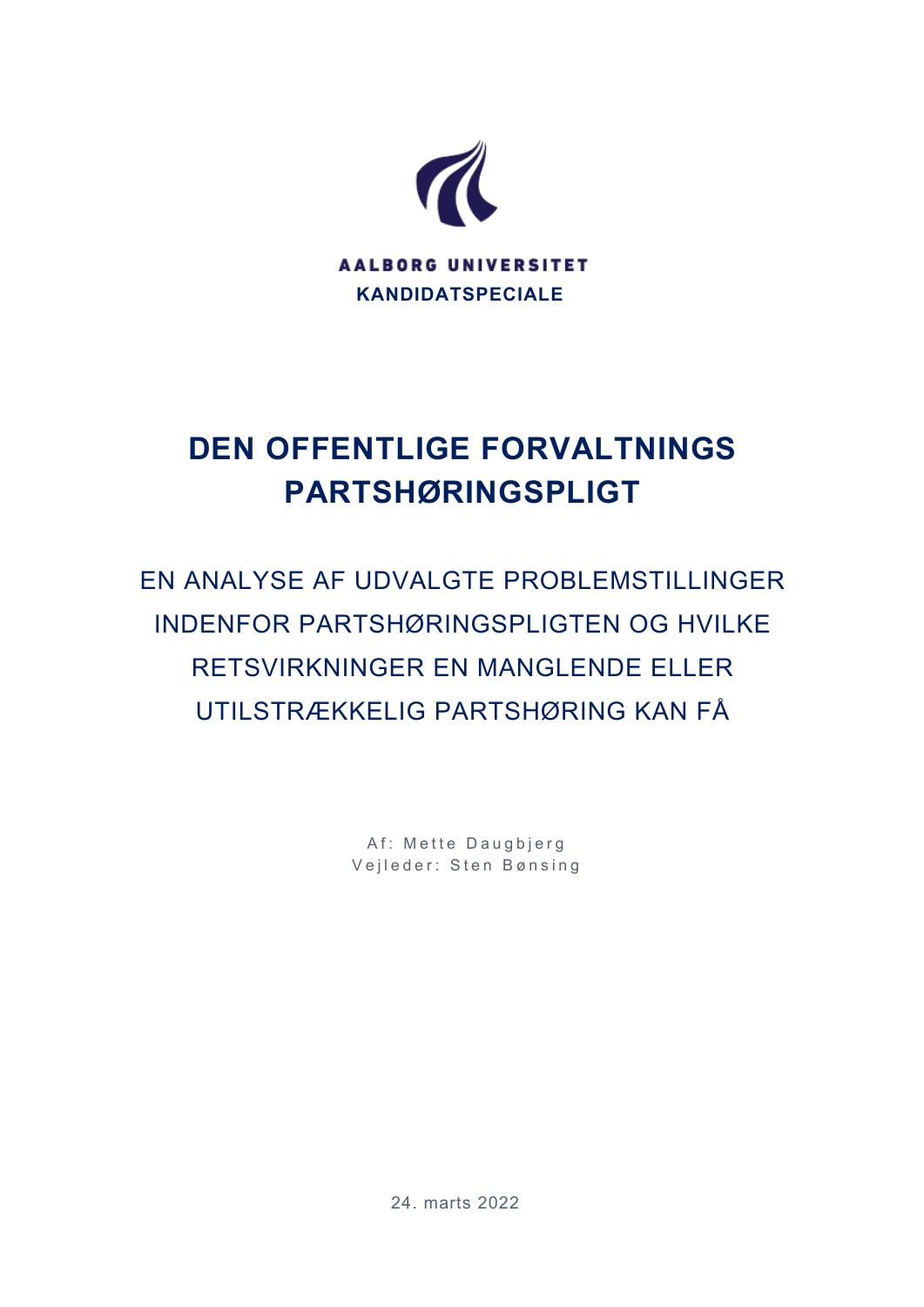

## PROJEKTETS TITEL:

Den offentlige forvaltnings partshøringspligt – en analyse af udvalgte problemstillinger indenfor partshøringspligten og hvilke retsvirkninger en manglende eller utilstrækkelig partshøring kan få

## PROJEKTETS TITEL PÅ ENGELSK:

The public administrations duty to consult parties involved before making decisions

### PROJEKTPERIODE:

Forårssemestret 2022

OMFANG: 128.693 anslag (med mellemrum)

## FORFATTER:

Mette Daugbjerg

## STUDIENUMMER:

20165533

## VEJLEDER:

Sten Bønsing

### AFLEVERINGSDATO:

24. marts 2022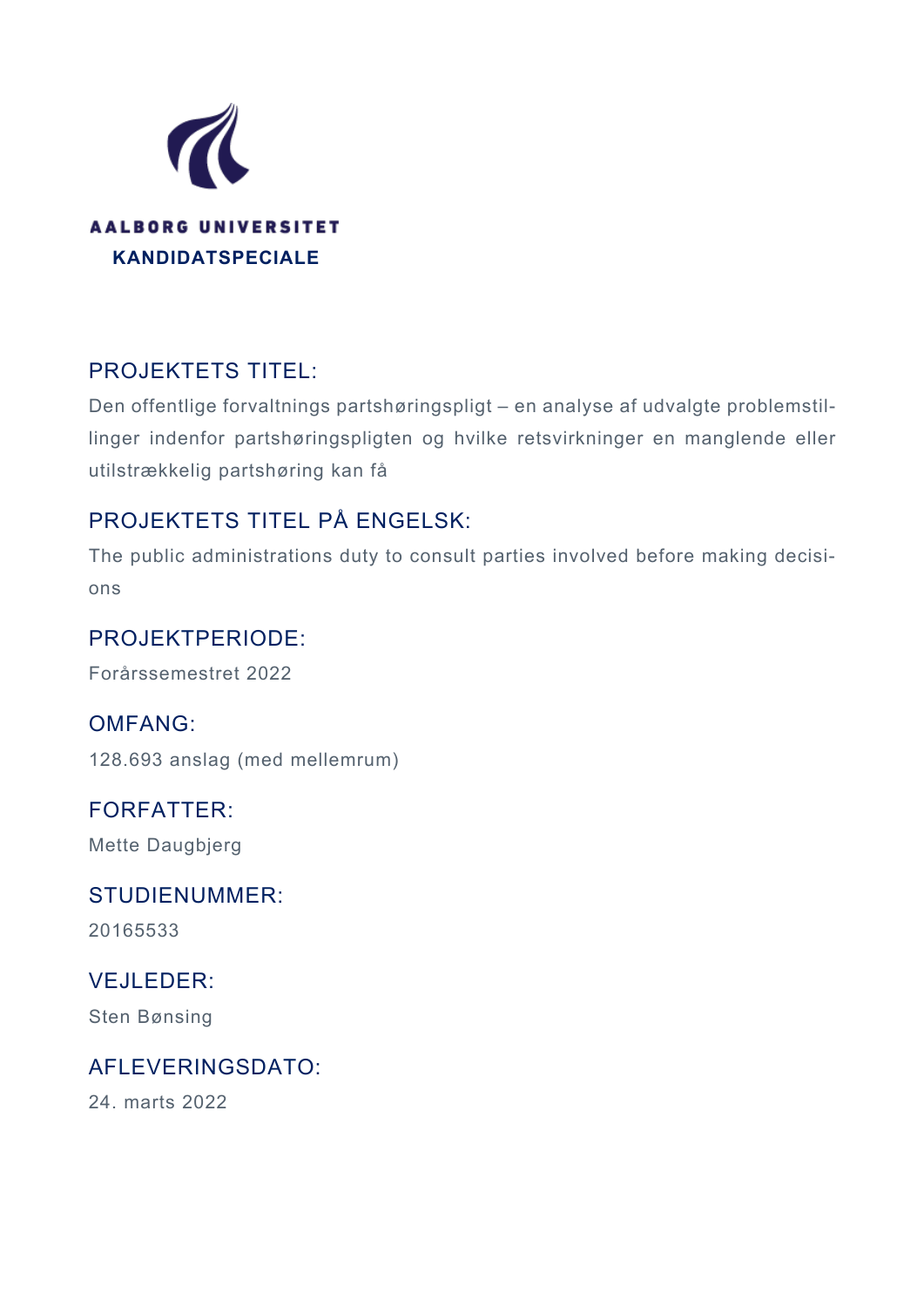## Abstract

This thesis aims to describe and analyze the consultation of the parties involved, in a series of procured problems, specifically aimed at describing the consultation of the parties involved in cases such as contractual ties to the public sector, the consultation of the parties in cases where the subject changes, in cases with illusory consultation of the parties and in cases where children are the subject of consultations of the parties. The thesis furthermore aims to show the legal effects of either missing or incomplete consultation of the parties in a case.

The legal dogmatic method, which aims to describe and analyze the current law, will be used to show the current state of law within the field of consultation of the parties. To describe and analyze the current law, the thesis analyzes several cases, through the analysis of past cases, along with their descriptions and current legal effects. The thesis is based on the traditional sources of legal procedure, namely the law, current case law, common reasoning and the nature of the cases presented.

The thesis contains a description of the current laws regarding the consultation of the parties, based on the Public Administration Act §19 and § 20, describing the terms demanding a consultation of the parties, along with the exceptions to this requirement. The thesis has a specific focus on which kind of cases which would be covered by the Public Administration Act, as opposed to cases where the law isn't applicable.

The thesis furthermore explores the application of the consultation of the parties, by analyzing a range of cases wherein the use of consultation of the parties is a major component of the case. This also includes cases where the consultation of the parties isn't specifically covered by the Public Administration Act, but where common case law dictates the use of consultation of the parties.

In conclusion, the thesis shows that by analyzing the range of cases shown in the thesis, that the specific usage and requirement of the consultation of the parties, isn't only based on the Public Administration Act, but is also based on common case law, along with the statements put forth by the Ombudsman.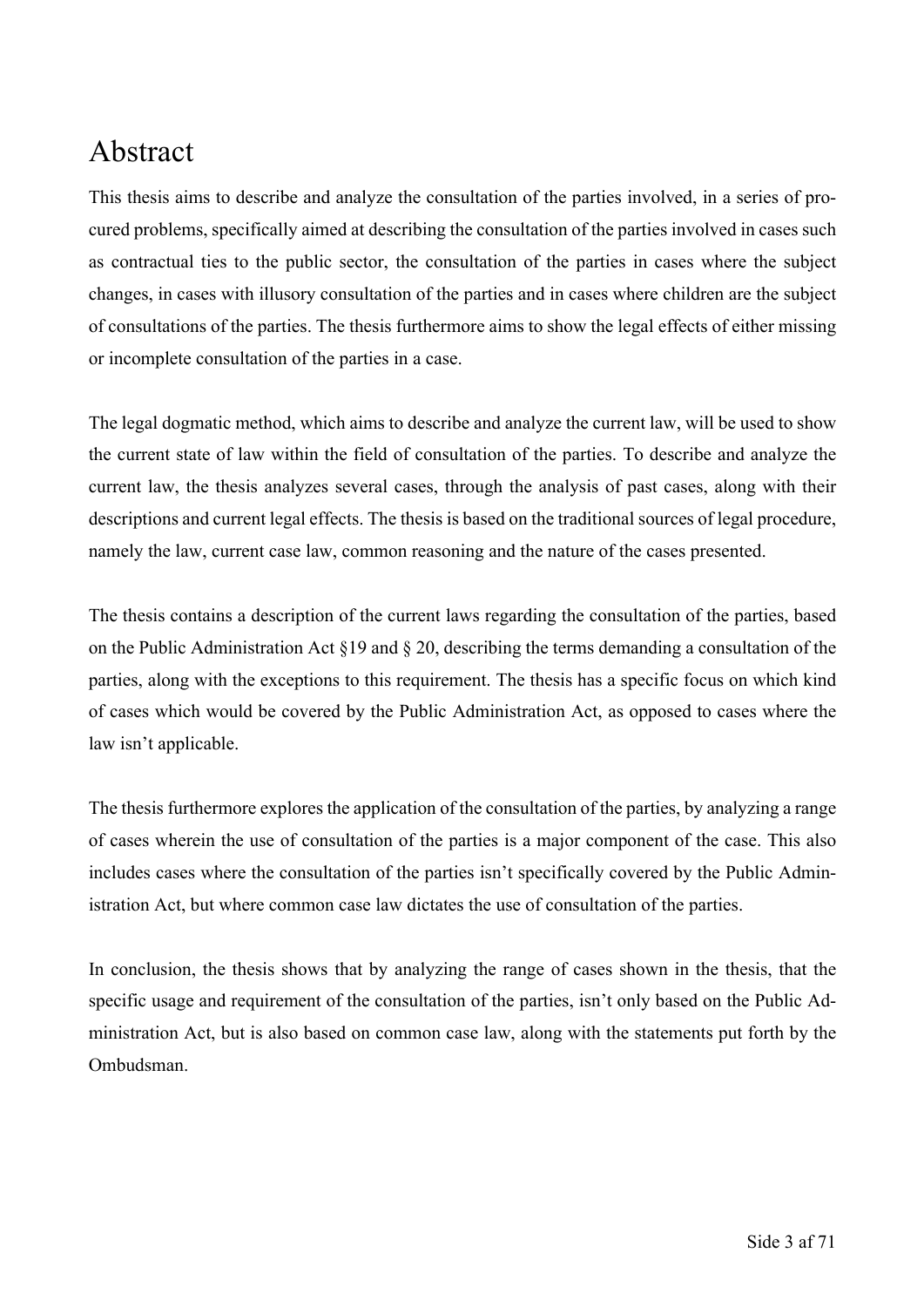The analysis and conclusion also shows that the usage of the consultation of the parties is still developing, and hasn't solidified as of yet, which in turn requires a throughout knowledge of the field by practitioners of law within this field.

Lastly, the thesis also concludes that the lack of consultation of the parties in some cases has severe consequences for the public administration, where the validity of their decisions might be overturned in a court of law, which in turn both invalidates their decisions and often results in monetary recompense for the wronged party, mainly due to the lack of consultation of the parties when required.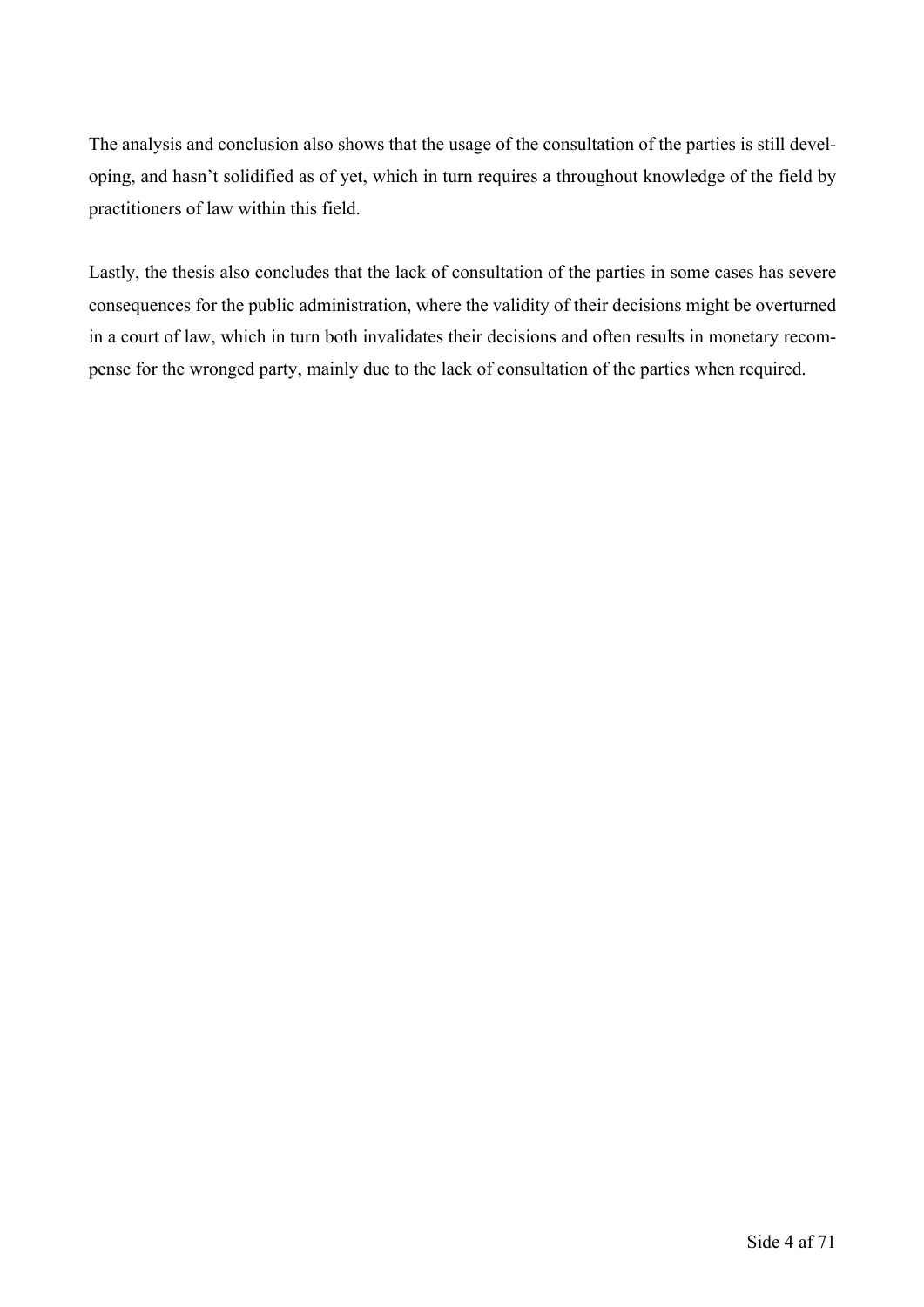## Indholdsfortegnelse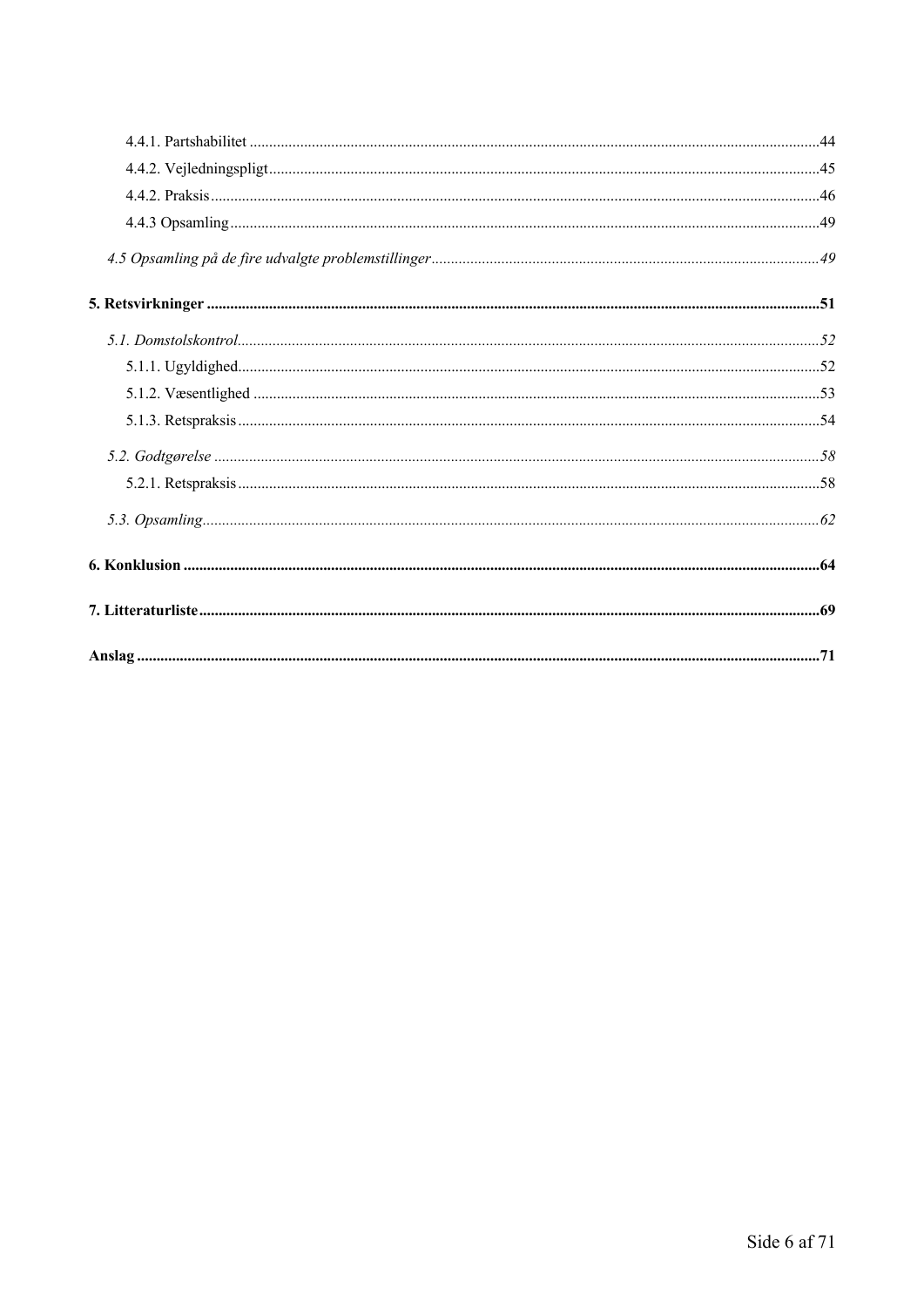## 1. Introduktion

## 1.1. Indledende betragtninger

Den lovgivende magt har givet den offentlige forvaltning beføjelser til at træffe afgørelse på mange områder. <sup>1</sup> Den offentlige forvaltning har blandt andet beføjelser til at træffe afgørelser om tilladelser, bevillinger, opkrævning, dispensationer, påbud eller forbud. Disse afgørelser kan selv sagt have stor betydning for borgeren. Den offentlige forvaltning har dermed en stor magt, hvorfor der er et stort beskyttelseshensyn at tage til borgerne, når der træffes afgørelse i deres sag.2 Der stilles på denne baggrund nogle garantier til borgerens retssikkerhed, herunder retten til at blive hørt.

Målet med den materielle retssikkerhed er, at borgerne får en korrekt materiel afgørelse, særligt ved at det korrekte hjemmelsgrundlag anvendes. Midlet til den materielt korrekte afgørelse skal imidlertid findes i procesretssikkerheden.3

I den forbindelse blev den første forvaltningslov vedtaget i 1985<sup>4</sup>, hvor en række væsentlige sagsbehandlingsregler blev lovfæstede. Ifølge forarbejderne til loven var formålet, at loven skulle medvirke til, *"at forbedre sagsbehandlingen i den offentlige forvaltning og dermed øge sikkerheden for, at myndighedernes regler bliver lovlige og rigtige"*5.

En af de sagsbehandlingsregler, der skal være med til, at der træffes afgørelse på det bedst mulige faktiske grundlag er reglerne om partshøring på myndighedens initiativ, som dengang – og stadig i dag – findes i forvaltningslovens<sup>6</sup> §§ 19 og 20. Forvaltningsmyndighedens partshøringspligt indebærer, at en part skal have lejlighed til at gøre sig bekendt med og kommentere på sagens faktiske afgørelsesgrundlag. Reglerne har samtidig også til formål, at skabe tillid til forvaltningen, således at myndighedens beslutninger kan kontrolleres, inden der træffes en endelig afgørelse. <sup>7</sup> Det er dermed både

<sup>1</sup> Rønsholdt, S. (2014). *Forvaltningsret – Retssikkerhed proces sagsbehandling*, s. 70 f.

<sup>2</sup> Rønsholdt, S. (2014). *Forvaltningsret – Retssikkerhed proces sagsbehandling*, s. 69

<sup>3</sup> Rønsholdt, S. (2014). *Forvaltningsret – Retssikkerhed proces sagsbehandling*, s. 80

<sup>4</sup> Lov nr. 571 af 19/12/1985

<sup>5</sup> FT 1985-86, tillæg A, sp. 76

<sup>6</sup> LBK nr. 433 af 22/04/2014

<sup>7</sup> FT 1985/86 tillæg A, spalte 93 f.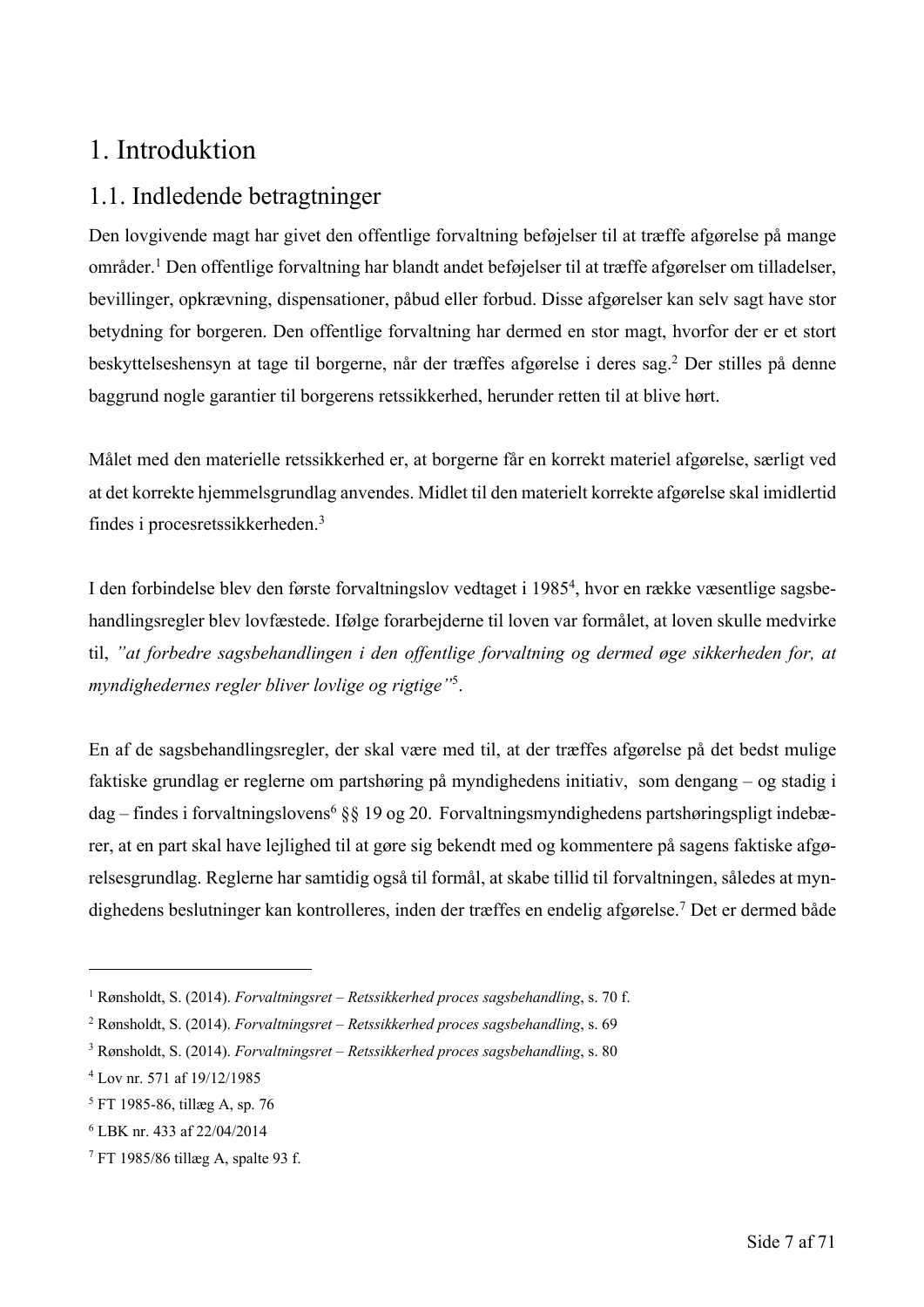afgørende for parten og myndigheden at partshøringsreglerne iagttages, idet det skaber retssikkerhed for parten, mens det er med til at sikre myndighedens korrekte sagsoplysning.

Reglerne for den offentlige forvaltnings partshøringspligt i forvaltningslovens § 19, stk. 1 har eksisteret i 35 år uden nogen indholdsmæssig ændring.8 Forinden forvaltningslovens tilblivelse var der en endnu længere praksis om partshøring forud for denne. På trods heraf, er der i nyere tid stadig tvister, der relaterer sig til lige netop myndighedens partshøringspligt, hvorfor emnet ikke må anses for at være mindre aktuelt i dag. Denne afhandling vil derfor forsøge at bidrage med at skabe et overblik over, hvilke juridiske overvejelser den offentlige forvaltning skal foretage sig i vurderingen af, hvorvidt og på hvilken måde der skal foretages partshøring i en given situation.

Retssikkerhedsmæssigt må det ligeledes lægges til grund, at en regel ikke er meget værd, hvis der ikke er konsekvenser ved at tilsidesætte den. Nærværende afhandling vil dermed, i forlængelse af ovenstående, også undersøge hvilke konsekvenser en manglende iagttagelse af partshøringsreglerne kan have for den offentlige forvaltning.

### 1.2. Problemformulering

Formålet med dette juridiske kandidatspeciale (herefter 'afhandling') er at beskrive og analysere partshøringspligten for udvalgte problemstillinger, herunder partshøring ved kontraktsituationer, partshøring ved ændring af sagstema, partshøring på skrømt og partshøring af børn. I den forbindelse undersøger afhandlingen, hvilke retsvirkninger, der kan være forbundet med en manglende eller utilstrækkelig partshøring.

På baggrund af ovenstående er problemformuleringen for nærværende afhandling:

*Hvorledes er retstilstanden for partshøringspligten henset til afhandlingens udvalgte problemstillinger, og hvilke retsvirkninger kan en manglende eller utilstrækkelig partshøring få?*

<sup>8</sup> Ordlyden af forvaltningslovens § 19, stk. 1 er ændret ved lov nr. 638 af 12/06/2013. Hertil bemærkes, at der ikke forelægger en ændring af gældende ret, men en omskrivning der skulle skabe parallelitet mellem bestemmelsen i forvaltningslovens § 19, stk. 1 og øvrige ekstraheringsbestemmelser, jf. FT 2012-13, L 145 som fremsat.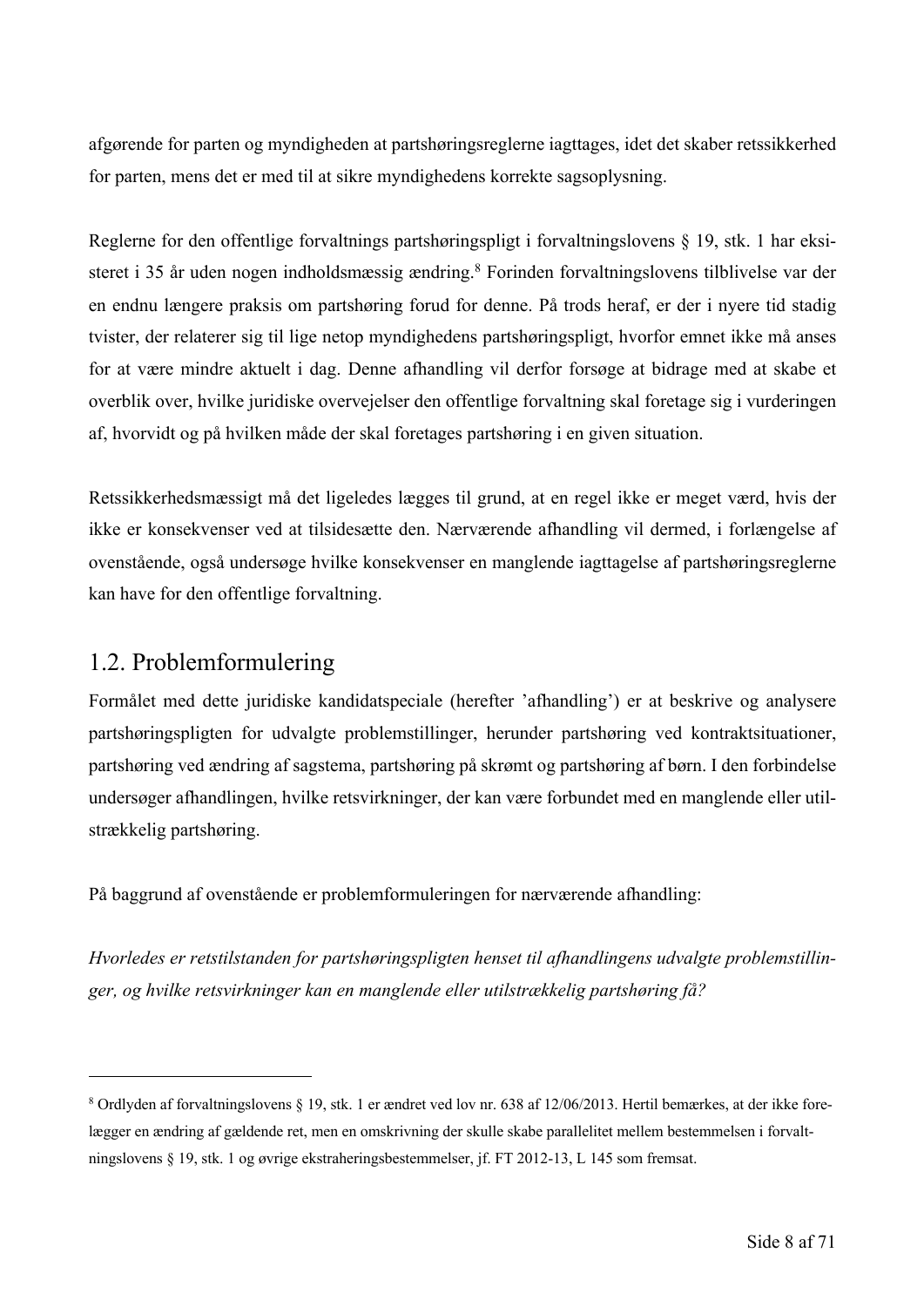## 1.3. Afgrænsning

Afhandlingen fokuserer på at beskrive og analysere udvalgte problemstillinger relateret til den offentlige forvaltnings partshøringspligt. Der er desuden andre problemstillinger i relation til partshøring, som afhandlingen ikke behandler, henset til afhandlingens omfang. I den forbindelse vil afhandlingen ikke indeholde en analyse af, hvad gældende ret er, for så vidt angår anvendelse af undtagelsesbestemmelserne i forvaltningslovens § 19, stk. 2 og § 20. Afhandlingen vil dog alligevel berøre de lovfæstede undtagelsesbestemmelser overfladisk, for at give det fulde overblik over partshøringsbestemmelsernes omfang.

Det centrale i afhandlingen er partshøringspligten, og dermed er omdrejningspunktet ikke på andre forvaltningsretlige sagsbehandlingsregler, herunder blandt andet forvaltningslovens regler om inhabilitet, vejledning, repræsentation, aktindsigtsregler, begrundelse og klagevejledning. Nogle af de nævnte regler vil dog alligevel blive berørt, for at belyse sammenspillet mellem partshøringsreglerne og andre sagsbehandlingsregler for givne problemstillinger, herunder kravet om at myndigheden skal begrunde sine skriftlige afgørelse samt myndighedens vejledningspligt.

Afhandlingen vil endvidere indeholde en beskrivelse og analyse af retsvirkningerne af en manglende eller utilstrækkelig partshøring, med fokus på ugyldighedsvirkninger, herunder tilkendelse af godtgørelse. Afhandlingen vil i den forbindelse kun kort berøre muligheden for erstatning i forbindelse med manglende parthøring. En retsvirkning af manglende efterlevelse af partshøringsreglerne kan være, at Ombudsmanden udtaler kritik. Afhandlingen har imidlertid ikke anvendt ombudsmandsudtalelser i relation til afsnittet om retsvirkninger, idet fokus herpå er ugyldighed og godtgørelse, som ombudsmanden ikke har kompetence til at træffe beslutning om, jf. ombudsmandslovens § 22 modsætningsvist.

Der er for at kunne besvare ovenstående problemformulering har afhandlingen anvendt ombudsmandspraksis og retspraksis. De medtagne begrundelser fra henholdsvis Ombudsmanden og domstolenes skal ikke anses som udtømmende, men de momenter der er henvist til, er udvalgt for at fastlægge gældende ret på bedst mulig vis.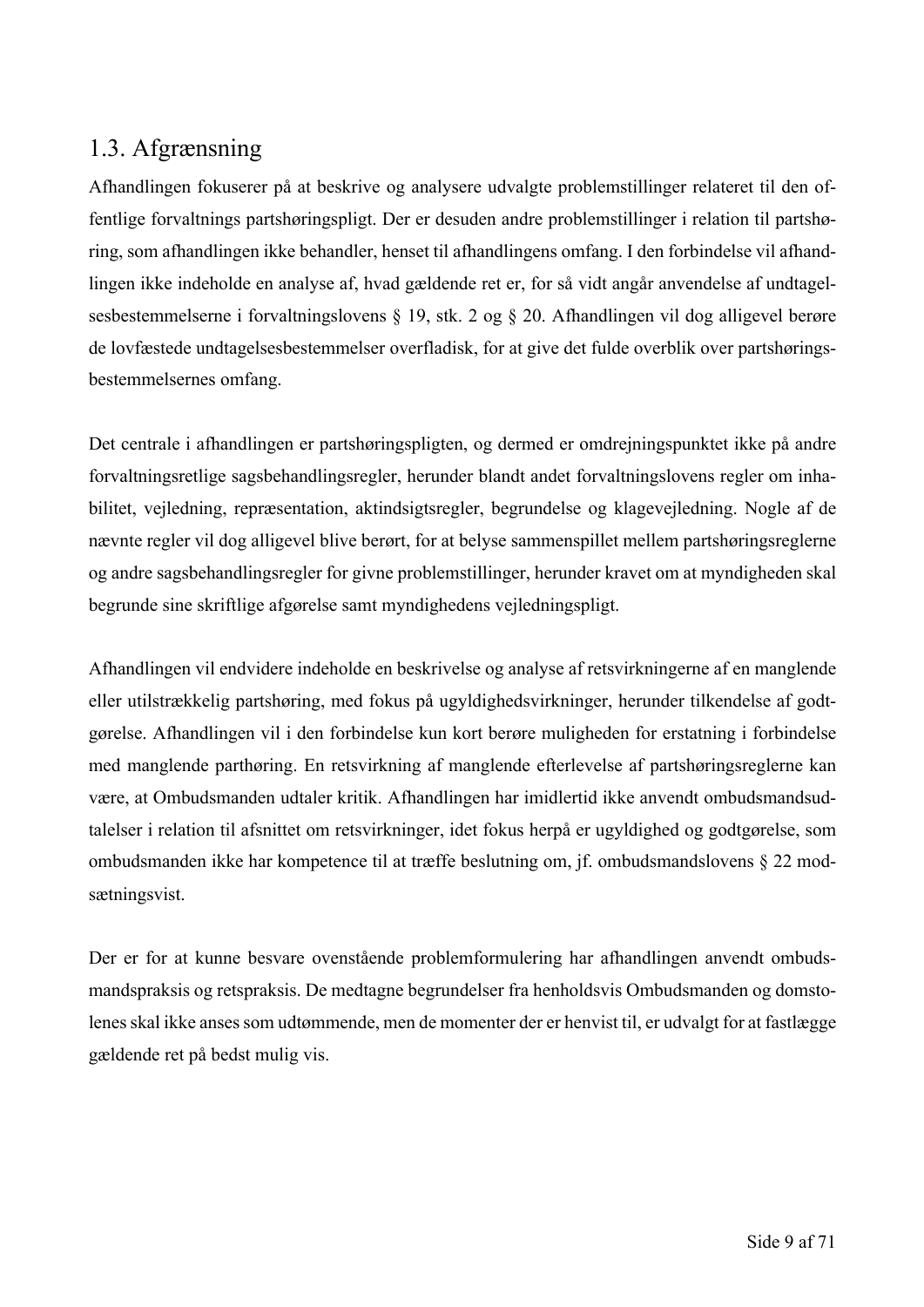### 1.4. Metode

Denne afhandling har til formål at belyse udvalgte problemstillinger indenfor partshøringspligten, samt hvilke retsvirkninger det kan få, hvis en offentlig forvaltning tilsidesætter pligten. Til belysning af ovenstående problemstilling anvendes den retsdogmatiske metode, som har til formål at analysere og beskrive gældende ret, således at retstilstanden kan fastlægges på et givent område. Metoden har derimod ikke til formål at løse konkrete problemer. 9

Det er ved hjælp af fortolkning af retskilderne og retlig subsumption, at retsreglen skal findes. Retskilderne er traditionelt beskrevet som *loven, retspraksis, sædvane* og *forholdets natur*. <sup>10</sup> Retskilderne kan desuden inddeles i skrevne, såvel som uskrevne retskilder. 11

#### 1.4.1. Skrevne retskilder

#### *1.4.1.1. Loven*

Ved den første retskildegruppe *loven* er der tale om *"nedskrevne retskilder, der omfatter borgere, og som umiddelbart kan håndhæves ved domstolene"*. Loven har forrang overfor andre retskilder og findes øverst i retskildehierarkiet. Hertil bemærkes imidlertid, at andre forfattere mener, at retskildegrupperne ikke skal ses som et hierarki i forhold til hinanden. <sup>12</sup> Inden for retskildegruppen *loven* findes en retlig trinfølge, således at en regel ikke må stride mod en højere regel. Dermed må almindelige love ikke stride imod Grundloven, ligesom bekendtgørelser ikke må stride imod en lov. <sup>13</sup> I nærværende afhandling er det forvaltningsloven<sup>14</sup>, der anvendes.

Der vil være lovtekst, som ikke forstås entydigt, hvorfor det er relevant at finde den rette betydning af ordene i forhold til, hvad der menes med den skrevne retsregel.<sup>15</sup> Det er derfor nødvendigt at fortolke de skrevne retsregler, ved at studere forarbejder til loven. Der er i den forbindelse tale om en subjektiv fortolkning, hvor der foretages en undersøgelse af, hvad meningen med den relevante

<sup>9</sup> Munk-Hansen, C. (2018). *Retsvidenskabsteori*, s. 204

<sup>10</sup> Munk-Hansen, C. (2018). *Retsvidenskabsteori*, s. 195

<sup>11</sup> Bønsing, S. (2018). *Almindelig forvaltningsret*, s. 34

<sup>12</sup> Munk-Hansen, C. (2018). *Retsvidenskabsteori*, s. 255 f.

<sup>13</sup> Munk-Hansen, C. (2018). *Retsvidenskabsteori*, s. 289

<sup>14</sup> Sammenskrevet i LBK nr. 422 af 22/04/2014

<sup>15</sup> Bønsing, S. (2018). *Almindelig forvaltningsret*, s. 44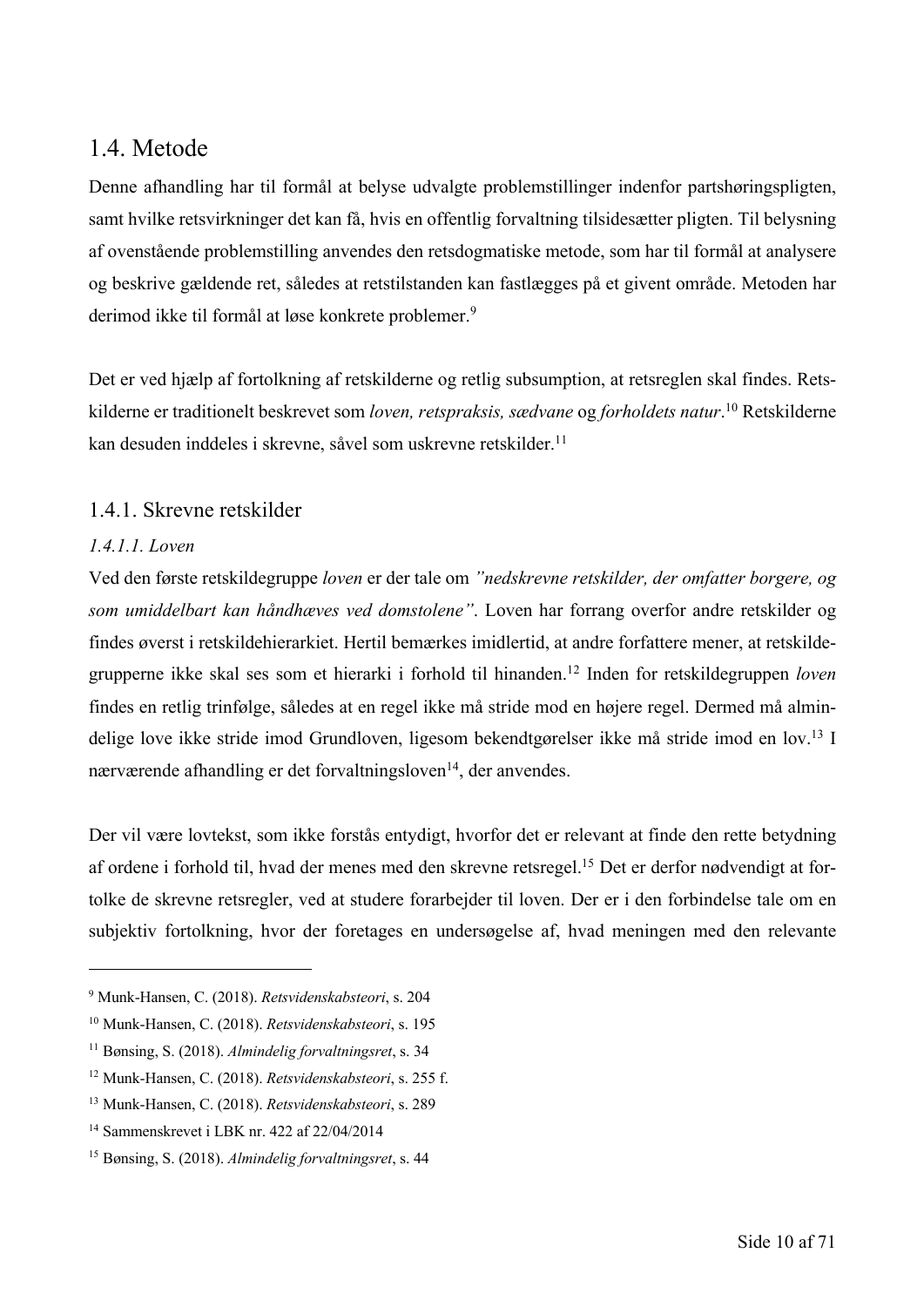bestemmelse er ifølge forarbejderne. <sup>16</sup> I nærværende afhandling udgør dette ikke en undtagelse. Til belysning af, hvordan udvalgte bestemmelser af forvaltningsloven skal fortolkes, er anvendt lovforarbejder i form af bemærkninger til lovforslag som fremsat, FT 1985/86 tillæg A, som er bemærkninger der er udarbejdet i forbindelse med den første forvaltningslov. Afhandlingen anvender desuden de almindelige bemærkninger til L 145, FT 2012/13 for så vidt angår ændring af § 19 ved lov nr. 638 af 12. juni 2013.

#### 1.4.2. Uskrevne retskilder

Udover skrevne retskilder, findes der desuden uskrevne retsregler i form af *praksis*. Denne vil ofte være nedskrevet, men i retskildemæssig sammenhæng skal de forstår som uskrevne retskilder, da gyldigheden alene bygger på, at der er afsagt en dom eller truffet en afgørelse i sagen. <sup>17</sup> For at belyse afhandlingens problemformulering fyldestgørelse, er det dermed også nødvendigt at analysere praksis på området.

Af praksis som er relevant for nærværende afhandling findes navnlig retspraksis og ombudsmandspraksis.

#### *1.4.2.1. Retspraksis*

Retspraksis er afgørelser truffet af domstole.<sup>18</sup> Retspraksis skaber en bestemt retsstilling for andre borgere i fremtiden, hvilket er argumentationen for, at anse retspraksis som en retskilde. <sup>19</sup> De ordinære domstole udgør byretter, landsretter og Højesteret.<sup>20</sup> Det har betydning for bedømmelse af retstilstanden og senere afgørelser, hvad det er for en instans, der har afsagt dommen. Højesteret er ikke bundet af landsretternes afsagte domme, lige som landsretterne ikke er bundet af byretternes afsagde domme. Dog vil en lavere domstol være bundet af en højere domstols afsagte domme, hvorfor det må udledes, at Højesterets domme har stor betydning.<sup>21</sup>

<sup>16</sup> Munk-Hansen, C. (2017). *Den juridiske løsning - introduktion til den juridiske metode*, s. 50

<sup>17</sup> Bønsing, S. (2018). *Almindelig forvaltningsret*, s. 34 og Munk-Hansen, C. (2018). *Retsvidenskabsteori*, s. 327

<sup>18</sup> Munk-Hansen, C. (2017). *Den juridiske løsning - introduktion til den juridiske metode*, s. 55

<sup>19</sup> Bønsing, S. (2018). *Almindelig forvaltningsret*, s. 48

<sup>20</sup> Munk-Hansen, C. (2017). *Den juridiske løsning - introduktion til den juridiske metode*, s. 56

<sup>21</sup> Munk-Hansen, C. (2018). *Retsvidenskabsteori*, s. 324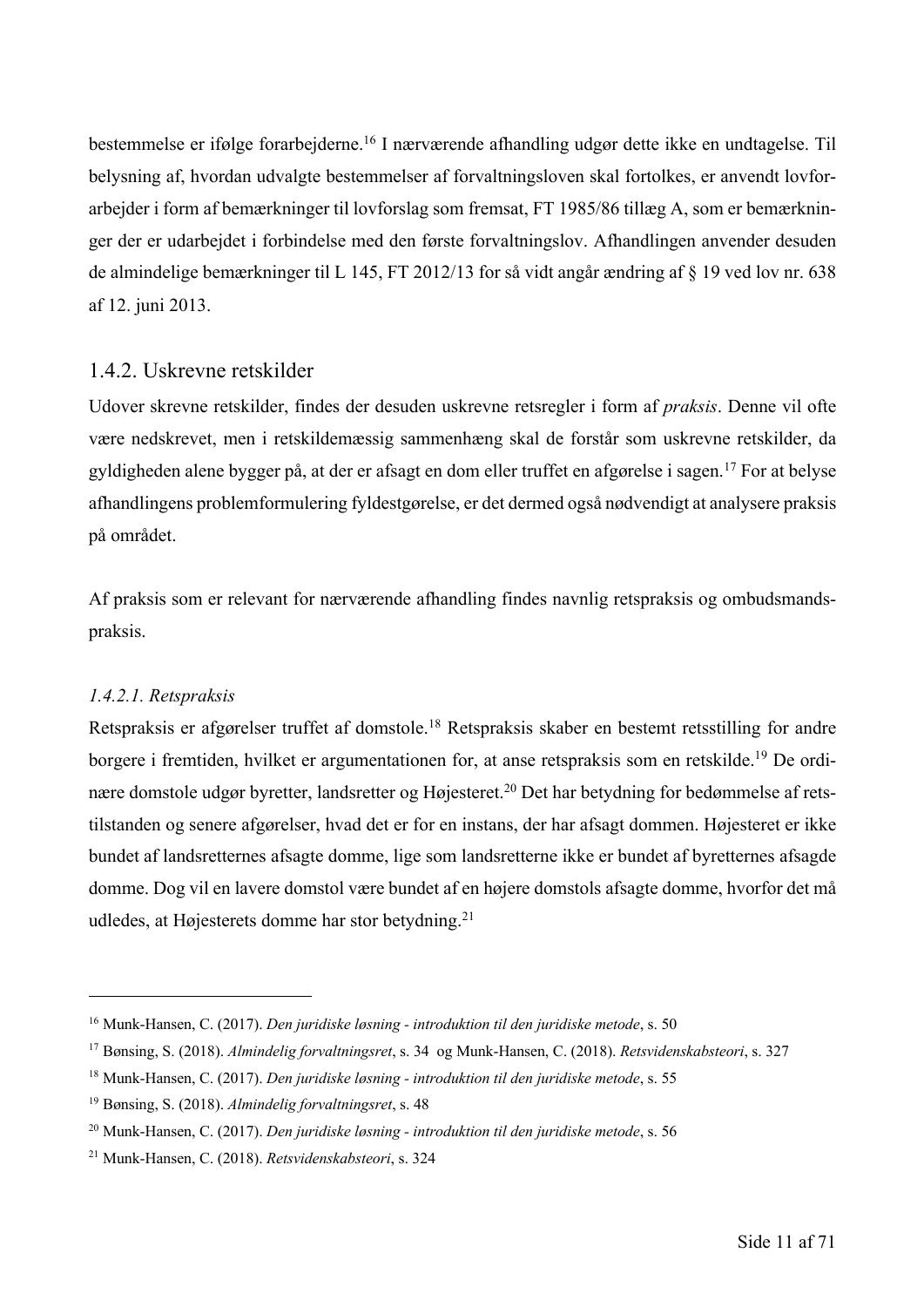Dommens alder kan også have betydning, når domme bruges til at fastlægge gældende ret, idet de hensyn og principper, der tidligere er blevet lagt vægt på, kan have ændret sig.<sup>22</sup>

I nærværende afhandling anvendes en række domme, som led i at undersøge retstilstanden for udvalgte problemstillinger indenfor partshøringspligten, herunder hvilke retsvirkninger en manglende iagttagelse af reglerne kan medføre. Ved valg af anvendt retspraksis har afhandlingen derfor, så vidt muligt, anvendt domme af større retskildemæssig betydning.

#### *1.4.2.2. Ombudsmandspraksis*

Ombudsmandspraksis har stor betydning i forvaltningsretten. <sup>23</sup> Det fremgår af ombudsmandslovens § 7, stk. 1, 1. pkt., at Ombudsmandens virksomhed omfatter alle dele af den offentlige forvaltning. Det er dog væsentlig at bemærke, at Ombudsmandens udtalelser ikke er retskilder, og derfor ikke binder hverken borgerne, myndighederne eller domstolene. <sup>24</sup> Det er imidlertid alligevel relevant at anvende ombudsmandspraksis i nærværende afhandling, da den offentlige forvaltning undtagelsesfrit følger Ombudsmandens udtalelser. <sup>25</sup> Udover det faktum, at Ombudsmanden bedømmer, hvorvidt der er handlet i strid med gældende ret, udtaler Ombudsmanden sig også om god forvaltningsskik, hvilket fremgår af ombudsmandslovens § 21. Folketingets Ombudsmandens reaktionsmulighed er i den forbindelse at udtale kritik, afgive henstillinger eller i øvrigt fremsætte sin opfattelse af en sag, jf. ombudsmandslovens § 22.

I afhandlingen anvendes udtalelser fra Folketingets Ombudsmand til dels at fastlægge, i hvilke tilfælde der skal partshøres, dels til at fastlægges, hvad en partshøring i en given situation skal indeholde, for at kunne anses som værende tilstrækkelig.

#### 1.4.3. Juridisk litteratur

Afhandlingen anvender juridisk litteratur. Juridisk litteratur er ikke en retskilde, da forfatteren ikke er legitimeret til at fastlægge ret.<sup>26</sup> Den juridiske litteratur, der er anvendt i afhandlingen, anvendes

<sup>22</sup> Munk-Hansen, C. (2018). *Retsvidenskabsteori*, s. 326

<sup>23</sup> Bønsing, S. (2018). *Almindelig forvaltningsret*, s. 56

<sup>24</sup> Bønsing, S. (2018). *Almindelig forvaltningsret*, s. 56

<sup>25</sup> Munk-Hansen, C. (2018). *Retsvidenskabsteori*, s. 333

<sup>26</sup> Munk-Hansen, C. (2018). *Retsvidenskabsteori*, s. 372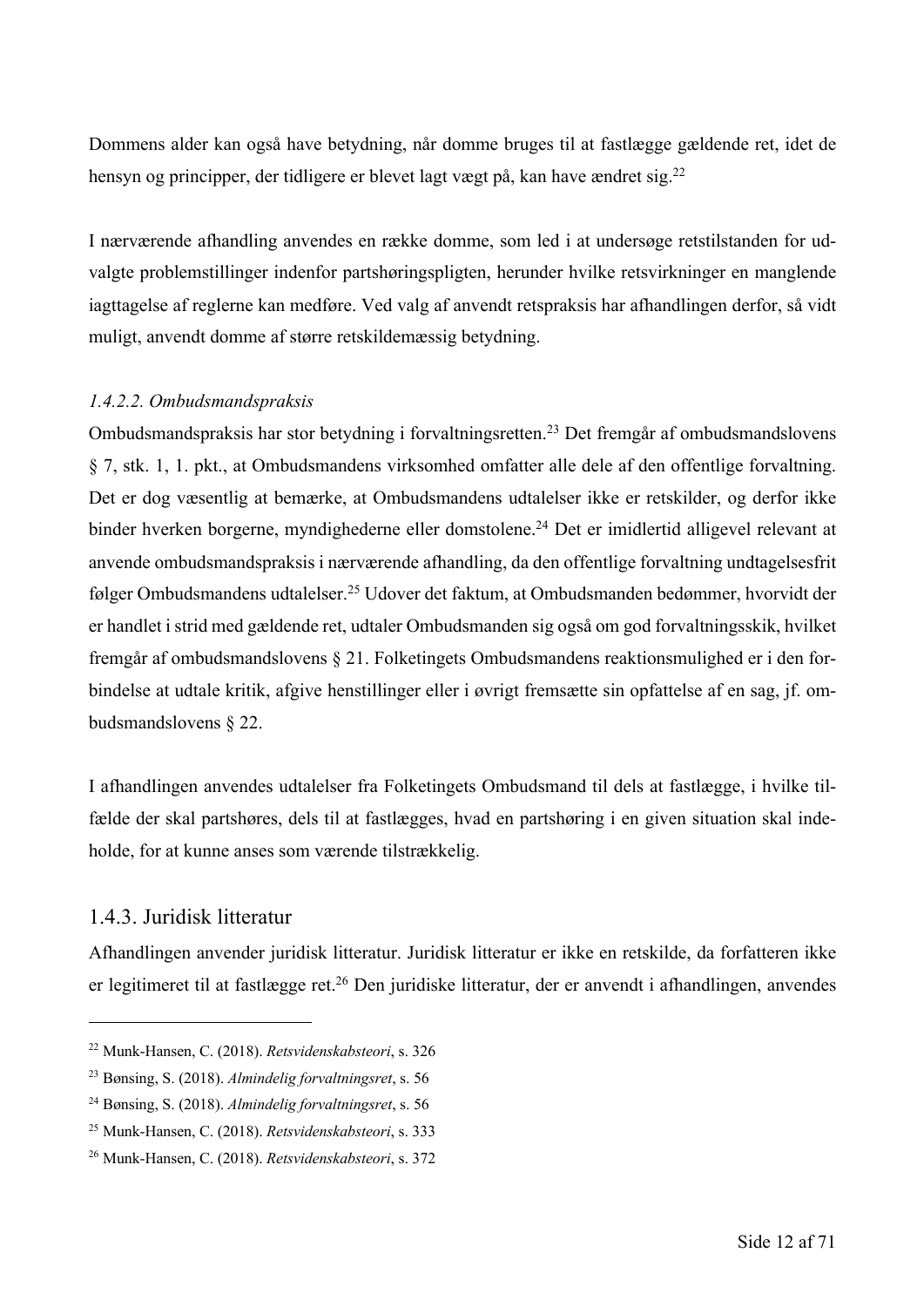til at understøtte beskrivelsen og analysen af lovregler, retspraksis og ombudsmandspraksis, og retslitteraturen indgår således som en del af den retlige argumentation.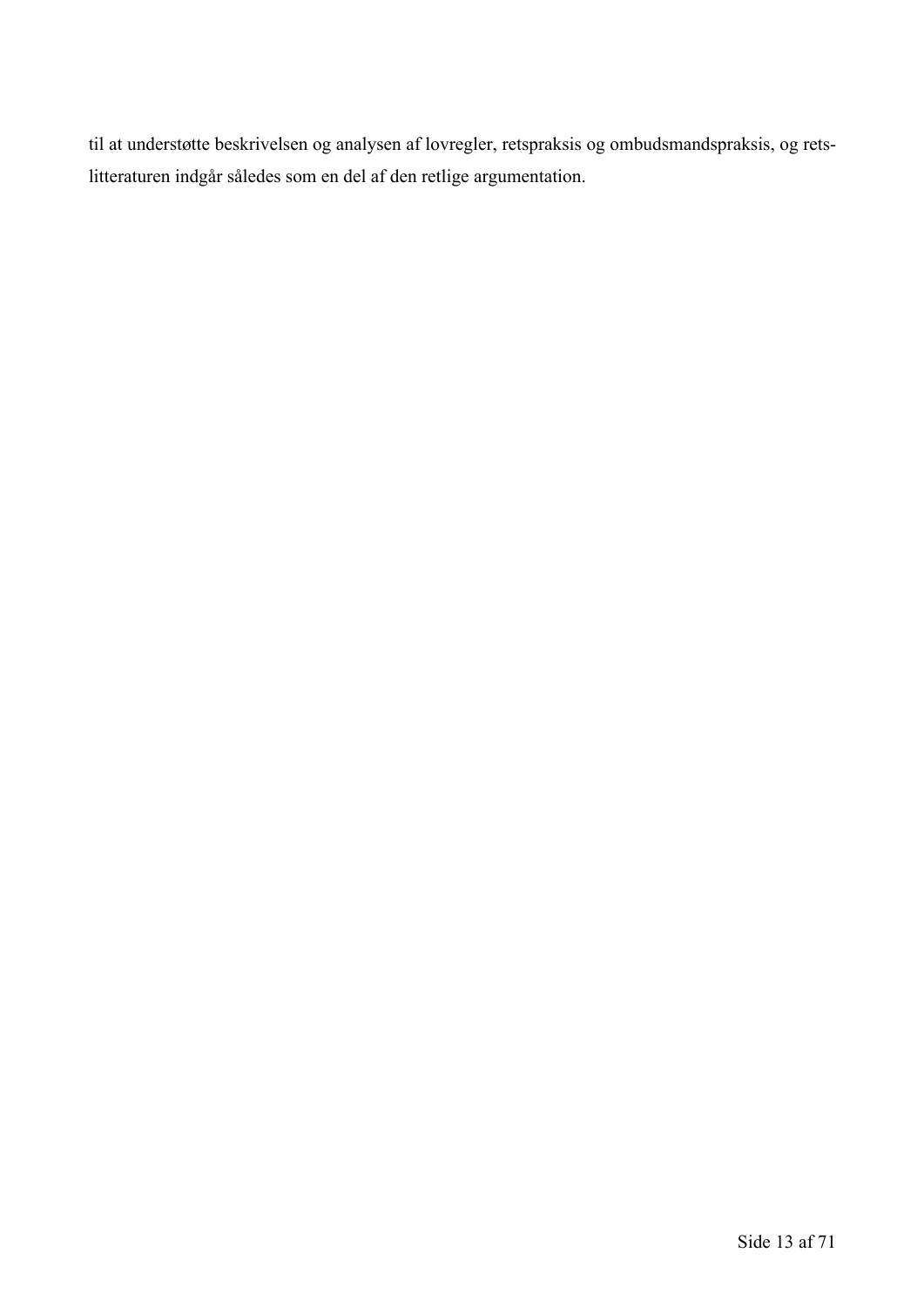## 2. Forvaltningslovens anvendelsesområde

Ved afhandlingens anvendelse af den retsdogmatiske metode, bliver der dels gennem retskilder, dels gennem øvrige fortolkningsbidrag, udarbejdet en beskrivelse og analyse af gældende ret. Afhandlingen tager afsæt i forvaltningslovens regler, idet forvaltningslovens regler har en stor rolle i den offentlige forvaltning. Det er navnlig relevant at afgøre om reglerne som påtænkes anvendt dækker det aktuelle område, førend det kan vurderes, om der er sket overtrædelse af de forvaltningsretlige regler.<sup>27</sup> Det er dermed væsentligt at undersøge, om forvaltningsloven finder anvendelse inden for et givent område, førend det kan undersøges om de enkelte rettigheder og pligter finder anvendelse i en given situation.

Forvaltningsloven har imidlertid karakter af en minimumslov, idet den indeholder mindstekravene for de mest grundlæggende rettigheder, som en part skal have i en forvaltningssag. Det betyder derfor, at der på særlige forvaltningsområder fortsat kan indføres yderligere retssikkerhedsgarantier, der går videre end forvaltningslovens regler. Det er desuden ikke alle forvaltningsretlige principper, som Justitsministeriet ønskede lovfæstet i forbindelse med udarbejdelse af den første forvaltningslov. Det skyldtes, at mere generelt formulerede målsætninger med upræcis karakter, dels kunne give borgerne nogle berettigede forventninger, og dels kunne give betydelige fortolkningsproblemer for den offentlige forvaltning.<sup>28</sup>

At det ikke er alle forvaltningsretlige principper, der blev nedskrevet i forvaltningsloven, betyder ikke, at der kan ses bort fra disse, hvorfor afhandlingen også i høj grad vil indeholde betragtninger om uskrevne grundsætninger såvel som god forvaltningsskik. Der vil dog tages afsæt i forvaltningsloven, hvorfor nærværende kapitel vil indeholde en beskrivelse af forvaltningslovens anvendelsesområde. Kapitlet vil også indeholde en beskrivelse af det traditionelle forvaltningsretlige partsbegreb, idet det bidrager til forståelsen af de forvaltningsretlige regler, i det omfang, reglerne omhandler parter.

<sup>27</sup> Bønsing, S. (2018). *Almindelig forvaltningsret*, s. 24

<sup>28</sup> FT 1985/86 tillæg A, spalte 78f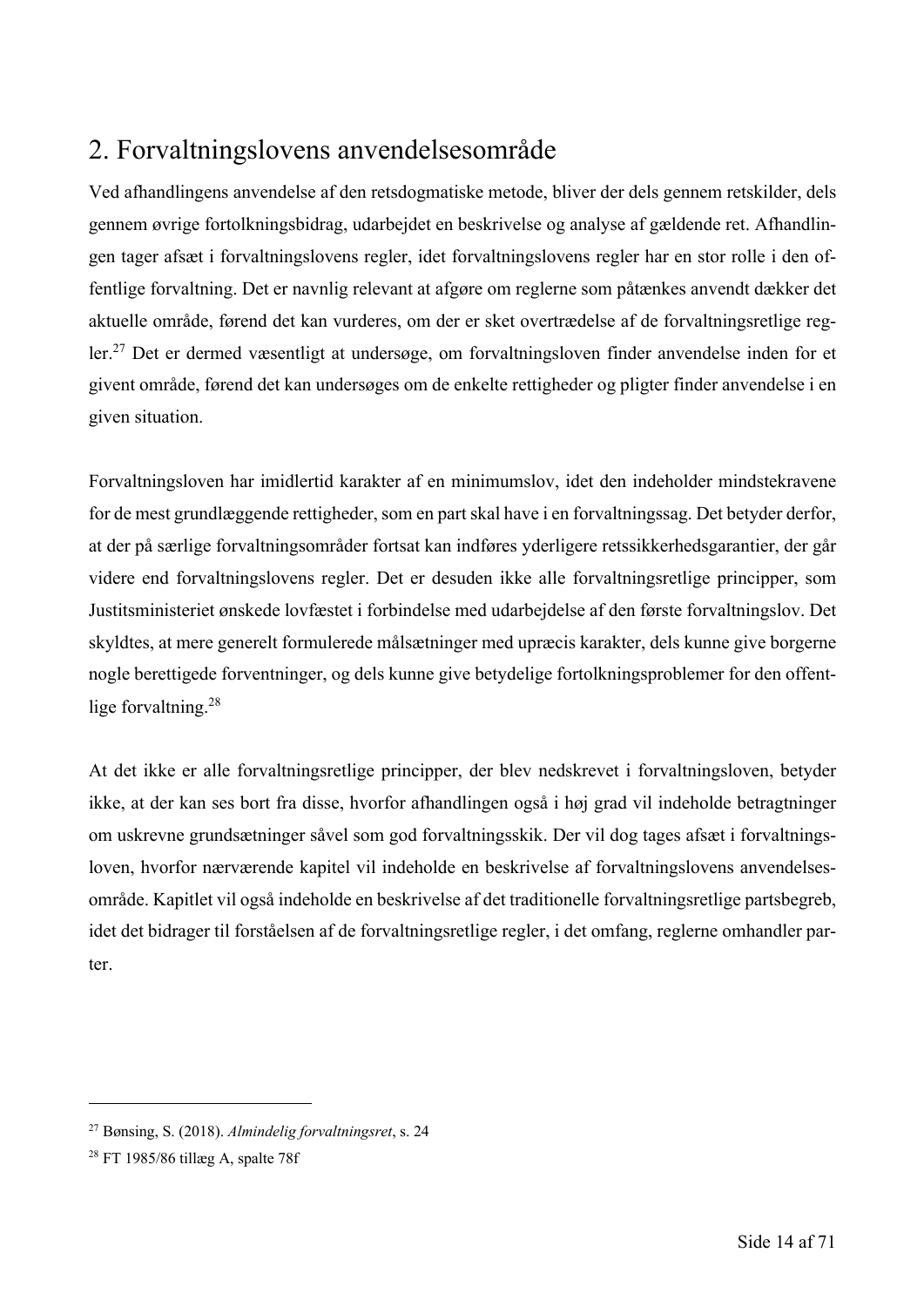## 2.1. Den offentlige forvaltning

Den første betingelse for, at forvaltningslovens finder anvendelse er, at der som udgangspunkt skal være tale om en *offentlig forvaltning*. (I afhandlingen anvendes begreberne; offentlig forvaltning, myndighed og forvaltningsmyndighed synonymt). Det fremgår af forvaltningslovens § 1, stk. 1, at loven gælder for alle dele af den offentlige forvaltning. Det fremgår desuden af stk. 2, nr. 1 og 2, at loven gælder for al virksomhed, der udøves af selvejende institutioner, foreninger, fonde m.v., som enten er oprettet ved lov, eller som udøver offentlig virksomhed af mere omfattende karakter, og som er undergivet intensiv offentlig regulering, tilsyn og kontrol. Det er derfor relevant at fastlægge, hvad der skal forstås ved *"den offentlige forvaltning"* i forvaltningslovens § 1, stk. 1, og virksomhedsudøvelsen beskrevet i stk. 2, nr. 1 og 2.

Det nærmere indhold af forvaltningslovens § 1 skal findes i bemærkningerne til § 1 i forslaget til lov om offentlighed i forvaltningen.<sup>29</sup>

Det fremgår af bemærkninger til lovforslagets enkelte bestemmelser til § 1, at loven som udgangspunkt gælder hele den offentlige forvaltning. Loven gælder dog omvendt ikke for domstolene og for folketinget samt myndigheder, der på grund af deres tilknytning til folketinget, ikke kan henregnes til den offentlige forvaltning. Det fremgår desuden, at loven ikke gælder for udenlandske myndigheder og internationale organisationer. Det bemærkes også, at der skal lægges vægt på institutionens organisatoriske placering, når det skal fastlægges om en myndighed eller institution er *"den offentlige forvaltning*", og der skal kun i tvivlstilfælde overvejes, hvilke funktioner institutionen udøver.<sup>30</sup>

Ovenstående er ikke en uddybende besvarelse på, hvad der skal forstås ved *"den offentlige forvaltning"*, men skal blot illustrere, at det er væsentligt at have for øje, om der overhovedet er tale om en myndighed eller institution i lovens forstand, da det har betydning for, om reglerne i forvaltningsloven finder anvendelse.

<sup>29</sup> FT 1985/86 tillæg A, sp. 113

<sup>30</sup> FT 1985/86 tillæg A, sp. 201f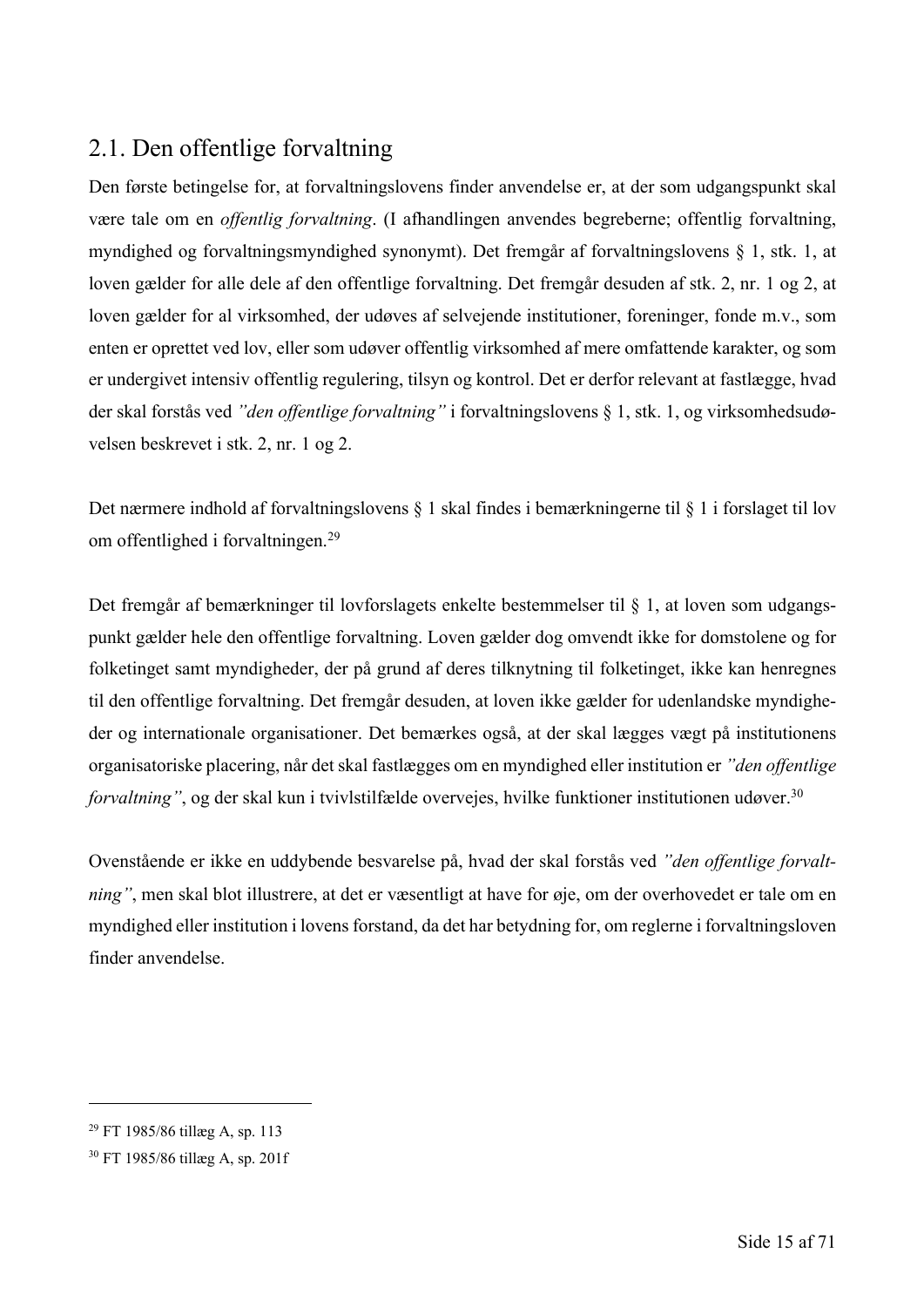## 2.2. Afgørelsesbegrebet

For at være inden for forvaltningslovens anvendelsesområde, er det desuden en betingelse, at der skal være tale om en *afgørelse*. Det fremgår af forvaltningslovens § 2, stk. 1, at loven gælder for behandling af sager, hvori der er, eller vil blive truffet, en afgørelse af en forvaltningsmyndighed. I udtrykket *"truffet afgørelse"* ligger, at der er tale om udfærdigelse af retsakter, der går ud på at fastsætte, hvad der er eller skal være ret i et foreliggende tilfælde. Uden for lovens anvendelsesområde er omvendt administrativ sagsbehandling, der har karakter af faktisk forvaltningsvirksomhed, hvor forvaltningsmyndigheden ikke træffer retligt bindende afgørelser. Loven gælder imidlertid som udgangspunkt for sager, og udfærdigelse af generelle retsakter, såvel som konkrete forvaltningsakter.<sup>31</sup>

Det har væsentlig betydning, om noget kategoriseres som en afgørelse, da de fleste af forvaltningslovens regler udelukkende finder anvendelse på afgørelser<sup>32</sup>, hvilket også er gældende for partshøringspligten. Beslutninger som ikke afslutter sagen, og som ikke fastlægger en materiel retsstilling for borgeren, er altså ikke en afgørelse i forvaltningslovens forstand.<sup>33</sup>

Førend det kan vurderes, hvorvidt sagsbehandlingsreglerne i forvaltningsloven finder anvendelse, skal det altså både i henhold til forvaltningslovens § 1 vurderes, hvorvidt myndigheden eller institutionen er omfattet af loven, og dernæst efter § 2, stk. 1 vurderes, om der er tale om en afgørelse i lovens forstand.

### 2.3. Partsbegrebet

Langt de fleste regler i forvaltningsloven er knyttet op på, at disse kun gælder for afgørelser, hvor der kan udpeges en *part*. <sup>34</sup> Udover at der skal være tale om en offentlig forvaltning, og at der skal være truffet en afgørelse, er det derfor en tredje betingelse, at der skal være partstilknytning, førend forvaltningsloven finder anvendelse. Det fremgår imidlertid ikke af forvaltningsloven, hvordan den indholdsmæssige afgrænsning af partsbegrebet skal forstås. Afgrænsningen skal derimod findes i forvaltningsrettens traditionelle partsbegreb. Ved vurderingen af, om der er tale om en part, skal det

<sup>31</sup> FT 1985/86 tillæg A, sp. 115 f. og Revsbech, K. m.fl. (2019). *Forvaltningsret – sagsbehandling*, s. 23

<sup>32</sup> Bønsing, S. (2018). *Almindelig forvaltningsret*, s. 85

<sup>33</sup> Bønsing, S. (2018). *Almindelig forvaltningsret*, s. 89

<sup>34</sup> Bønsing, S. (2018). *Almindelig forvaltningsret*, s. 116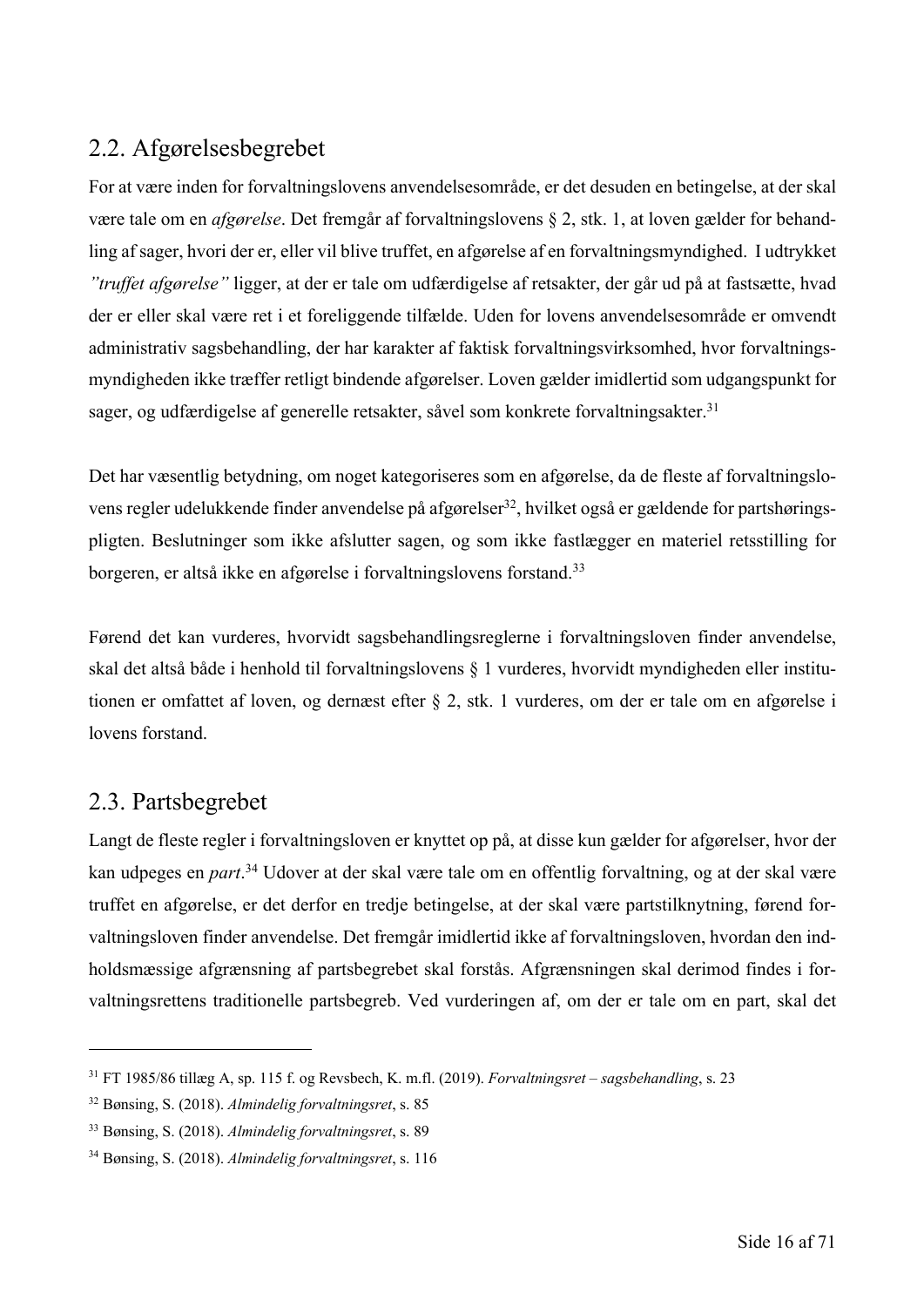herefter fastlægges, om der er tale om en *adressat, ansøger* eller *klager*. Hvis dette ikke er tilfældet, skal det undersøges, om vedkommende på anden måde har *direkte, væsentlig, individuel* og *retlig interesse* i sagen. <sup>35</sup> Der er tale om en samlet vurdering af kriterierne overfor hinanden. <sup>36</sup> Der opnås først partsstatus hvis vedkommende er adressat, ansøger eller klager, eller hvis det ud fra en konkret vurdering af de øvrige kriterier kan lægges til grund, at vedkommende er meget påvirket af afgørelsen. Når partsstatus er opnået, skabes der rettigheder overfor parten, herunder rettigheden til at blive partshørt efter forvaltningsloven.

Når det er fastslået, både at en myndighed eller institution er omfattet af forvaltningsloven, at der er tale om afgørelsesvirksomhed, samt at der findes en part, er det også nødvendigt at påse, om de enkelte forvaltningsretlige regler finder anvendelse på den bestemte situation. Denne afhandlings fokus er primært på betingelserne for anvendelse af partshøringsreglerne med de dertil knyttede retsvirkninger.

<sup>35</sup> Rønsholdt, S. (2014). *Forvaltningsret – Retssikkerhed proces sagsbehandling*, s. 115

<sup>36</sup> Bønsing, S. (2018). *Almindelig forvaltningsret*, s. 94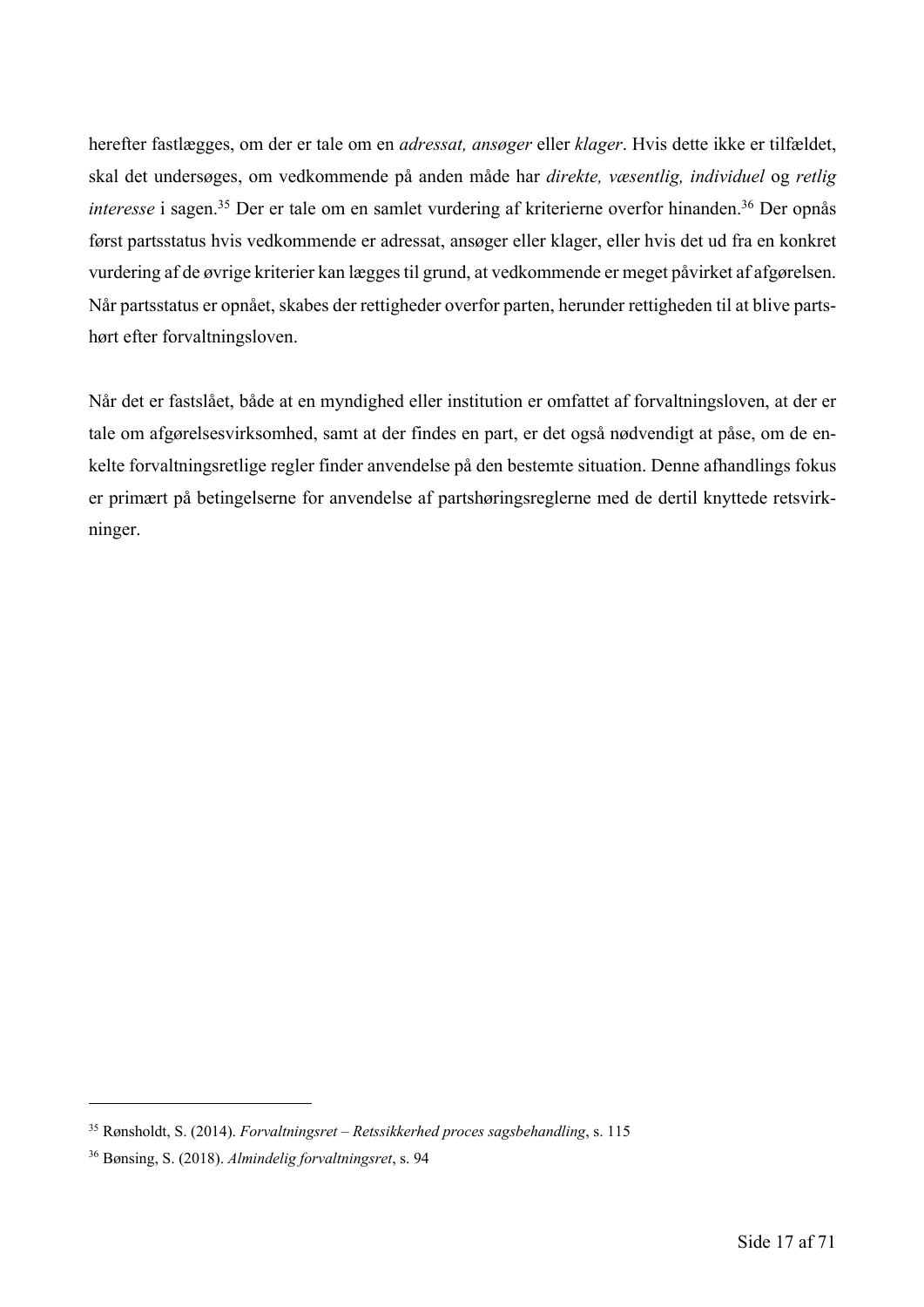## 3. Forvaltningslovens bestemmelser om partshøring

Som tidligere beskrevet, er det nødvendigt at undersøge om reglerne dækker området, før det kan vurderes, hvorvidt de enkelte regler er overtrådt. Når det er vurderet at reglerne er dækkende for området, er det derefter relevant at undersøge, hvorvidt den relevante regel er overtrådt i et givent tilfælde. Der er derfor, som beskrevet i afsnit 1.4.1.1., relevant at kende til den relevante retsregel, herunder sætte sig ind i, hvordan reglen skal forstås. Nærværende kapitel skal derfor bidrage til forståelsen af reglerne om partshøring i forvaltningsloven, da en forståelse heraf bidrager til den senere anvendelse af reglerne.

Sagsbehandlingsregler skal forstås som formelle regler, der fastlægger processen for sagsbehandlingen, således at der træffes materielt korrekte afgørelser.37 Dette er i tråd med forarbejdernes bemærkninger om partshøring, hvorefter en iagttagelse af reglerne er med til at sikre, at forvaltningens afgørelser træffes på det bedst mulige faktiske grundlag, ved at parten får mulighed for at kommentere på, hvad parten anser som misforståelser, unøjagtigheder eller ufuldstændigheder i myndighedens oplysningsmateriale.38

Først gennemgås betingelserne for, at parthøringspligten indtræder efter forvaltningslovens § 19, stk. 1, herunder *at* parten ikke er bekendt med oplysningerne, *at* der er tale om en sags faktiske grundlag eller eksterne faglige vurderinger, *at* oplysningerne er til ugunst for parten, samt *at* oplysningerne skal have væsentlig betydning for sagens afgørelse. Undtagelserne til partshøring i § 19, stk. 2 og § 20 vil herefter gennemgås.

### 3.1. Partshøringspligt

Den første ud af de fire kumulative betingelse i forvaltningslovens § 19, stk. 1 for, at myndigheden skal partshøre parten er, at parten *ikke er bekendt med oplysningerne*. Det fremgår af forarbejderne, at der stadig skal partshøres, selvom parten kender de pågældende oplysninger, hvis vedkommende har været af den fejlagtige formodning om, at oplysningerne ikke indgik i myndighedens beslutningsgrundlag. Der kan derfor også være tale om oplysninger som parten selv har givet til myndigheden i

<sup>37</sup> Bønsing, S. (2018). *Almindelig forvaltningsret*, s. 111

<sup>38</sup> FT 1985/86 tillæg A, sp. 93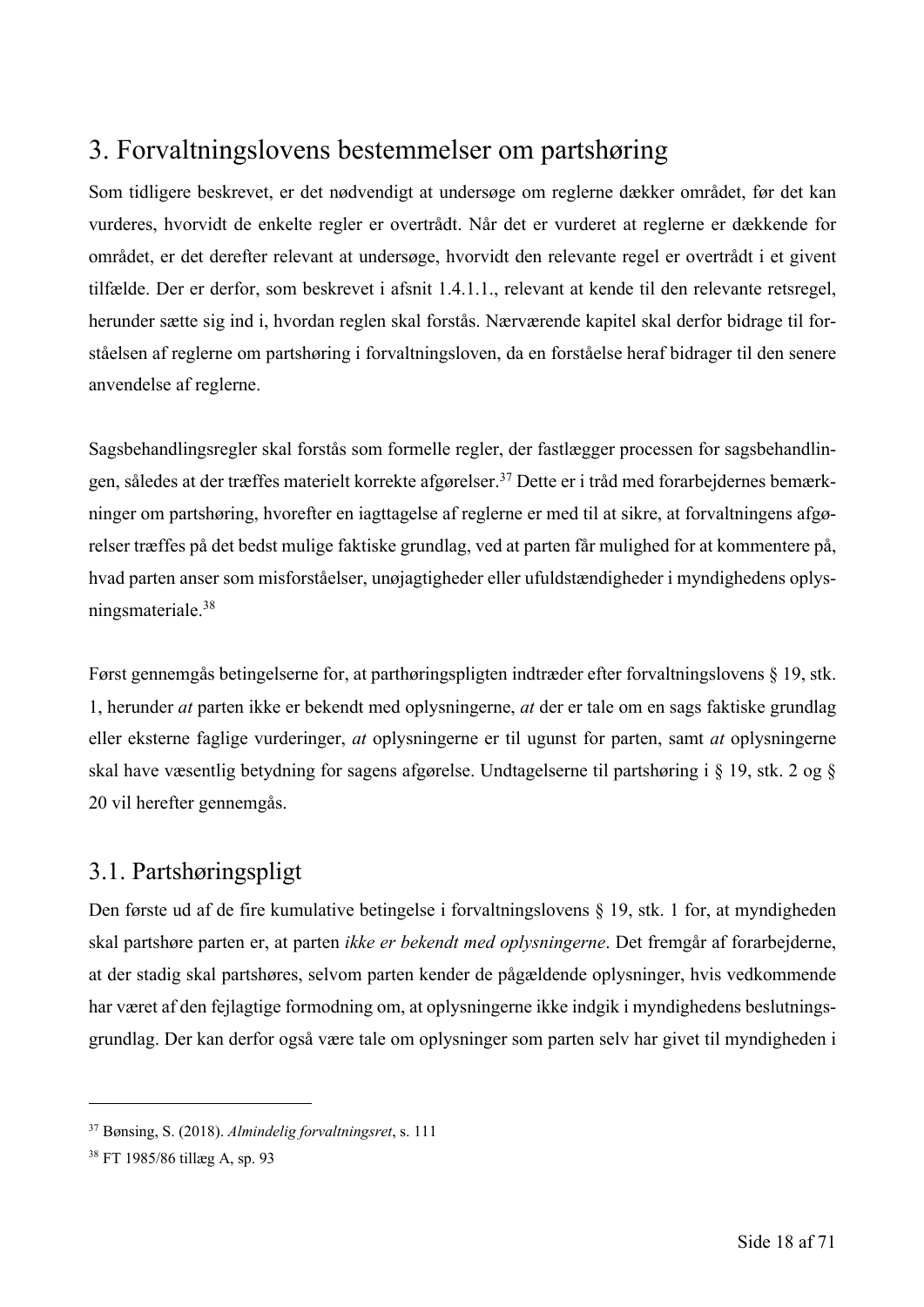en anden forbindelse, men hvor parten ikke er bekendt med, at de indgår i en anden sag. Der er i den forbindelse en formodning for, at parten ikke kender til oplysningerne, medmindre parten selv har givet oplysningerne til brug for den pågældende sag, eller det i øvrigt fremgår klart af omstændighederne, at oplysningerne indgår i afgørelsesgrundlaget.39

Den anden betingelse i forvaltningslovens § 19, stk. 1 er, at det skal være *oplysninger om en sags faktiske grundlag eller eksterne faglige vurderinger*. Det afgørende er i den forbindelse om oplysningen er med til at supplere sagens bevismæssige grundlag eller skabe klarhed over sagens faktiske omstændigheder. Partshøringspligten gælder i den forbindelse også oplysninger, som myndigheden har modtaget udefra, som indeholder en skønsmæssig stillingtagen til et forhold, der har betydning for myndighedens bevisoptagelse. 40

Den tredje betingelse i forvaltningslovens § 19, stk. 1 er, at parthøringspligten først indtræder, såfremt der er tale om oplysninger, der er til *ugunst for parten.* Ved vurderingen af om oplysningen er til ugunst for parten, skal der ske fortolkning af det retsgrundlag, som skal anvendes i den pågældende sag.<sup>41</sup> Det fremgår af lovforarbejderne, at der skal ske partshøring i det omfang myndigheden er i tvivl om, hvorvidt oplysningen er til ugunst for parten. Tvivlen kan opstå, idet der ikke er krav om, at parten nedlægger en bestemt påstand, men derimod at myndigheden har pligt til at oplyse sagen fyldestgørelse (Officialmaksimen). Oplysningerne kan også være til ugunst for parten, selvom partens krav imødekommes, idet en manglende partshøring ikke giver parten mulighed for at korrigere afgørelsesgrundlaget, og dermed modtage den afgørelse, der er mest gunstig for parten. 42

Den fjerde og sidste betingelse førend partshøringspligten indtræder i medfør af forvaltningslovens § 19, stk. 1 er, at oplysningerne skal være af *væsentlig betydning for sagens afgørelse*. Lige som ved vurderingen af, om oplysningerne er til ugunst for parten, skal der også ved nærværende betingelse tages udgangspunkt i det retsgrundlag, som den påtænkte afgørelse skal træffes på baggrund af. Hvis der efter det bestemte retsgrundlag er mulighed for eller pligt til at lægge vægt på en bestemt oplysning, som kan have væsentlig betydning for afgørelsen, indtræder der en partshøringspligt, såfremt

<sup>39</sup> FT 1985/86 tillæg A, sp. 151

<sup>40</sup> Fenger, N. (2021). *Forvaltningsloven med kommentarer*, s. 596

<sup>41</sup> Fenger, N. (2021). *Forvaltningsloven med kommentarer*, s. 602

<sup>42</sup> FT 1985/86 tillæg A, sp. 152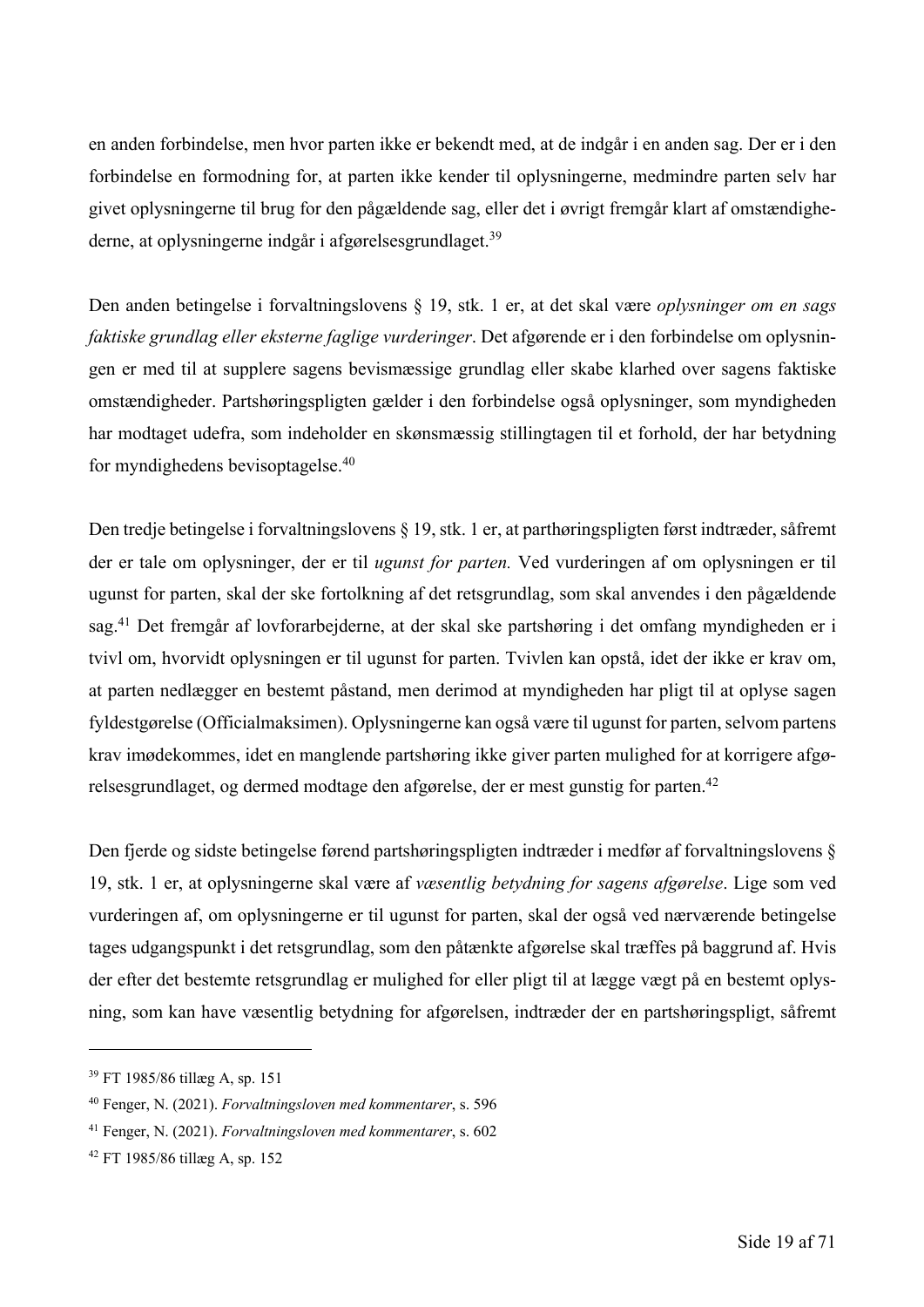ingen af undtagelsesbestemmelserne finder anvendelse. Det skal dog i de forbindelse bemærkes, at det ikke er afgørende for væsentlighedsvurderingen, om oplysningen er afgørende for afgørelsens resultat, men derimod om myndigheden med sikkerhed kan udelukke, at resultatet ville være anderledes, hvis oplysningen ikke indgik i sagen.<sup>43</sup>

## 3.1. Undtagelser til partshøring

Det fremgår af forvaltningslovens § 19, stk. 2, at pligten til partshøring i § 19, stk. 1 ikke gælder i en række tilfælde.

Den første undtagelsesbestemmelse er, at partshøring kan undlades, hvis det må anses for ubetænkeligt at træffe afgørelse i sagen på det foreliggende grundlag, jf. forvaltningslovens § 19, stk. 1, nr. 1. Det fremgår af forarbejderne, at undtagelsen omhandler de tilfælde, hvor der ikke er rimelig grund til at tro, at tilvejebragte oplysninger ville kunne korrigeres eller suppleres af parten. Eksempler herpå kan være oplysninger om fødselsdata og folkeregisteroplysninger, men også andre oplysninger med et autentisk præg. <sup>44</sup> Det er dog en betingelse for anvendelse af undtagelsen, at myndigheden ikke er bekendt med, at oplysningen er omtvistet.45

Der kan også undtages fra pligten til partshøring, hvis en udsættelse vil medføre overskridelse af en lovbestemt frist for afgørelsen, jf. forvaltningslovens § 19, stk. 2, nr. 2. Førend myndigheden kan benytte sig af denne undtagelsesbestemmelse, er det en betingelse, at myndigheden kan vise, at overskridelsen af fristen skyldes kravet om partshøring. Myndigheden har dog pligt til at gennemføre partshøring inden for fristen i det omfang, det er muligt. Myndigheden skal i den forbindelse tilrettelægge sagsbehandlingen således at partshøring kan gennemføres, såfremt myndigheden er bekendt med de oplysninger, der skal partshøres over i rimelig tid, inden der skal træffes endelig afgørelse. Det skal også bemærkes, at der i nogle tilfælde er mulighed for at partshøring kan gennemføres hurtigt, fx telefonisk, hvorefter undtagelsesbestemmelsen ikke kan anvendes.<sup>46</sup> Dog er det i den

<sup>43</sup> Fenger, N. (2021). *Forvaltningsloven med kommentarer*, s. 606 f.

<sup>44</sup> FT 1985/86 tillæg A, sp. 153

<sup>45</sup> Fenger, N. (2021). *Forvaltningsloven med kommentarer*, s. 622

<sup>46</sup> Fenger, N. (2021). *Forvaltningsloven med kommentarer*, s. 624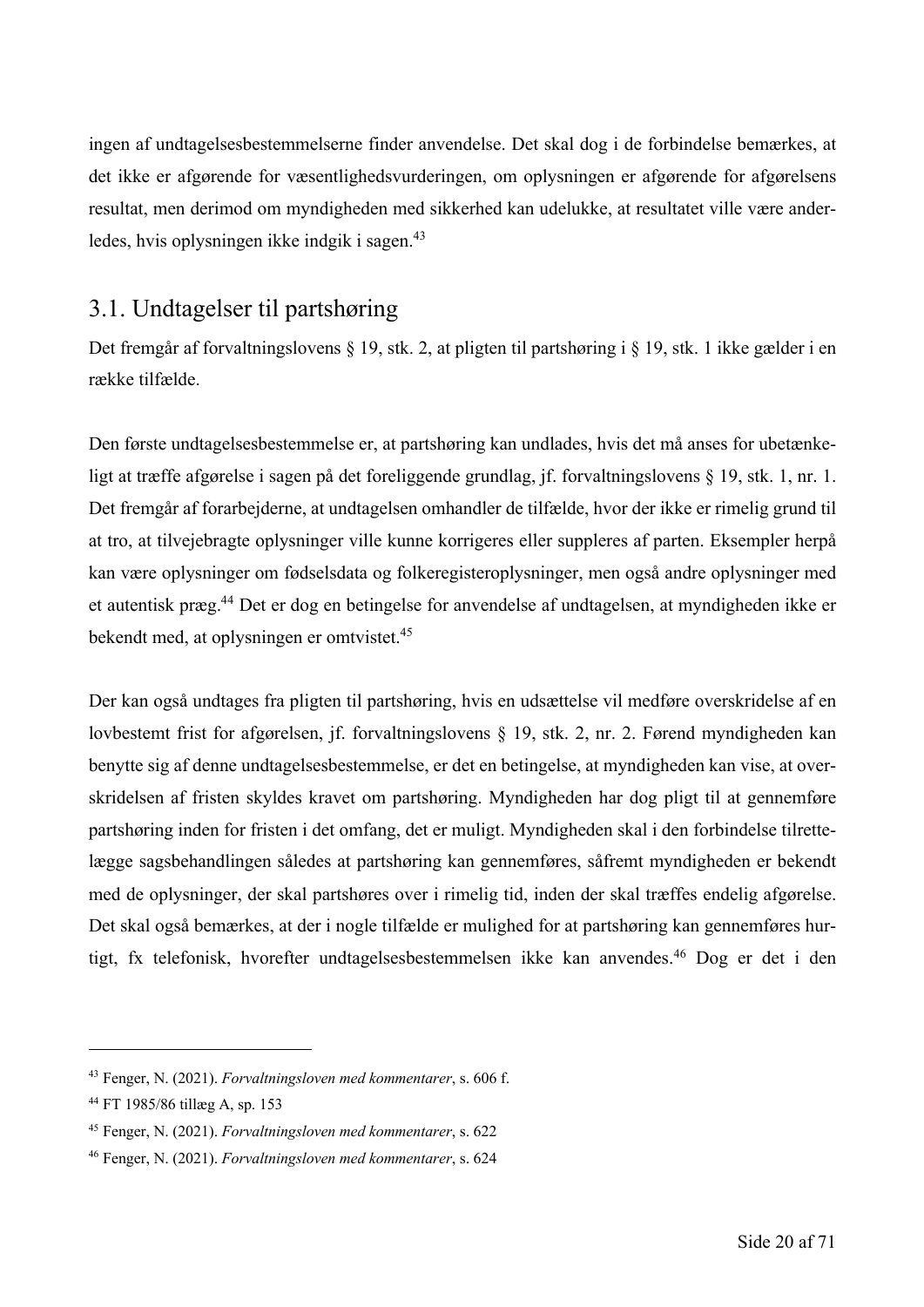forbindelse relevant at påse, at parten skal have rimelig tid til at gøre sig bekendt med oplysningerne og til at besvare partshøringen. 47

Den tredje undtagelsesbestemmelse fremgår af forvaltningslovens § 19, stk. 2, nr. 3, hvorefter partens interesse i at sagens afgørelse udsættes, findes at burde vige for væsentlige hensyn til offentlige eller private interesser, der taler imod en sådan udsættelse. Undtagelsesbestemmelsen er relevant i de tilfælde, hvor formålet med lovgivningen vil forspildes, hvis der foretages en partshøring, herunder hvis parten vil misbruge den viden, som vedkommende ville få gennem en partshøring.

Det fremgår endvidere af forvaltningslovens § 19, stk. 2, nr. 4, at partshøring kan undlades, hvis oplysningerne er undtaget fra partens ret til aktindsigt. Formålet med bestemmelsen er, at reglerne om partshøring ikke skal udvide de retlige grænser for retten til aktindsigt, idet en partshøring herefter ville være meningsløs.48

Af undtagelsesbestemmelse i forvaltningslovens § 19, stk. 2, nr. 5 fremgår, at der ikke skal partshøres over den påtænkte afgørelse, hvis den vil berøre en videre ubestemt kreds af personer, virksomheder, med videre, eller hvis forelæggelsen af oplysninger vil være forbundet med væsentlige vanskeligheder. Bestemmelsen finder anvendelse på tilfælde, hvor en bredere kreds af borgere kan have interesse i sagens udfald, men hvor der er tvivl om, hvem af disse, der er så væsentligt og individuelt berørt af afgørelsen, til at de kan anses som parter. Der skal herefter kun partshøres i det omfang myndigheden uden større vanskeligheder kan individualisere parterne. <sup>49</sup> Det fremgår af forarbejderne, at undtagelsesbestemmelsen også finder anvendelse, selvom der er en eller flere parter, i det omfang forelæggelse af oplysningerne ville være forbundet med væsentlige vanskeligheder. Hvis der indgives en klage fra en klageberettiget, vil vedkommende dog være identificeret, hvorefter undtagelsen i nr. 5 ikke kan anvendes.50

Den sidste undtagelsesbestemmelse i § 19, stk. 2 findes i nr. 6, hvorefter der kan undtages fra partshøring, hvis der i en anden lov er fastsat særlige bestemmelser, der indeholder regler om partens

<sup>47</sup> FT 1985/86 tillæg A, sp. 153

<sup>48</sup> FT 1985/86 tillæg A, sp. 154

<sup>49</sup> Fenger, N. (2021). *Forvaltningsloven med kommentarer*, s. 629

<sup>50</sup> FT 1985/86 tillæg A, sp. 155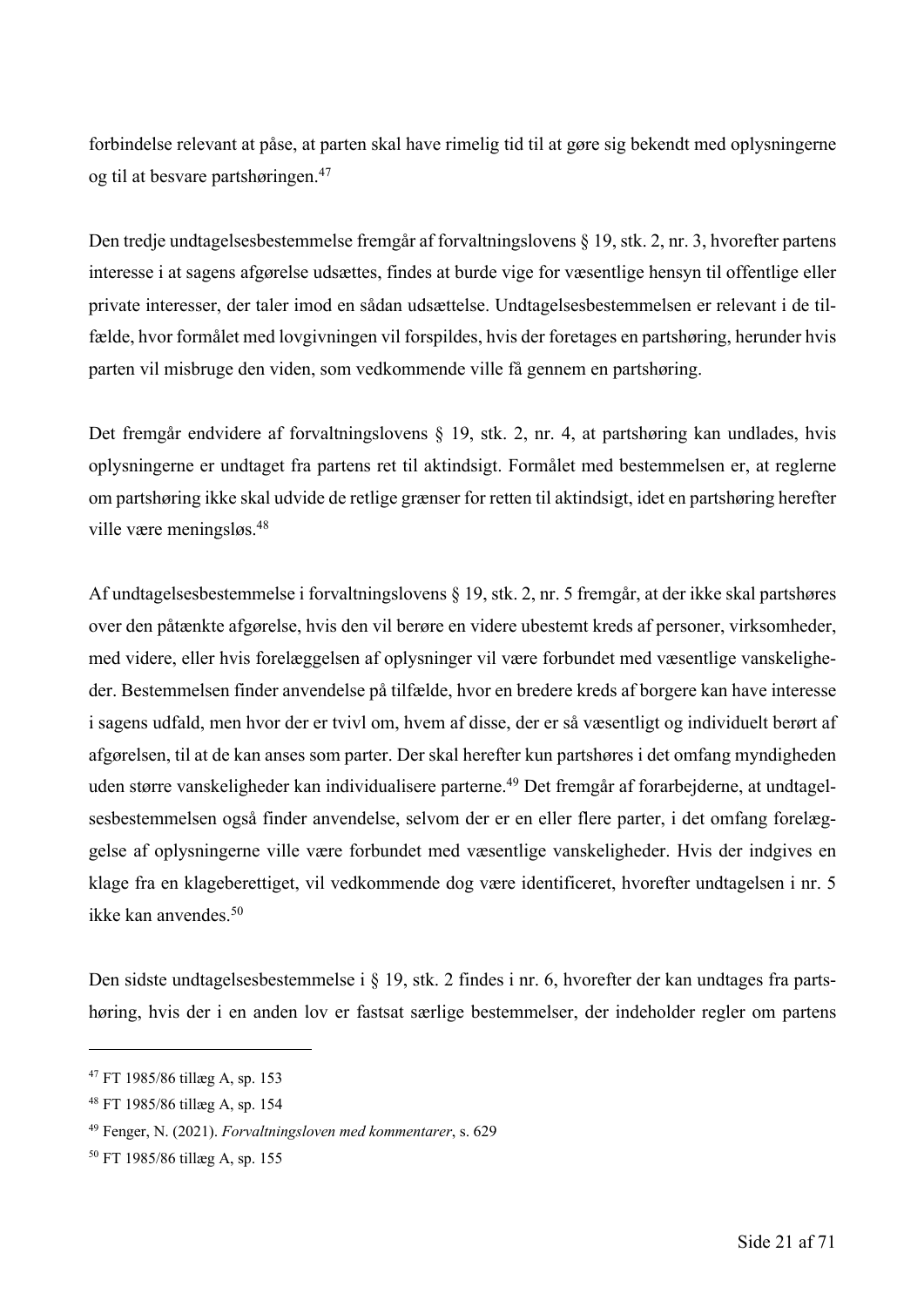medvirken under sagsforberedelsen. Denne undtagelsesbestemmelse tager sigte på, at der inden for visse forvaltningsområder er regler, der er specielt udformet til at sikre at parten inddrages på den mest hensigtsmæssige måde i forhold til det pågældende område.<sup>51</sup>

Endnu en undtagelsesbestemmelse til partshøringspligten findes i forvaltningslovens § 20, hvorefter stk. 1 tilsiger, at myndigheden efter anmodning fra en part, kan ændre en afgørelse, uden at der foretages partshøring, hvis sagens karakter og hensynet til parten selv taler for det. Bestemmelsen finder dermed ikke anvendelse i sager, der omhandler indgreb for parten. Det er dog ifølge forvaltningslovens § 20, stk. 2 en forudsætning for undladelse af partshøring i medfør af stk. 1, at parten gøres bekendt med muligheden for at få sagen genoptaget. I den forbindelse fører en undladt partshøring til, at myndigheden skal realitetsbehandle sagen igen, hvis parten anmoder herom og desuden fremkommer med oplysninger, der er væsentlige for sagens afgørelse. 52

Ved forvaltningsmyndigheden vurdering af om den af egen drift, skal foretage en partshøring er fremgangsmåden opsamlende, at det først skal undersøges, hvorvidt myndigheden i medfør af de fire betingelser i forvaltningslovens § 19, stk. 1 skal foretage en partshøring. Først hvis disse fire betingelser er opfyldt, kan myndigheden overveje, om en eller flere af undtagelserne i forvaltningslovens § 19, stk. 2 og § 20 finder anvendelse. Hertil bemærkes, som tidligere beskrevet, at forvaltningsloven har karakter af en minimumslov. Forvaltningen må derfor gerne give borgeren en bedre retsbeskyttelse end det fremgår af loven.53 Derfor kan en myndighed, som udgangspunkt, godt overveje at parthøre selvom de fire betingelser i forvaltningslovens § 19, stk. 1 ikke er opfyldt, eller selvom de vurderer, at der er en undtagelsesbestemmelse, der kan finde anvendelse. Der findes tillige situationer, hvor den offentlige forvaltning er forpligtet til at foretage partshøring på uskrevet grundlag, hvilket følgende udvalgte problemstillinger er med til at illustrere.

<sup>51</sup> Fenger, N. (2021). *Forvaltningsloven med kommentarer*, s. 631

<sup>52</sup> FT 1985/86 tillæg A, sp. 157

<sup>53</sup> Bønsing, S. (2018). *Almindelig forvaltningsret*, s. 113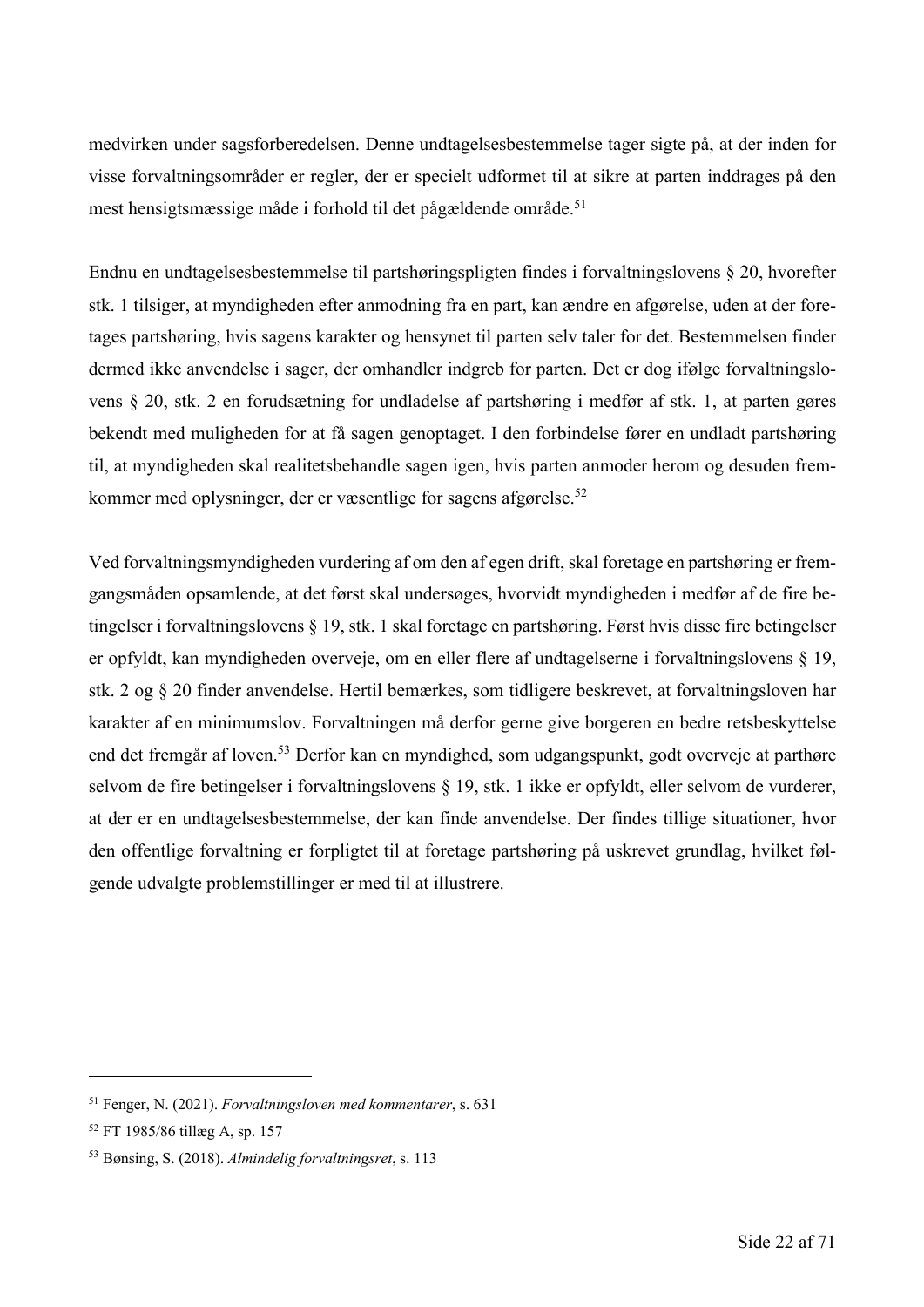## 4. Partshøring - udvalgte problemstillinger

Afhandlingen har udvalgt en række problemstillinger, der kan opstå i relation til partshøring. De udvalgte problemstillinger er valgt for at belyse, at retstilstanden generelt for partshøring ikke let lader sig beskrive, men derimod at det er den konkrete situation, der kan være med til afgøre hvordan reglerne, henset til problemstillingen, skal forstås. Problemstillingerne berører dels forvaltningslovens regulering af partshøring, men også uskrevne retsgrundsætninger og god skik i forbindelse med partshøring, som også er med til at illustrere Ombudsmandens store rolle i forbindelse med at klarlægge, hvad der forvaltningsretligt må gælde på et givent område. Nogle problemstillinger vil samtidig også indeholde analyser af domme, som kan bidrage til at fastlægge retsstillingen for den relevante problemstilling. Kapitlet har dermed til formål at belyse nogle af de vurderinger, som forvaltningsmyndigheden skal være opmærksom på, når myndigheden arbejder med disse problemstillinger, således at deres pligt til at partshøre iagttages på behørig vis.

### 4.1. Kontraktsituationer

Afhandlingen har valgt at medtage en problemstilling om partshøring i de situationer, hvor en myndighed har indgået en kontrakt med en privat. Det klare udgangspunkt er, at kontraktsituationer ikke er inden for forvaltningslovens anvendelsesområde. Der kan dog alligevel opstå tilfælde, hvor myndigheden skal være opmærksom på, hvorvidt der alligevel skal foretages en partshøring i kontraktsituationer.

#### 4.1.1 Forvaltningslovens regulering

Som beskrevet i afsnit 2.2 om forvaltningslovens afgørelsesbegreb, gælder loven for behandling af sager, hvor der er eller vil blive truffet en afgørelse, jf. forvaltningslovens § 2, stk. 1. Det fremgår som anført, at *"truffet afgørelse"* skal forstås på den måde, at der sigtes til udfærdigelse af retsakter og hermed hvad der er, eller skal være ret på et givent område. <sup>54</sup> Det fremgår imidlertid af bemærkninger til lovforarbejdets § 2, at loven kun omfatter sagsbehandling i forbindelse med udfærdigelse af offentligretlige retsakter, i modsætning til kontraktforhold og lignende privatretlige dispositioner.55 Hertil bemærkes, at forvaltningslovens regler om inhabilitet udvides til at gælde for behandling af

<sup>54</sup> FT 1985/86 tillæg A, sp. 115

<sup>55</sup> FT 1985/86 tillæg A, sp. 116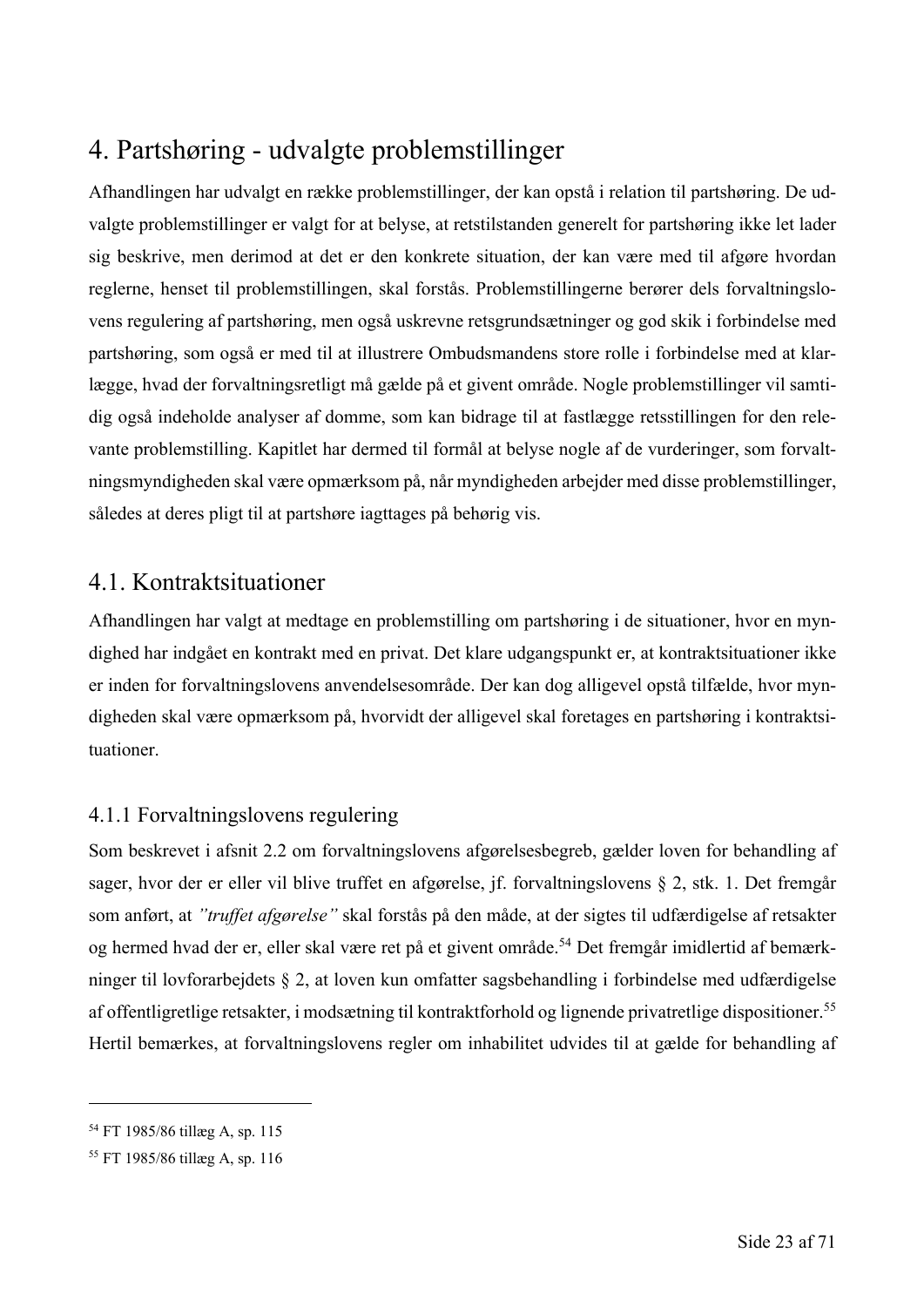sager om indgåelse af kontraktforhold eller lignende privatretlige dispositioner, jf. forvaltningslovens § 2, stk. 2. Der kan dermed også sluttes modsætningsvist, hvorefter reglerne om partshøring, ifølge loven, ikke gælder for behandling af indgåelse af kontraktforhold eller lignende privatretlige dispositioner.

#### 4.1.2. Praksis

At loven ikke omfatter indgåelse af kontraktforhold kommer blandt andet til udtryk i Ombudsmandsudtalelsen FOB 2014-30.

> Ombudsmandens udtalelse omhandlede Metroselskabet I/S' beslutning om at bede hovedentreprenøren om, at stoppe samarbejdet med den pågældende underentreprenør, hvorefter det blev gjort gældende, at Metroselskabet I/S ikke havde overholdt forvaltningslovens regler om partshøring og begrundelse, idet det fremgik af Metroselskabsloven, at forvaltningsloven var gældende for Metroselskabet. Ombudsmanden fandt, at Metroselskabets beslutning ikke var en afgørelse i forvaltningslovens forstand, og at reglerne om partshøring og begrundelse derfor ikke fandt anvendelse.

Ombudsmanden bemærkede indledningsvist, at en beslutning om, at hovedentreprenøren skulle stoppe samarbejdet med underentreprenøren ikke var afgørelse i forvaltningslovens forstand, jf. forvaltningslovens § 2, stk. 1. Hertil bemærkede Ombudsmanden, at beslutningen ikke var truffet på et offentligretligt grundlag, men at der var tale om et kontraktbrud. Ombudsmanden valgte derfor ikke at indlede en undersøgelse, idet sagens tvist faldt uden for Ombudsmandens kerneområde, som var at vurdere, om der var sket overtrædelse af offentligretlige regler. Idet tvisten omhandlede kontraktforhold, var der dermed ikke tale om en afgørelse i forvaltningslovens forstand, hvorefter reglerne om partshøring og begrundelse i forvaltningslovens §§ 19 og 22 ikke fandt anvendelse, jf. forvaltningslovens § 2, stk. 1.

I dommen U.2005.2111 H blev det ligeledes statueret, at der var tale om en beslutning på baggrund af en aftale, og dermed ikke en afgørelse i forvaltningslovens forstand.

> Dommen omhandlede, blandt flere forhold, hvorvidt Skov- og Naturstyrelsens beslutning om ikke at tildele en ansat lokallønsmidler skulle anses som en afgørelse omfattet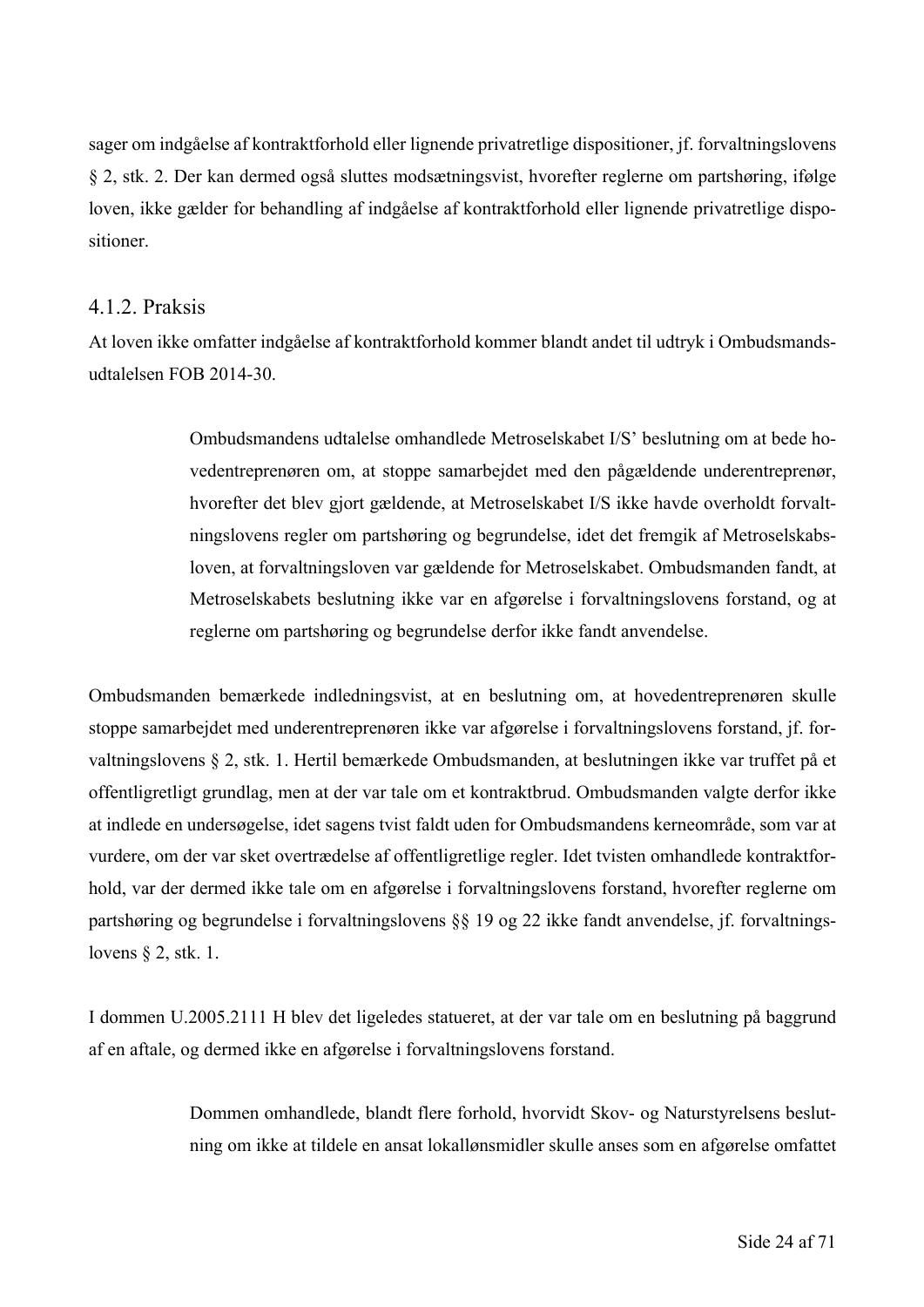af forvaltningslovens § 2, stk. 1, og i givet fald, om der kunne statueres ugyldighed grundet manglende partshøring og begrundelse i medfør af forvaltningslovens §§ 19 og 22. Højesteret fandt ikke, at situationen var omfattet af afgørelsesbegrebet i forvaltningslovens § 2, stk. 1, hvorfor regler om partshøring og begrundelse ikke fandt anvendelse.

Højesteret stadfæstede landsrettens dom og henviste til landsrettens begrundelsen. Det fremgår af begrundelsen, såvel som i de tidligere omtalte lovforarbejder, at formuleringen *"truffet afgørelse"* udelukkende omfatter udfærdigelse af offentligretlige retsakter i modsætning til indgåelse af kontraktforhold eller andre privatretlige dispositioner. Hertil bemærkedes, at oprettelse af lokallønspuljerne beroede på en aftale mellem Finansministeriet og Centralorganisationerne, og at tildeling af midlerne til de enkelte medarbejdere skete gennem aftale mellem ansættelsesmyndigheden og de forhandlingsberettiget organisationer. Fordeling af midler skete dermed på et aftaleretligt grundlag. Med henvisning til lovforarbejdet til den grundlæggende forvaltningslov, og ved at lægge vægt på parternes aftale, fandt landsretten således ikke, at der var tale om en afgørelse i forvaltningslovens forstand.

I lovforarbejderne til forvaltningsloven samt i ovennævnte Ombudsmandsudtalelse FOB 2014-30 og Højesterets dom U.2005.2111 H, var der dermed taget stilling til, at afgørelsesbegrebet i forvaltningsloven ikke omfattede kontraktforhold.

Der gælder, i forlængelse heraf, noget særligt for ansættelsesforhold, hvorefter sager om ansættelse i det offentliges tjeneste, anses som omfattet af forvaltningsloven. Afgrænsningen i lovforarbejderne om, at kontraktforhold ikke er omfattet af afgørelsesbegrebet, mener Fenger derfor ikke er helt dækkende. <sup>56</sup> Det er dog væsentligt at bemærke, at der skal være tale om egentlige ansættelsesforhold, og ikke blot tjenesteydelser, førend forvaltningsloven finder anvendelse. Før det kan vurderes, hvorvidt et ansættelsesforhold er omfattet af forvaltningsloven, skal det derfor indledningsvist undersøges, om der reelt *er*tale om et ansættelsesforhold. På trods af, at der ikke kan konstateres et ansættelsesforhold, fremgår det af retslitteraturen, at nogle aftaler i forbindelse med opsigelse kan have en sådan karakter, at de, afhængig af myndighedens begrundelse for opsigelsen, skal sidestilles med en sag om

<sup>56</sup> Fenger, N. (2021). *Forvaltningsloven med kommentarer*, s. 99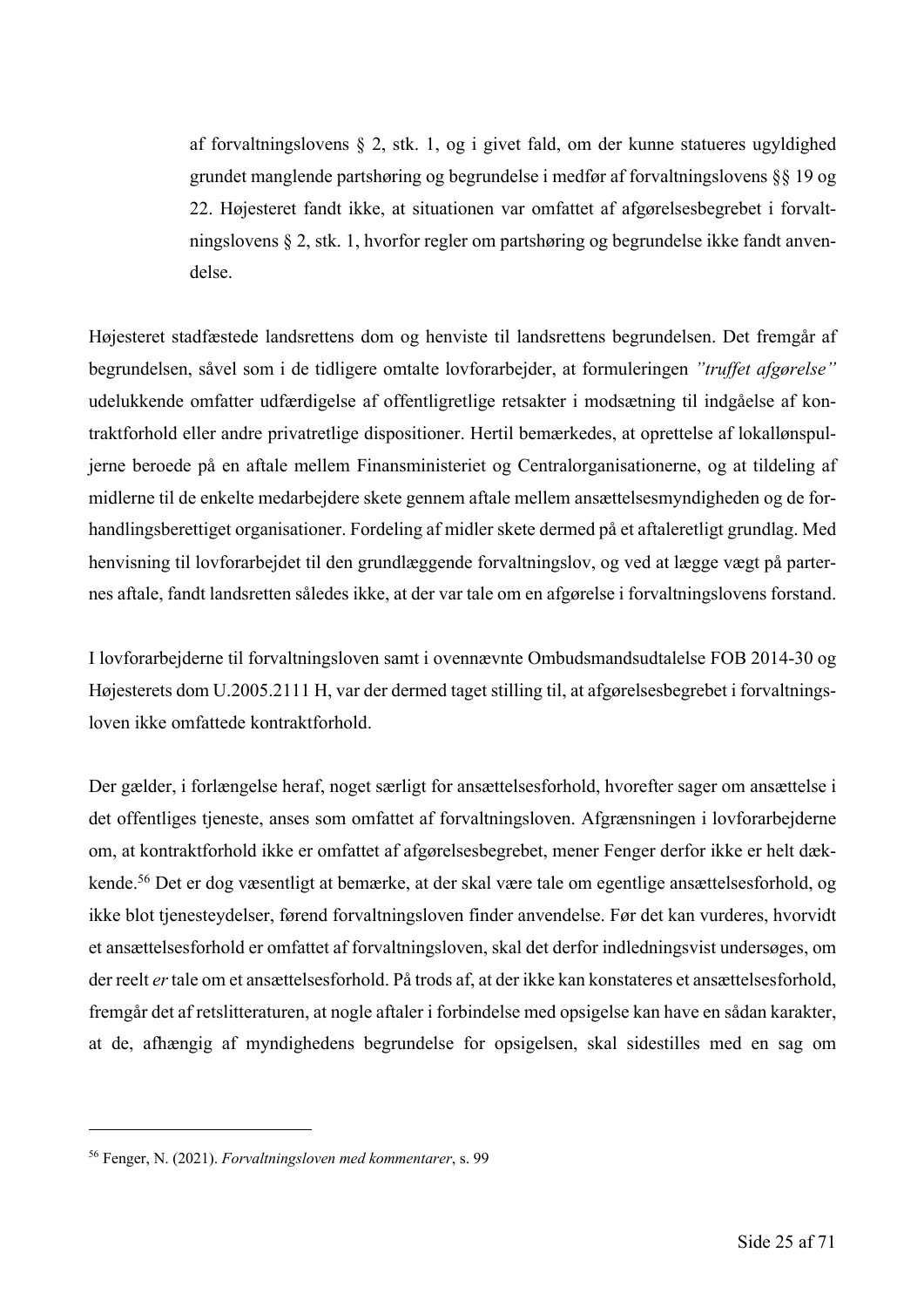afskedigelse. <sup>57</sup> Retsvirkningen heraf er, de forvaltningsretlige regler om sagsbehandling alligevel finder anvendelse.

På trods af, at der i en given sag er tale om en kontraktsituation, kan der dermed være tilfælde, hvor de forvaltningsretlige regler, herunder regler om partshøring, alligevel skal påses. Dette gælder særligt i relation til ansættelsesforhold, men også øvrige opsigelser, der har karakter af en afskedigelsessag.

I Vestre Landsrets dom U.2007.1731 V er det prøvet, hvad der, dels indgår i vurderingen af, om der er tale om et ansættelsesforhold, dels hvornår en opsigelse af en kontrakt kan sidestilles med en afskedigelsessag.

> Dommen omhandlede, en opsigelse af en plejekontrakt mellem sagsøger A og kommunen, om at have et barn i aflastning. Spørgsmålet var i den forbindelse, om kommunen var forpligtet til at iagttage de forvaltningsretlige regler, herunder om der skulle have været foretaget partshøring af A forud for opsigelse af kontrakten. Dommen tog i relation hertil stilling til, hvorvidt en kontrakt med en kommune om at have et barn i aflastning kunne anses som et ansættelsesforhold. Dommen tog endvidere stilling til om der, på trods af, at der ikke fandtes et ansættelsesforhold, alligevel var omstændigheder, der kunne sidestille opsigelsen med en afskedigelsessag, således at de forvaltningsretlige regler desuagtet fandt anvendelse. Tvisten opstod i forbindelse med, at kommunen opsagte en plejekontrakt med plejefaderen, på grund af at barnets mor ikke var tilfreds med hende og plejefaderens indbyrdes samarbejde. Landsretten fandt, at der hverken var tale om et ansættelsesforhold eller en afskedigelsessag, hvorfor de forvaltningsretlige regler om partshøring ikke skulle iagttages.

I forhold til spørgsmålet om, hvorvidt der er tale om et ansættelsesforhold angav landsretten, at plejefaderen ikke var undergivet kommunens instruktionsbeføjelse, og at han dermed ikke var i et tjenesteforhold. Landsretten henholdte sig i øvrigt til byrettens begrundelse, hvor byretten, ved en

<sup>57</sup> Fenger, N. (2021). *Forvaltningsloven med kommentarer*, s. 102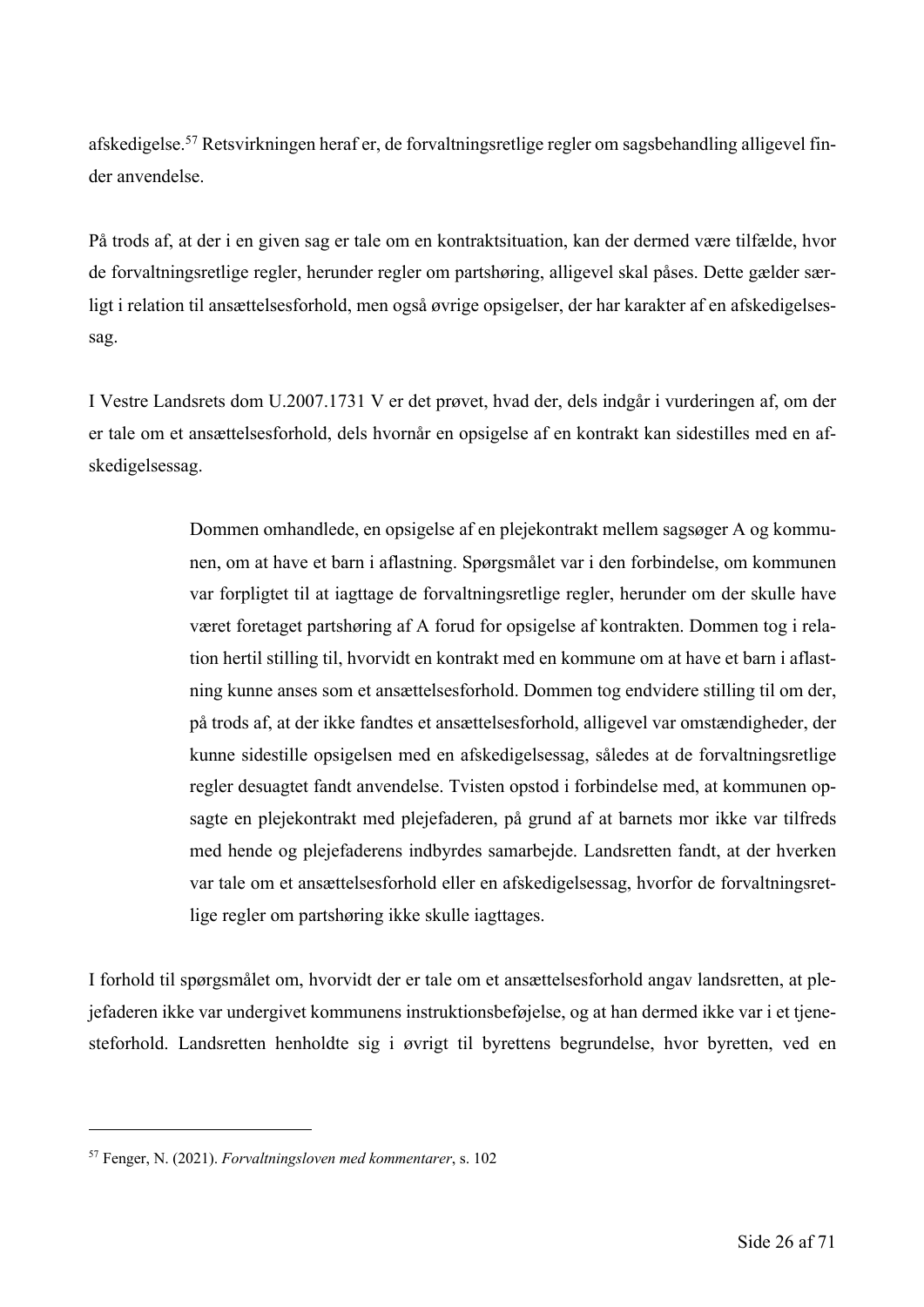fortolkning af den indgåede kontrakt, og oplysninger om etablering af aflastningsforholdet og dettes forløb, ikke fandt, at der var tale om et ansættelsesforhold.

Det fremgik dog af dommen, at der alligevel kunne være tale om en afskedigelsessag i forvaltningsretlig henseende. Vurderingen heraf skulle findes i omstændighederne i forbindelse med opsigelsen af kontrakten. Landsretten udtalte i den forbindelse generelt, at det blandt andet vil kunne komme på tale, hvor ophør af kontrakten har været begrundet i familieplejerens forhold, og at vurderingen af disse forhold indeholder en bebrejdelse eller kritik af familieplejeren. Det skal i den forbindelse bemærkes, at der ved landsrettens ordvalg "blandt andet" ligeledes kunne foreligge andre omstændigheder, i vurderingen af, om der var tale om en afskedigelsessag. Konkret lagde landsretten til grund, at baggrunden for opsigelsen af kontrakten var, at moren til barnet ønskede aflastningsforholdet bragt til ophør, og at opsigelsen af plejefaderen ikke var begrundet i hans forhold, hvorefter kommunen ikke var forpligtet til at påse de forvaltningsretlige sagsbehandlingsreglerne, som finder anvendelse i sager om afskedigelser.

En nyere dom U.2021.93 V tog ligeledes stilling til, hvorvidt der var tale om et ansættelsesforhold, og om partshøring skulle have fundet sted forud for opsigelsen af familieplejeren.

> Dommen omhandlede, hvorvidt en familieplejer skulle betragtes som lønmodtager efter funktionærloven, og hvorvidt kommunen skulle have partshørt sagsøger forud for opsigelse af kontraktforholdet. Tvisten opstod, dels i forbindelse med, at der skulle ske omstrukturering med vederlagsnedsættelse til følge, og dels i forbindelse med familieplejerens udførelse af sit erhverv som familieplejer. Landsretten fandt, at der ikke var tale om en ansættelsessag, men at der dog var tale om et forhold, der kunne sidestilles med en afskedigelsessag, hvorfor kommunen skulle have partshøring familieplejeren forud for afgørelsen om ophør af plejekontrakten.

I forhold til spørgsmålet om, hvorvidt familieplejeren skulle anses som lønmodtager efter funktionærloven, udtalte landsretten, at kommunen ikke kunne pålægge familieplejeren at udføre eller tilrettelægge sit arbejde på en bestemt måde, herunder bestemme arbejdstiden, hvorefter kommunen ikke havde haft nogen instruktionsbeføjelse overfor familieplejeren. Landsretten fandt dermed, at kontraktforholdet ikke var et ansættelsesforhold.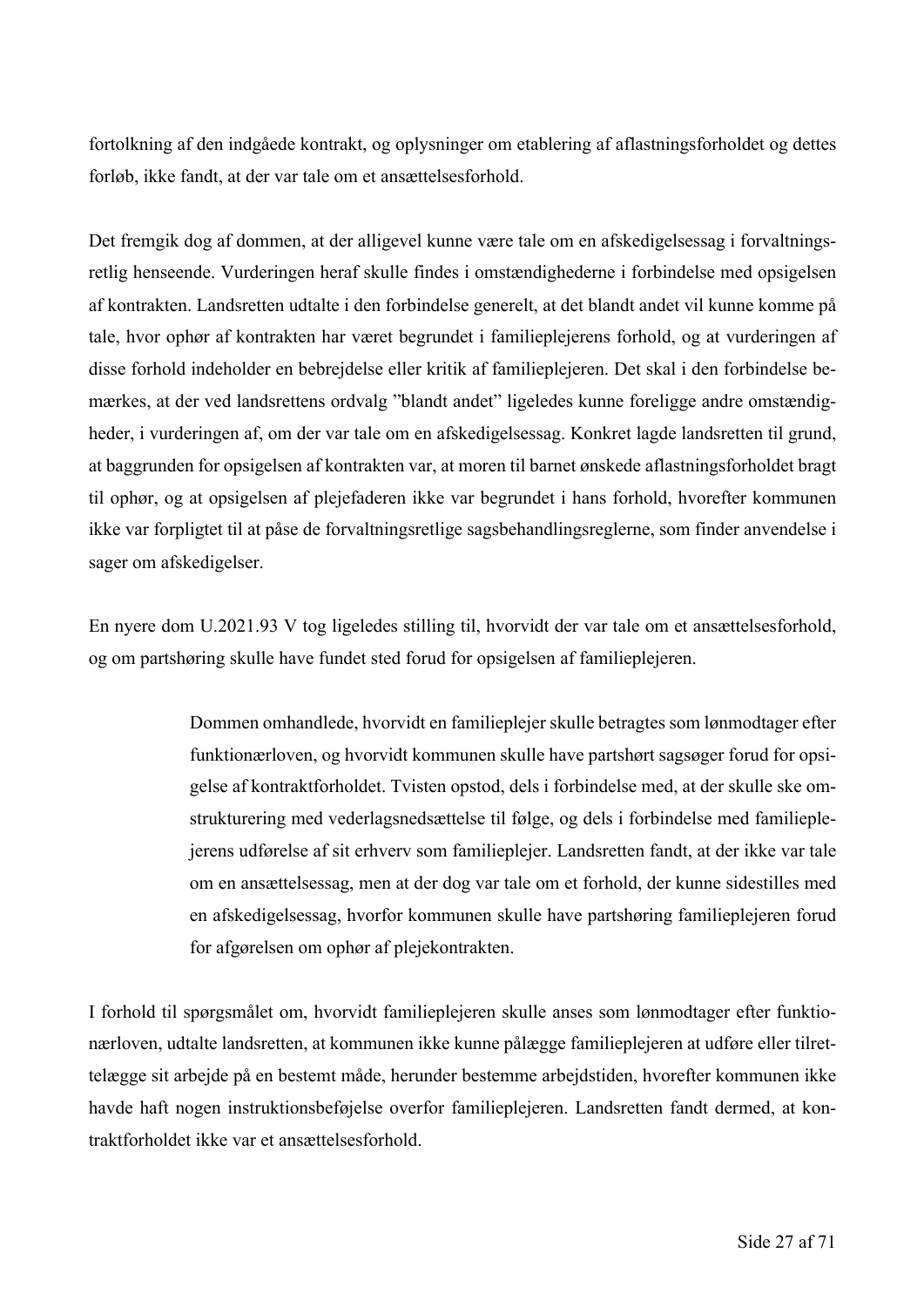På trods af, at der ikke var tale om et ansættelsesforhold, som ville være omfattet af forvaltningsloven, tog landsretten imidlertid alligevel stilling til, hvorvidt der skulle have været foretaget partshøring i sagen. Landsretten lagde i den forbindelse vægt på, at det ikke udelukkende var omstrukturering og uenigheder om vederlagsfastsættelse, som havde betydning for opsigelsen, men også forhold som kunne tilregnes familieplejeren. Idet opsigelsen ligeledes skyldtes familieplejerens forhold, fandt Landsretten, at familieplejeren skulle have været partshørt forud for opsigelsen af plejekontrakten. Det må i den forbindelse bemærkes, at det ikke fremgår direkte af dommen, at vurderingen som retten foretog var, om forholdet kunne sidestilles med en afskedigelsessag, hvorefter de forvaltningsretlige regler skulle påses.

Det kan dermed konkluderes, at der i vurderingen af, om der er et ansættelsesforhold, tages stilling til, om vedkommende er undergivet kommunens instruksbeføjelse, herunder om kommunen kan pålægge at arbejdet skal udføres på en bestemt måde. Der skal i den forbindelse ske en fortolkning af kontrakten som er indgået mellem vedkommende og kommunen. I relation til en kommunes kontrakt med en familieplejer kan det herefter af dommene udledes, at der ikke er tale om et ansættelsesforhold i et sådant kontraktforhold.

Til trods for, at der ikke er tale om et ansættelsesforhold, åbner dommen U.2007.1731 V alligevel op for, at der kan være omstændigheder, der kan sidestille et ophør af et kontraktforhold med en afskedigelsessag. I dommen U.2021.93 V fremgik det ikke eksplicit, at landsretten tog stilling til, hvorvidt der var tale om en afskedigelsessag, hvorefter de forvaltningsretlige regler alligevel skulle iagttages. Det fremgår dog at dommen, at det havde betydning for, hvorvidt der skulle foretages partshøring, om forholdene kunne tilregnes familieplejeren eller om det udelukkende var andre omstændigheder, herunder fx omstrukturering og tvist om vederlagsfastsættelse, der havde betydning for opsigelsen af plejekontrakten. Det må derfor ligeledes ligges til grund, at det i de to domme er de sammen momenter, der indgår i vurderingen af, om der er tale om en afskedigelsessag i forbindelse med opsigelse af en familieplejer.

Som det også fremgår af dommen fra 2007, er sagen af principiel karakter, hvorefter sagen vil have præjudikatsværdi, såfremt vurderingen tillægges betydning ved fremtidige afgørelser med en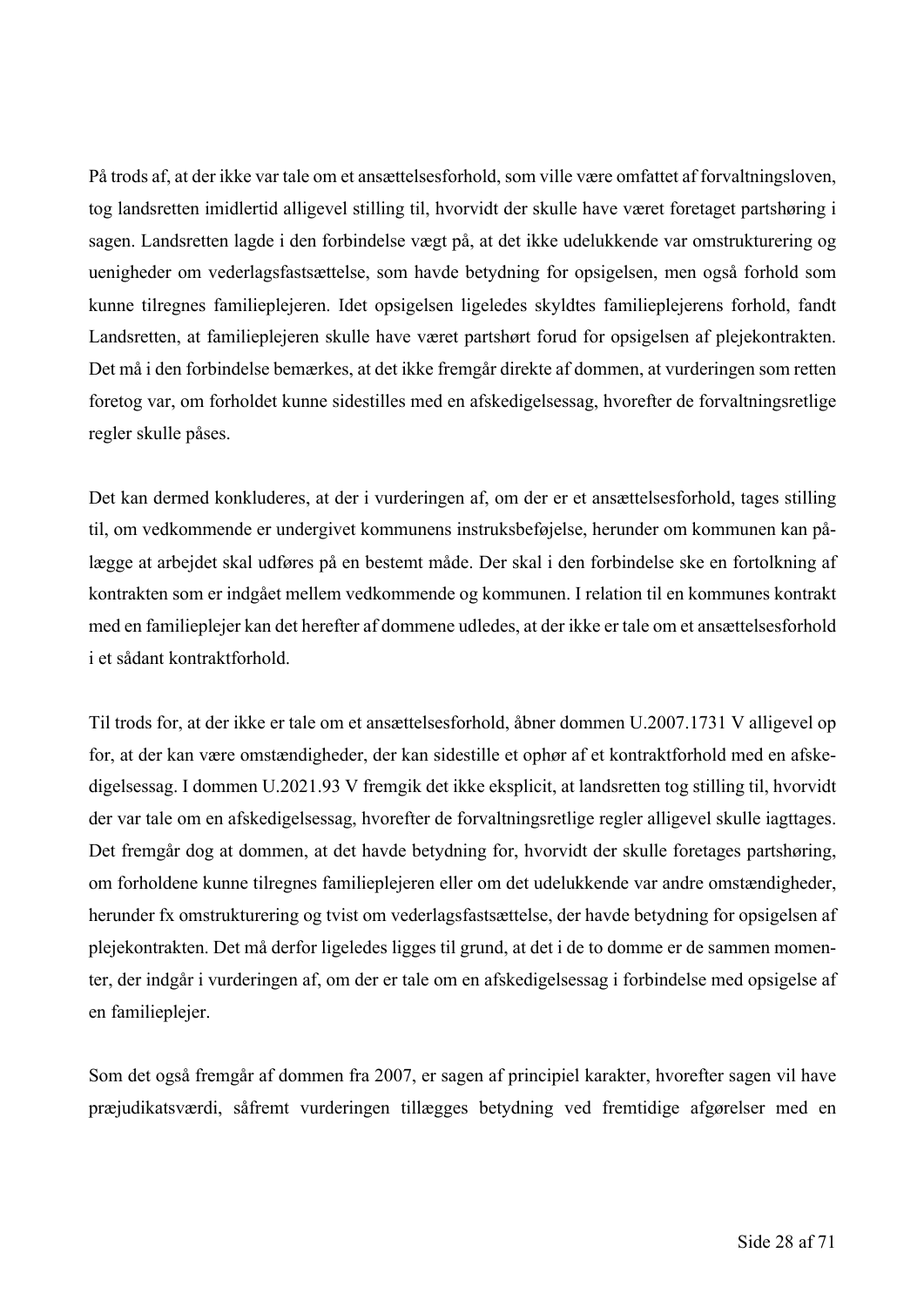tilsvarende problemstilling.<sup>58</sup> I dommen fra 2021 ses det, som beskrevet, at det er den samme vurdering for, hvorvidt der skal foretages partshøring, navnlig vurderingen af, hvorvidt opsigelsen kan tilregnes familieplejeren, der gør sig gældende. Sagen fra 2007 kan derfor på baggrund af det nyere dom fra 2021 tillægges præjudikatsværdi.

#### 4.1.3 Opsamling

Afgørelsesbegrebet i forvaltningslovens § 2, stk. 1 finder opsamlende som udgangspunkt ikke anvendelse på kontraktsituationer, hvilket både findes i forarbejderne til forvaltningsloven samt den analyserede praksis på området. Det fremgår dog alligevel af retslitteraturen, at der gælder noget særligt for ansættelsesforhold, hvorefter forvaltningslovens regler alligevel skal iagttages. Det må dog i den forbindelse også konstateres, at der er tilfælde, hvor der ikke er tale om et ansættelsesforhold, men hvor de forvaltningsretlige regler alligevel skal iagttages på et uskrevet grundlag. Dette gælder navnlig på forhold, der kan sidestilles med en afskedigelsessag. Ud fra domsanalyser af dommene U.2007.1731 V og U.2021.93 kan det opsamlende ligges til grund, at vurderingen af, om der er tale om et tilfælde, der kan sidestilles med en afskedigelsessag er, hvorvidt forholdet kan tilregnes den opsagte kontraktpart. Såfremt dette er tilfældet, skal der foretages partshøring forud for en afgørelse om opsigelse – også selvom der er tale om en kontraktforhold mellem den offentlige myndighed og den private part.

### 4.2. Ændring af sagstema

Problemstillingen om ændring af sagstema omhandler den situation, hvor myndigheden træffer afgørelse om noget andet eller mere end det, der allerede er partshørt over. Myndigheden skal i den forbindelse være opmærksom på, om der skal foretages en fornyet partshøring over det ændrede sagstema.

#### 4.2.1 Forvaltningslovens regulering

Ifølge forvaltningslovens § 19, stk. 1 skal der, som tidligere beskrevet, ske partshøring, såfremt en række betingelser er opfyldt, og såfremt ingen af de gennemgående undtagelsesbestemmelser i forvaltningslovens § 19, stk. 2 og § 20 finder anvendelse. En af betingelserne for, at myndigheden skal

<sup>58</sup> Olesen, K. N. og Lilja, T. M. (2016). *Domsanalyse*, s. 23 og Munk-Hansen, C. (2018). *Retsvidenskabsteori*, s. 321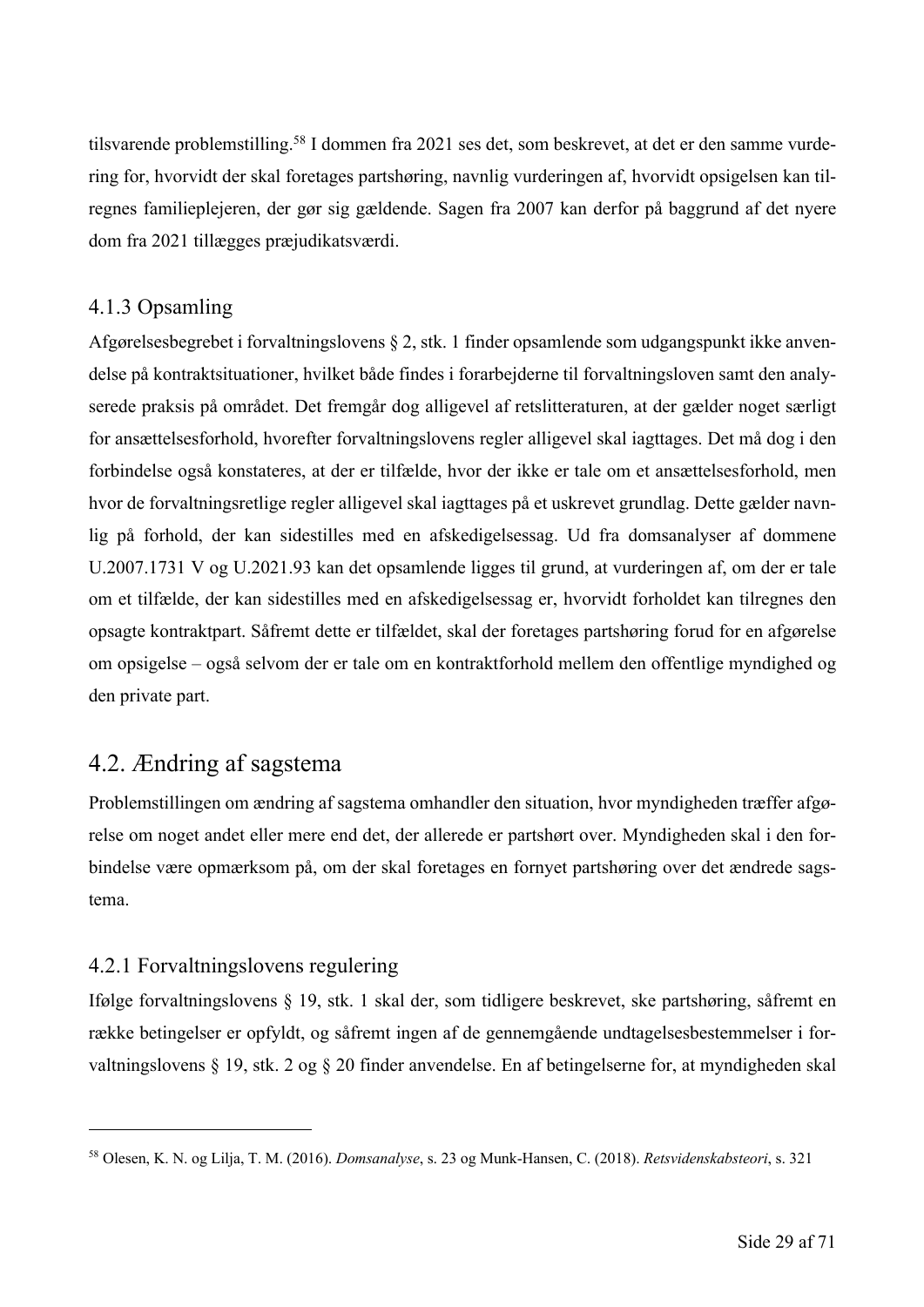foretage partshøring er, at myndigheden er i besiddelse af bestemte oplysninger om en *sags faktiske grundlag eller eksterne faglige vurderinger.* I den oprindelige forvaltningslov, var betingelsen formuleret anderledes, således at der skulle partshøres over *sagens faktiske omstændigheder*. <sup>59</sup> Ordlyden blev dog ændret til lovens nuværende ordlyd ved lov nr. 638 af 12/06/2013. Hertil bemærkes, at der ifølge forarbejderne til ændringsloven ikke er tale om en ændring af gældende ret, men blot at der skulle skabes parallelitet mellem bestemmelsen i forvaltningslovens § 19, stk. 1 og øvrige ekstraheringsbestemmelser. 60

Betingelsen beskriver, hvilke typer af oplysninger, der skal høres over. Der skal i den forbindelse både høres over en sags faktiske grundlag, men også oplysninger der kan være med til at skabe klarhed over en sags faktiske omstændigheder, eller hvor oplysningen bidrager bevismæssigt til at supplere de faktiske oplysninger. Disse oplysninger kaldes i loven eksterne faglige vurderinger. Det skal hertil bemærkes, at det ikke er afgørende, om oplysningen i sig selv kan kategoriseres som en faktisk oplysning, men derimod, hvilken funktion oplysningerne har for sagsbehandlingen. 61

Betingelsen kan altså deles op i to led, hvorefter der enten skal være tale om en sags faktiske grundlag eller eksterne faglige vurderinger.

Idet der skal være tale om en sags faktiske grundlag, førend oplysningen skal partshøres over i medfør af forvaltningsloven, skal der modsætningsvist, som udgangspunkt, ikke ske partshøring over en sags retlige grundlag. Der skal således, hverken ske partshøring over en myndigheds valg af retsgrundlag, eller i øvrigt hvordan myndigheden henfører de faktiske oplysninger under retsreglen (retlig subsumption).<sup>62</sup>

Der skal i forbindelse med det andet led af betingelsen ske partshøring over eksterne faglige vurderinger, hvor der dermed modsætningsvist, ikke skal ske partshøring over interne faglige vurderinger – myndighedens egne vurderinger. Dette gælder også myndighedens egne vurderinger over faktiske oplysninger. En partshøring kan altså blot indeholde en sags faktiske omstændigheder og eksterne

<sup>59</sup> Lov nr. 571 af 19/12/1985

<sup>60</sup> FT 2012-13, L 145 som fremsat, pkt. 4.3.10 og Fenger, N (2021). *Forvaltningsloven med kommentarer*, s. 595

<sup>61</sup> Fenger, N. (2021). *Forvaltningsloven med kommentarer*, s. 596

<sup>62</sup> Rønsholdt, S. (2014). *Forvaltningsret – Retssikkerhed, proces og sagsbehandling*, s. 426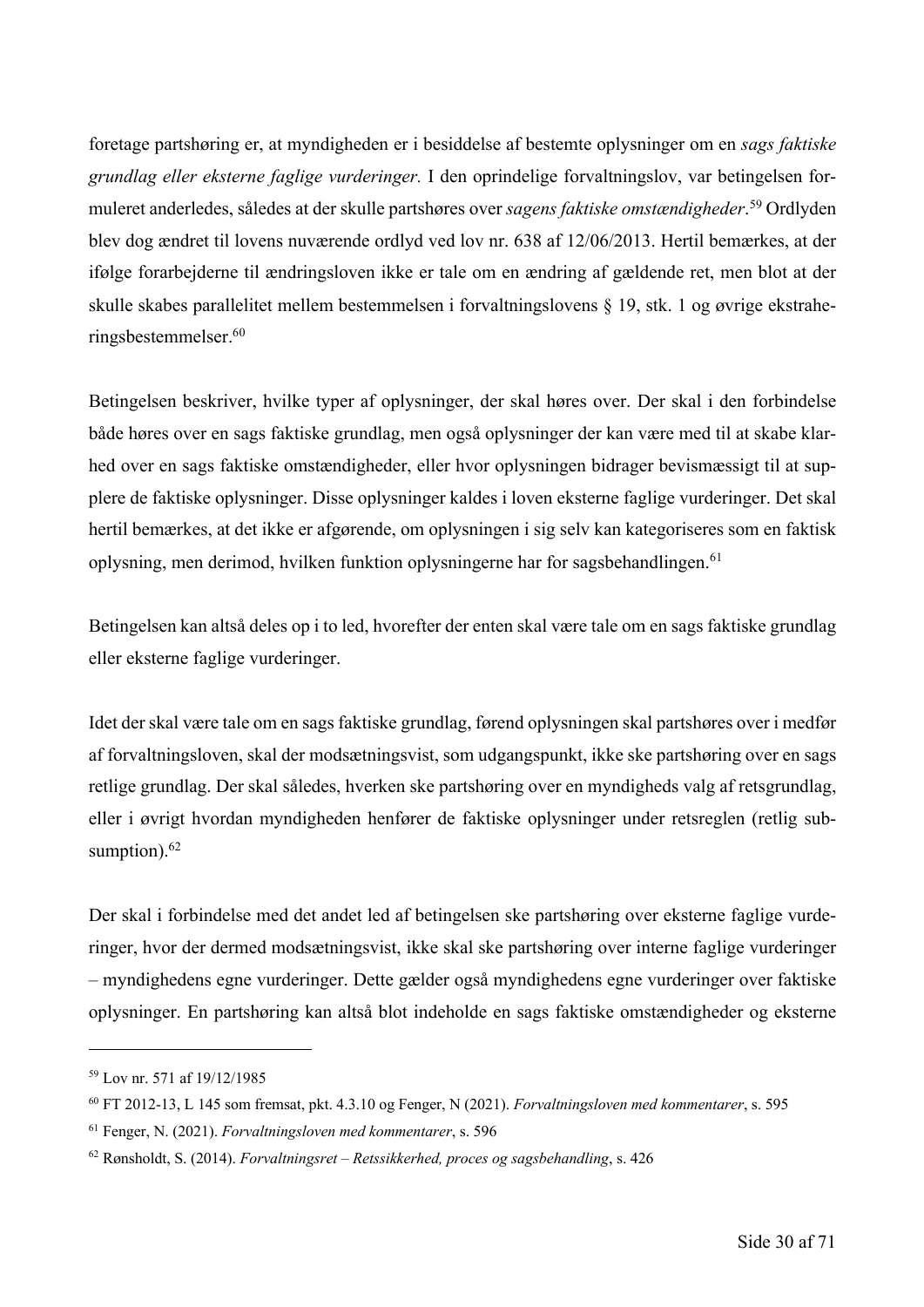faglige vurderinger, og der er dermed ikke krav om, at partshøringen indeholder et muligt udfald af sagen, ved at beskrive hvordan retsreglen anvendes på faktum.<sup>63</sup>

Inden for forvaltningslovens område, er der dermed kun pligt til at foretage partshøring i det omfang, der er tale om en sags faktiske grundlag eller eksterne faglige vurderinger. Det er dog væsentligt at være opmærksom på, at der for visse sagstyper gælder ulovbestemte partshøringsregler, hvor der, dels er pligt til at høre over en myndigheds interne vurderinger, og dels er pligt til at høre over en sags retlige grundlag.<sup>64</sup>

#### 4.2.2. Partshøring på ulovbestemt grundlag

Såfremt det er vurderet, at myndigheden ikke er forpligtet til at iagttage partshøringspligten i medfør af forvaltningslovens kapitel 5, skal det dermed stadig undersøges, hvorvidt der alligevel skal ske partshøring. Det skal herefter undersøges, om der er særlovgivning, eller der i øvrigt er uskrevne retsgrundsætninger, der tilsiger partshøring. Der kan som eksempel gælde en udvidet pligt til at partshøre i visse typer af personalesager, hvilket også kommer til udtryk i ovenstående problemstilling om partshøring i kontraktsituationer. God forvaltningsskik kan, ud fra Ombudsmandens praksis, også tilsige partshøring, trods forholdet hverken falder ind under partshøringsreglerne i forvaltningsloven eller i uskrevne retsgrundsætninger. Myndigheden skal ligeledes være opmærksomme på deres partshøringspligt, når myndigheden vælger at ændre den retlige vurdering i sagen.<sup>65</sup>

Nærværende kapitel omhandler sidstnævnte tilfælde, hvor en myndighed vælger at ændre sagens tema, idet forvaltningen skifter opfattelse af retsgrundlaget, således at sagens behandles efter et andet hjemmelsgrundlag.<sup>66</sup> At en myndighed ændrer hjemmelsgrundlaget for en afgørelse, vil være en ændring af det retlige grundlag (jus), hvilket der ikke skal partshøres over i medfør af forvaltningslovens § 19, stk. 1. Alligevel gælder det i nærværende situation, at myndigheden skal være opmærksomme på deres partshøringspligt, når der sker ændring af sagstemaet under sagens behandling. En partshøring i ovenstående tilfælde kan navnlig være aktuel, idet det giver parten mulighed for at komme med

<sup>63</sup> Fenger, N. (2021). *Forvaltningsloven med kommentarer*, s. 601

<sup>64</sup> Fenger, N. (2021). *Forvaltningsloven med kommentarer*, s. 602

<sup>65</sup> Fenger, N. (2021). *Forvaltningsloven med kommentarer*, s. 554 og Rønsholdt, S (2014). *Forvaltningsret – Retssikkerhed proces sagsbehandling*, s. 443

<sup>66</sup> Bønsing, S. (2018). *Almindelig forvaltningsret*, s. 200 f.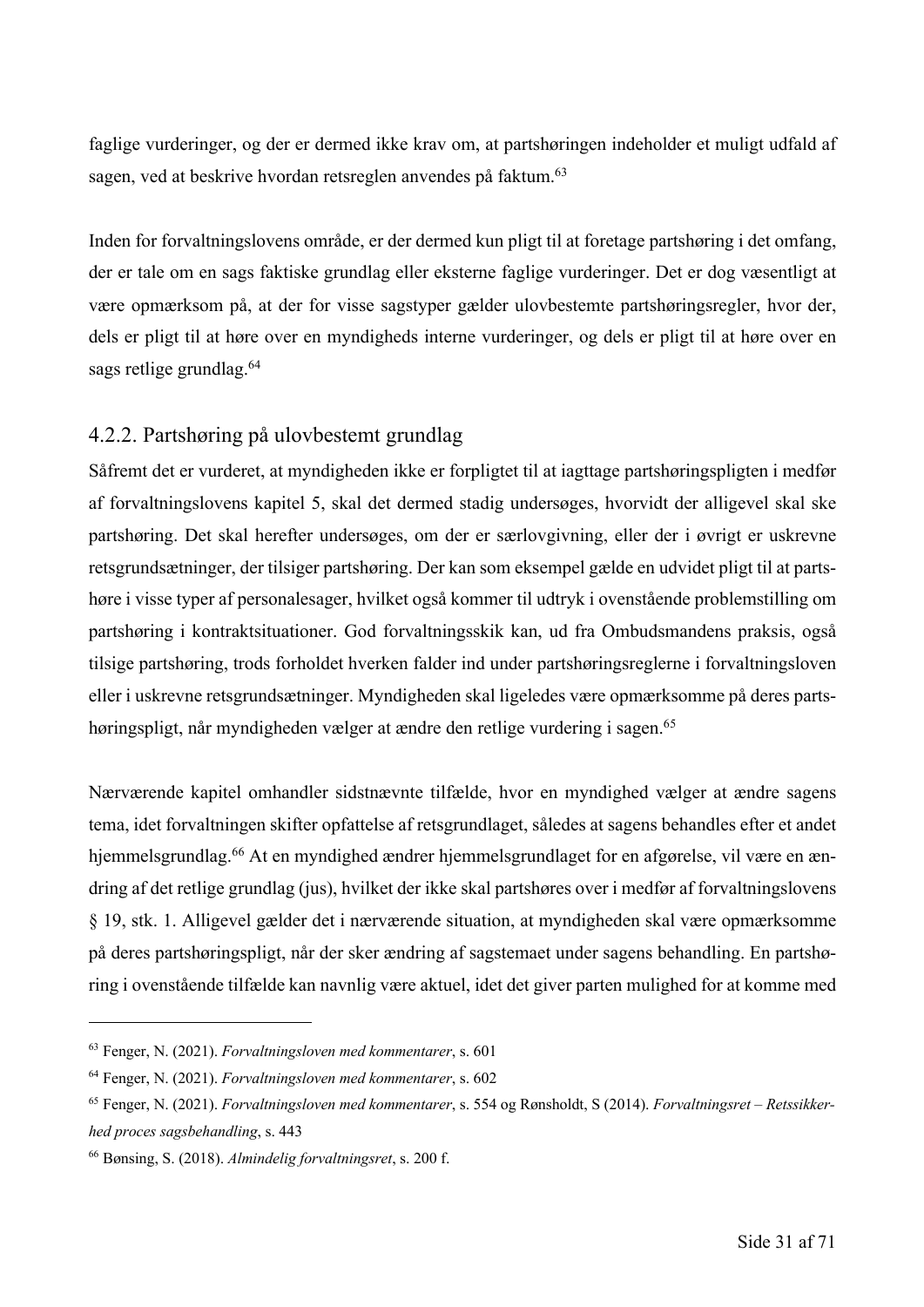bemærkninger til sin sag henset til den nye praksis, som myndigheden efter en konkret sag har valgt at ændre. Under sagens behandling er det desuden ikke utænkeligt, at myndigheden bliver klogere undervejs, således at sagen skal løses ud fra et andet grundlag end først antaget. I denne forbindelse vil parten også kunne have en interesse i at forholde sig til det nye retsgrundlag.<sup>67</sup>

#### 4.2.3. Praksis

Ombudsmanden har for nyligt valgt at rejse en generel sag, hvor der er sket ændring af sagstemaet, hvorefter spørgsmålet om, hvorvidt der skulle være foretaget fornyet partshøring, meldte sig. Den generelle sag findes i Ombudsmandsudtalelsen FOB 2021-5.

> Udtalelsen vedrørte to klagesager overfor Styrelsen for Undervisning og Kvalitet. Begge sager omhandlede sanktionering overfor friskoler. I den første sag havde styrelsen partshørt friskolen over en påtænkt afgørelse om bortfald af tilskud. Ved styrelsens endelige afgørelse, blev der dog truffet afgørelse om tilbagebetaling af tilskud. I det anden sag blev en friskole partshørt om tilbagebetaling af tilskud og ophør af tilskud. Skolen blev dog ikke partshørt, da der cirka en måned senere blev truffet afgørelse om, at skolen ikke længere var omfattet af friskolelovens regler om frie grundskoler. Ombudsmanden tog i sagerne ikke konkret stilling til, hvorvidt der skulle have været partshørt ved det ændrede sagstema.

Først og fremmest bemærkede Ombudsmanden, at der ikke generelt er en pligt for myndigheden til at partshøre over, hvilket udfald sagen bør få, men udelukkende en pligt til at partshøre over en sags faktiske omstændigheder og eksterne faglige vurderinger. Dette stemmer overens med ovenstående analyse af betingelsen om, hvornår der skal ske partshøring efter forvaltningslovens § 19, stk. 1. Selvom det ikke ifølge loven er et krav, at der skal ske partshøring om en sags eventuelle udfald, har styrelsen imidlertid i deres agterskrivelser valgt, at partshøre friskolerne over en eller flere påtænkte sanktioner. Spørgsmålet er herefter, om skolen skulle have været partshørt, idet styrelsen vælger en anden sanktion, end den, der oprindeligt er partshørt over.

<sup>67</sup> Fenger, N. (2021). *Forvaltningsloven med kommentarer*, s. 561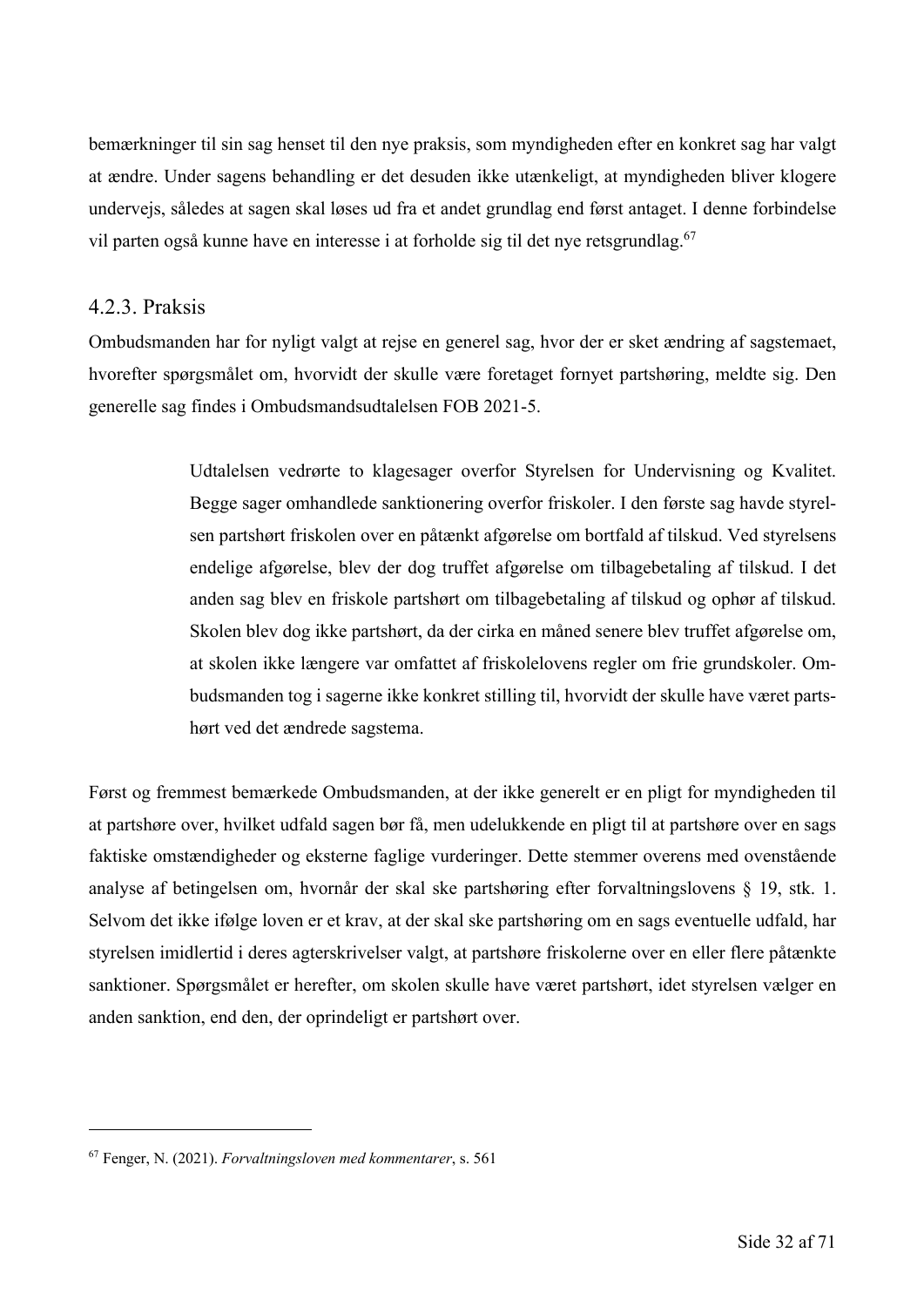Ombudsmanden gav ikke et endegyldigt svar, men anførte, at der skulle foretages en konkret vurdering af, om der skulle ske fornyet partshøring i det tilfælde, hvor styrelsen i sin partshøringsskrivelse havde valgt at angive, hvilke af de hjemlede sanktioner, som styrelsen, ud fra en foreløbig vurdering, havde valgt at anvende, hvorefter styrelsen i deres endelige afgørelse valgte at anvende en af de øvrige hjemlede sanktioner. Ombudsmanden bemærkede i den forbindelse, at det ikke var afgørende for vurderingen af, om der skulle ske fornyet partshøring, at styrelsen i agterskrivelsen valgte at skrive alle sanktioner ned, hvis de på samme tid valgte at skrive, hvilke sanktioner de i nærværende sag havde tænkt sig at benytte.

Hvad Ombudsmanden omvendt mente kunne være relevant i den konkrete vurdering af, om der skulle ske fornyet partshøring var, om de omstændigheder, der ved det nye sagstema kunne være relevante at få afklaret, var sammenfaldende med de oplysninger, der fremgik af det oprindelige sagstema. Ombudsmanden opstillede det hypotetisk, hvorefter han mente, at det er af betydning, om man kunne forestille sig, at friskolen ville have kommet med andre indvendinger om det faktiske grundlag i sagen, hvis friskolen havde vidst, at sagen nu omhandlede en anden sanktion/andet sagstema. Ombudsmanden havde i de to sager om sanktionering af friskoler ikke taget stilling til, om der skulle være sket partshøring forud for afgørelserne, men havde beskrevet, hvad det var, der skulle lægges vægt på, i vurderingen af, om der skulle ske partshøring på ny.

I relation til et ændret sagstema er det desuden vigtigt at være opmærksom på iagttagelse af partshøringsreglerne, hvor en sag afgjort i 1. instans påklages til et klageorgan. For klageorganer gælder, som udgangspunkt, ikke en pligt til at partshøre, medmindre der er kommet nye faktiske oplysninger efter 1. instansens afgørelse, og 1. instansen vel og mærke har foretaget behørig partshøring.68 Der kan dog alligevel indtræde en pligt til fornyet partshøring, i det omfang, et klageorgan anlægger en anden fortolkning end den fortolkning som 1. instansen har anlagt i sagen.<sup>69</sup>

At en klageinstans træffer afgørelse på et andet retligt grundlag end førsteinstansen, rejser altså spørgsmålet om, hvorvidt der skal ske partshøring over klageinstansens valgte retsgrundlag. Nærværende er prøvet ved Vestre Landsret i dommen U.2021.1588 V.

<sup>68</sup> Bønsing, S. (2018). *Almindelig forvaltningsret*, s. 432 f.

<sup>69</sup> Fenger, N. (2021). *Forvaltningsloven med kommentarer*, s. 562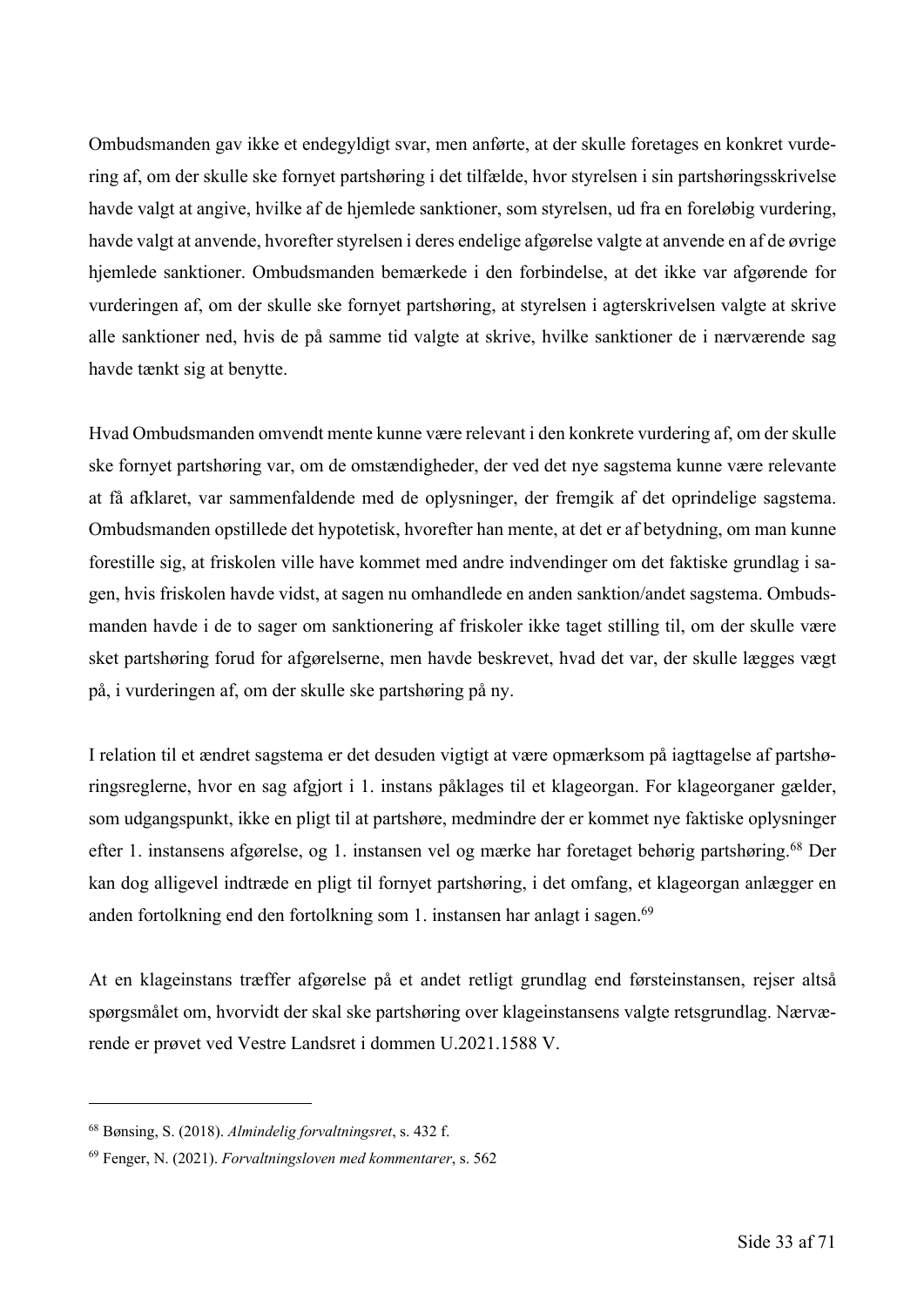Dommen omhandlede en situation, hvor kommunen havde truffet afgørelse om ophør af sygedagpenge på grund af, at kommunen ikke længere vurderede borgeren til at være uarbejdsdygtig i sygedagpengelovens forstand, jf. sygedagpengelovens § 7. Kommunen havde partshørt borgeren forud for afgørelsen om ophør af sygedagpenge på grund af uarbejdsdygtighed. Afgørelsen blev påklaget til Ankestyrelsen, hvorefter Ankestyrelsen, modsat kommunen, vurderede, at borgeren fortsat var uarbejdsdygtig i sygedagpengelovens forstand. Ankestyrelsen traf i den forbindelse også afgørelse om, at der på revurderingstidspunktet ikke kunne ske forlængelse af udbetalingen af sygedagpenge, da ingen af forlængelsesbetingelserne i sygedagpengelovens § 27 var opfyldt. Ankestyrelsen ændrede dermed kommunens afgørelse. Landsretten fandt, at Ankestyrelsen skulle have partshørt borgeren over det nye sagstema. I den forbindelse fandt landsretten, at afgørelsen om ikke at forlængelse udbetalingen af sygedagpenge var ugyldig.

I relation til nærværende problemstilling, er det væsentligt at undersøge, om der er sket en ændring i sagstemaet, idet kommunen tager stilling til uarbejdsdygtigheden hjemlet i sygedagpengelovens § 7, mens Ankestyrelsen herudover også at tage stilling til, om borgeren har mulighed for at få forlænget sin sygedagpengeudbetaling ud over revurderingstidspunktet efter sygedagpengelovens §§ 24 og 27. I forlængelse heraf, er det relevant at undersøge, om det ændrede sagstema har medført en pligt for Ankestyrelsen til at partshøre borgeren om det nye sagstema.

Landsretten lagde vægt på, at Ankestyrelsen som reaktionsmulighed havde valgt at ændre kommunens afgørelse, frem for at hjemvise sagen til fornyes behandling. I den forbindelse bemærkedes det, at det i realiteten betød, at Ankestyrelsen havde truffet afgørelse i førsteinstans, hvad angik spørgsmålet om, hvorvidt der kunne ske forlængelse af sygedagpengeudbetalingen ud over revurderingstidspunktet. Landsretten lagde dermed vægt på, at Ankestyrelsen traf afgørelse om et andet retligt spørgsmål, end det, som borgeren tidligere var blevet partshørt over, hvorfor borgeren ikke var bekendt med det forhold, at Ankestyrelsen ville træffe afgørelse om forlængelse af sygedagpengeudbetalingen.

Såfremt en sådan partshøring havde fundet sted, ville borgeren have haft mulighed for at kommenterer på de faktiske forhold, som ville være relevant for sagen om forlængelse af sygedagpenge, hvoraf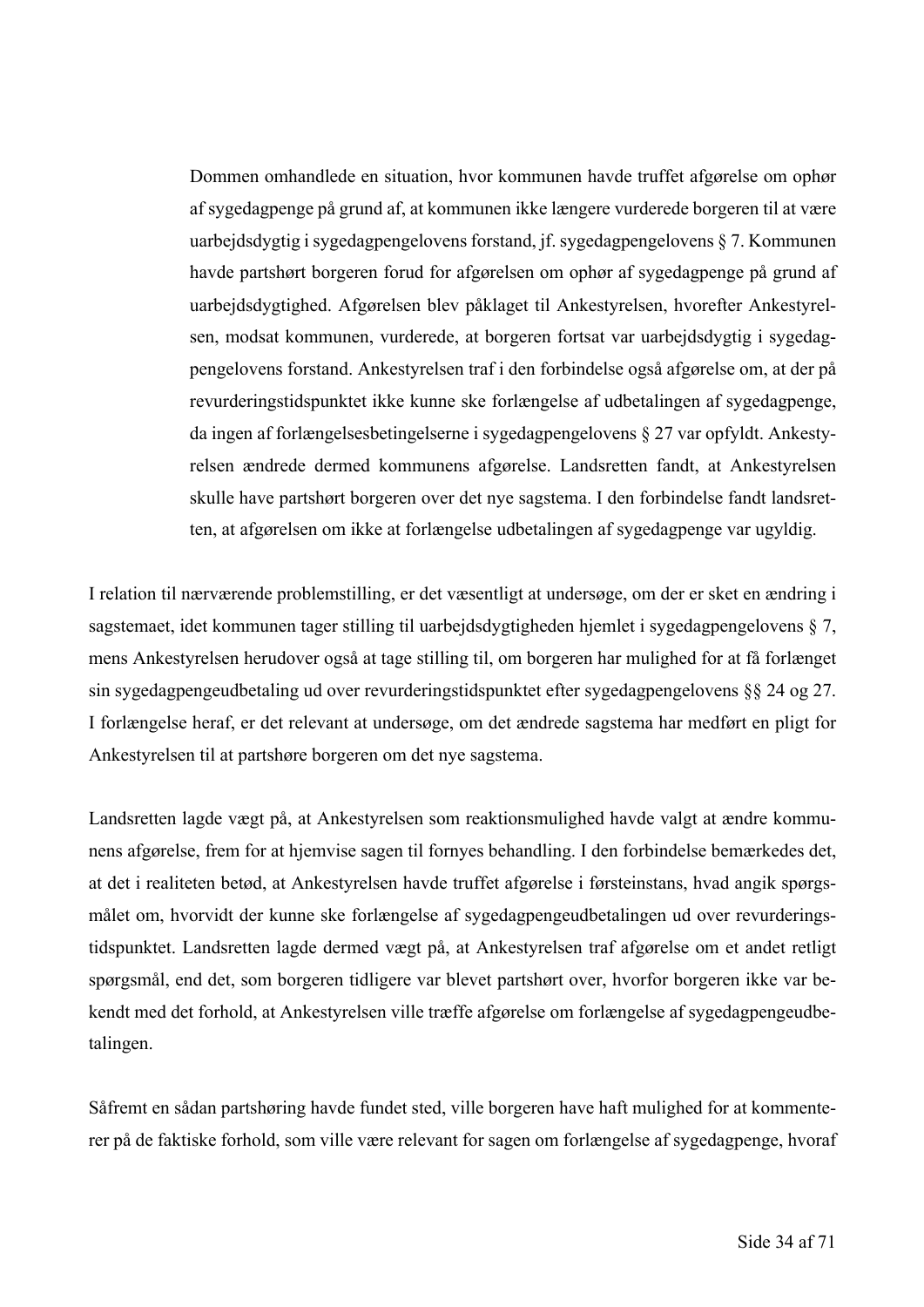der findes en udtømmende række forlængelsesmuligheder i sygedagpengelovens § 27, stk. 1, nr. 1-7. Idet borgeren havde haft en sådan interesse i at se og have lejlighed til at kommenterer på beslutningsgrundlaget, statuerede landsretten, at Ankestyrelsen skulle have partshørt borgeren over de faktiske omstændigheder i sagen med afsæt i det ændrede sagstema.

Fælles for Ombudsmandsudtalelsen FOB 2021-5 om sanktioner for friskoler og Vestre Landsrets dom U.2021.1588 V om sygedagpenge er, at der er sket en ændring af sagstemaet. I begge tilfælde er vurderingen af, om der skulle foretages fornyet partshøring, om det ville give parten mulighed for at komme med andre bemærkninger til det faktiske grundlag, hvis parten havde været opmærksom på, at der var truffet afgørelse over et andet sagstema, end parten var i en berettiget forventning om. Det kommer i Ombudsmandsudtalelsen til udtryk ved, at det fremgår, at vurderingen af, om der skal foretages fornyet partshøring er, om de forhold der kan være relevante at få belyst er de samme ved det oprindeligt udmeldte sagstema og det nye sagstema. Vestre Landsrets dom er mere konkret, hvor dommen oplister, hvilke faktiske forhold, der skulle have været partshørt over i relation til det nye sagstema. Dermed kan det ligges til grund, at landsretten også er af den opfattelse, at der skal partshøres i det omfang det vurderes, at parten kunne tænkes at ville være kommet med andre kommentarer i forbindelse med det nye sagstema.

Det kan ligeledes ud fra Vestre Landsrets dom udledes, at det er væsentligt at være opmærksom på, om en klageinstans reelt træffer afgørelse om et retligt spørgsmål som første instans, hvis spørgsmålet ikke er prøvet tidligere. Såfremt dette er tilfældet, indtræder der en pligt for klageorganet til at partshøre parten på ny.

Ud fra Ombudsmandsudtalelsen kan det desuden udledes, at der ikke er pligt til at partshøre over retsgrundlaget eller den retlige subsumption, men udelukkende en sags faktiske grundlag eller eksterne faglige vurderinger, hvilket stemmer overens med ordlyden i forvaltningslovens § 19, stk. 1. Det kan imidlertid udledes af udtalelsen, at hvis forvaltningen alligevel vælger at partshøre over retsgrundlaget og den retlige subsumption, så kan der ud fra en konkret vurdering indtræde en pligt til at partshøre på ny, hvis forvaltningen vælger at ændre sagstemaet/retsgrundlaget efter den oprindelige partshøring.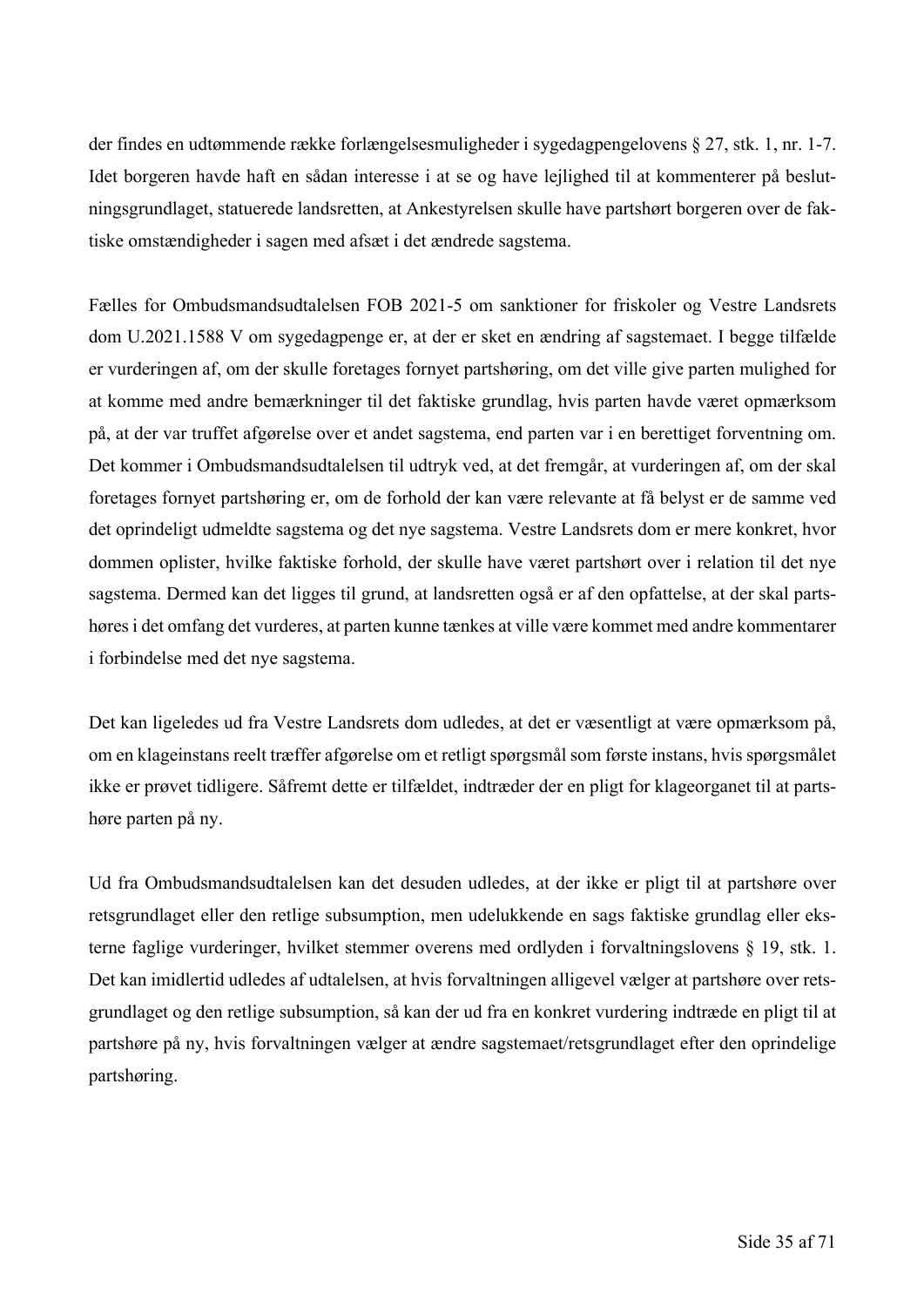#### 4.2.4. Opsamling

Det kan opsamlende konkluderes, at det ikke er tilstrækkeligt at vurdere, om der ved et ændret sagstema skal ske partshøring efter forvaltningslovens § 19, stk. 1, hvorefter de oplysninger, der skal høres over, er en sags faktiske grundlag og eksterne faglige vurderinger. Det er navnlig relevant at undersøge, om partshøringspligten række videre end det, herunder om der skal ske partshøring på et ulovbestemt grundlag, når myndigheden ændrer deres retlige vurdering af en sag. Praksis viser, at det afgørende for, om der skal ske partshøring i forbindelse med et ændret sagstema er, hvorvidt parten ville have kommet med andre indvendinger end dem, der indkom forud for partshøringen på baggrund af det oprindelige sagstema. Såfremt der kan svares bekræftende herpå, skal der ske fornyet partshøring på et ulovbestemt grundlag. Det kan ligeledes konstateres, at hvis partshøringen går videre end udelukkende at partshøre over sagens faktiske grundlag og eksterne faglige vurderinger, ved også at partshøre over jus, så indtræder der også en fornyet pligt til partshøring, hvis der træffes afgørelse på et andet retligt grundlag, end det, der fremgår af partshøringen.

## 4.3. Partshøring på skrømt

Partshøring på skrømt skal forstås som de tilfælde, hvor myndigheden har foretaget en partshøring, men hvor det er tvivlsomt, hvorvidt den lever op til formålet med partshøringsreglerne. Problemstillingen stiller navnlig spørgsmålstegn ved om det, trods det ikke er reguleret i loven, er nogle bestemte krav til måden som den offentlige forvaltning partshører på, således at partshøringen ikke gøres illusorisk.

#### 4.3.1. Formkrav til partshøring

Efter forvaltningslovens § 19, stk. 1 er der som udgangspunkt ingen formkrav til, hvordan eller hvornår en partshøring skal gennemføres. Det er dog vigtigt, at forvaltningen er opmærksom på, at formålet med partshøringen tilgodeses, idet det afgørende for parten er, at denne har mulighed for at kommentere, rette og supplere sagens faktiske grundlag og eksterne faglige vurderinger. Hvorvidt forvaltningen imødekommer formålet med partshøringen afhænger derfor af, hvad omstændighederne er i den konkrete sag.70

<sup>70</sup> Overblik #9 om partshøring i Myndighedsguiden på Ombudsmandens hjemmeside, pkt. 5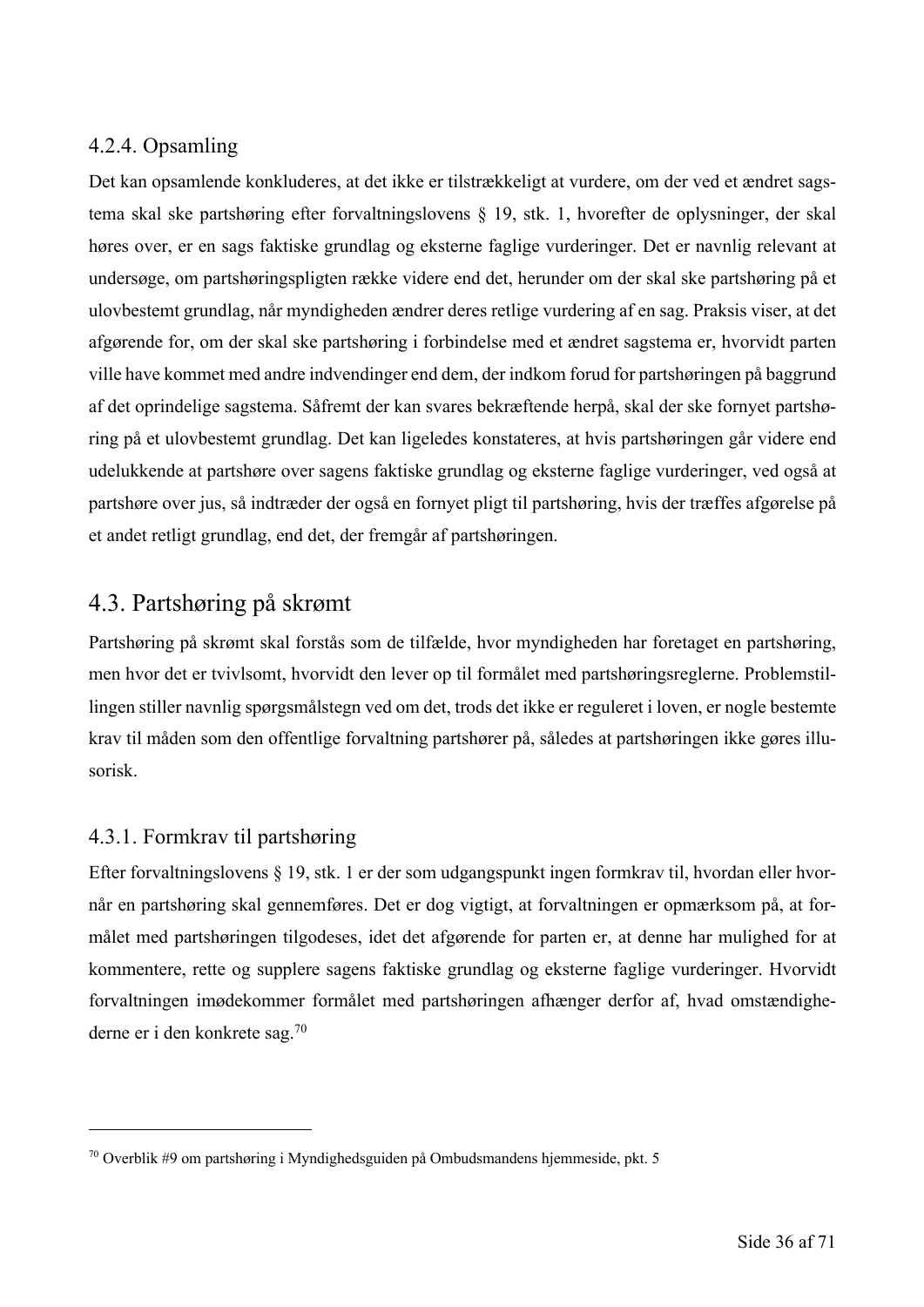Idet der ifølge forvaltningsloven ikke er nogle formkrav til partshøringen, er der heller ikke krav til, at partshøring skal ske skriftligt. Det er dog vigtigt at bemærke, at det afgørende er, at parten får en reel mulighed for at blive hørt og varetage sine interesser, hvorfor der alt efter sagens karakter, i nogle tilfælde, alligevel skal foretages en skriftlig partshøring. Der vil her være tale om komplicerede sager eller særligt indgribende afgørelser. I det tilfælde, hvor myndigheden foretager en partshøring mundtligt, skal myndigheden dog være opmærksomme på deres notatpligt efter offentlighedslovens § 13. Pligten består dels i at notere, at der er foretaget en mundtlig partshøring, og dels i at myndigheden skal notere partens eventuelle partshøringskommentarer, i det omfang, der er tale om nye oplysninger om sagens faktiske grundlag eller eksterne faglige vurderinger. 71

Førend en partshøring kan anses som tilstrækkelig, er det tillige et krav, at parten er bekendt med, at der er tale om en partshøring, og at der i forbindelse med partshøringen er mulighed for at fremkomme med bemærkninger til sagen, inden der træffes afgørelse.72

Det kan i den forbindelse også konstateres, at der ikke er nogen lovbestemt regel om, hvor lang en frist parten skal have, til at fremkomme med eventuelle bemærkninger. Afvejningen af, hvor lang tid en part har brug for, til at sætte sig ind i sagen, afhænger igen af sagens omfang, herunder hvor indviklede og opfattende oplysninger, der er tale om.73

Hvornår i sagsbehandlingsprocessen, der skal foretages partshøring, indeholder forvaltningsloven ligeledes ingen regler om. Der skal igen tages højde for sagens karakter og omfang. Der er dels et hensyn til, at det er hensigtsmæssig at høre parten tidligere i processen, idet høringen kan afstedkomme yderligere undersøgelser, som ellers vil kunne forsinke processen. Omvendt bør myndigheden ikke ulejlige parten ved jævnlig at høre over oplysninger, hvis disse kan samles i en partshøring.74

Det er dog her væsentligt at bemærke, at der skal ske høring *inden* der reelt er truffet afgørelse i sagen, således at partens eventuelle bemærkninger kan indgå i myndighedens overvejelser. <sup>75</sup> Det er dermed

<sup>71</sup> Fenger, N. (2021). *Forvaltningsloven med kommentarer*, s. 607 ff.

<sup>72</sup> Fenger, N. (2021). *Forvaltningsloven med kommentarer*, s. 611

<sup>73</sup> Fenger, N. (2021). *Forvaltningsloven med kommentarer*, s. 614

<sup>74</sup> Fenger, N. (2021). *Forvaltningsloven med kommentarer*, s. 612

<sup>75</sup> Bønsing, S. (2018). *Almindelig forvaltningsret*, s. 199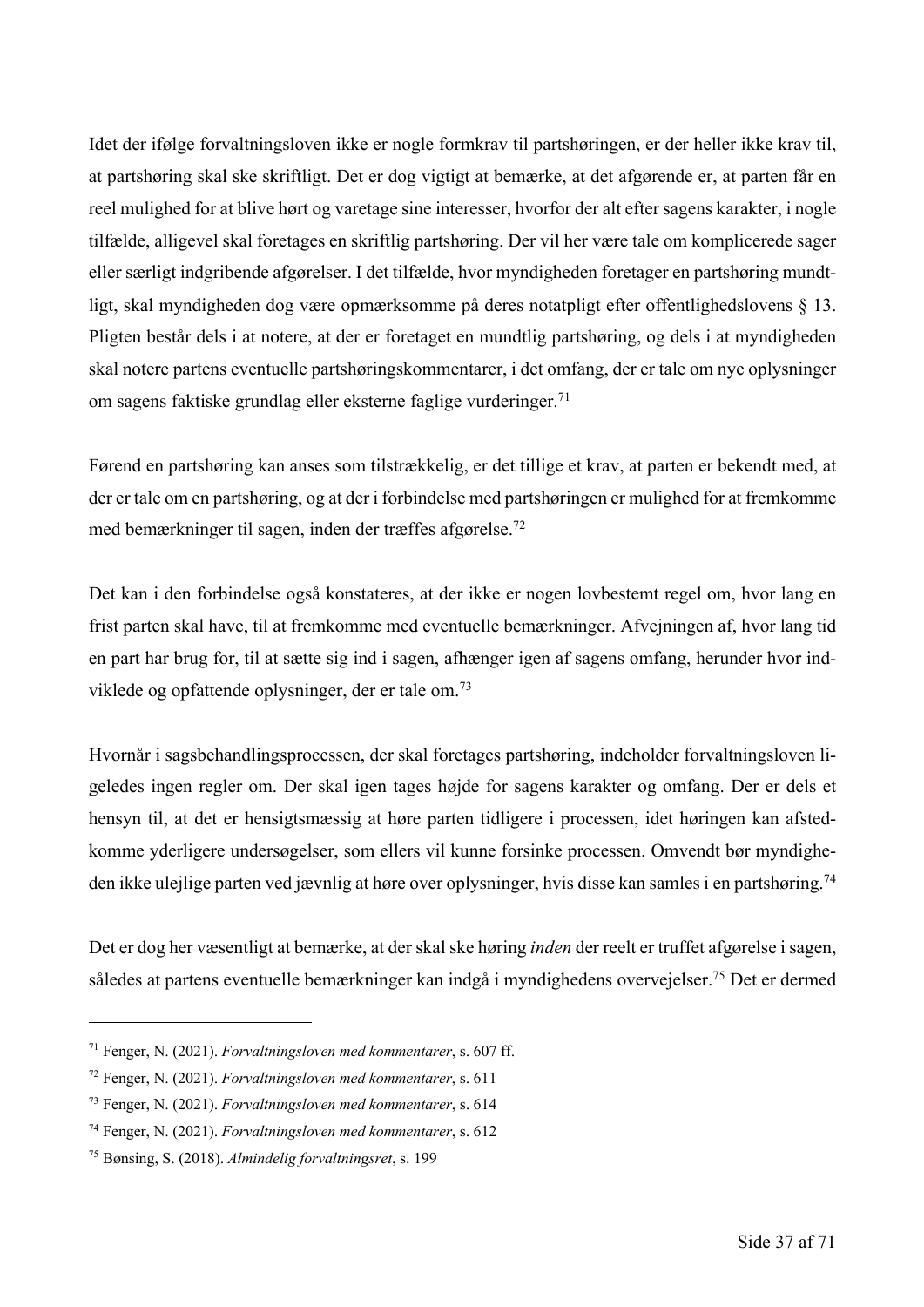også vigtigt, at myndigheden ikke formulerer partshøringsbrevet på en måde, som giver parten et indtryk af, at der allerede er truffet afgørelse i sagen. Dog må en partshøring gerne have karakter af en agterskrivelse, således at det er tale om en påtænkt afgørelse, hvor der indgår relevante oplysninger og vurderinger fra myndigheden. Idet der ikke må være tale om en endelig afgørelse, indebærer det ligeledes, at en myndigheds interne beslutningsprocesser ikke må være afsluttet før partshøringen foretages, og parten har haft mulighed for at fremkomme med bemærkninger.<sup>76</sup>

#### 4.3.2. Praksis

Nærværende afsnit om praksis vil søge at analysere, hvornår der reelt er truffet afgørelse i en sag, og hvilken betydning dette kan have i relation til partshøring. Her vil navnlig være fokus på tidspunktet for myndighedens interne beslutningsprocesser, samt formuleringen af partshøringsbreve.

#### *4.3.2.1. Myndighedens interne beslutningsprocesser*

Navnlig spørgsmålet om, hvorvidt der var tale om en reel partshøring meldte sig i Ombudsmandsudtalelsen FOB 2011 20-7.

> Sagen omhandlede en kvinde, som blev afskediget fra sit fleksjob i kommunen. Afskedigelsen opstod i forbindelse med nedskæringer. Sagen vedrørte, for så vidt angik sagsbehandlingsreglerne, hvorvidt kommunen havde begrundet sin afgørelse om afskedigelse tilstrækkeligt, og hvorvidt de havde iagttaget partshøringsreglerne på behørig vis. Ombudsmandens opfattelse var, at fremgangsmåden ved kommunens partshøring gav et indtryk af, at den ikke havde et reelt indhold, og at partshøringen desuden var mangelfuld.

Som det fremgår af Ombudsmandsudtalelsen fremgår det af praksis, at når en person påtænkes afskediget på grund af besparelser, skal vedkommende ved partshøringen have at vide, hvilke kriterier myndigheden har anvendt ved valget af, hvem der skal afskediges. Den 25. marts 2010 skrev kommunen til kvinden, at *"grundet reduktion af budgetter, skønner kommunen, at det ikke længere er muligt at gøre brug af din arbejdskraft. Forinden der træffes endelig beslutning herom, skal du i* 

<sup>76</sup> Fenger, N. (2021). *Forvaltningsloven med kommentarer*, s. 613 f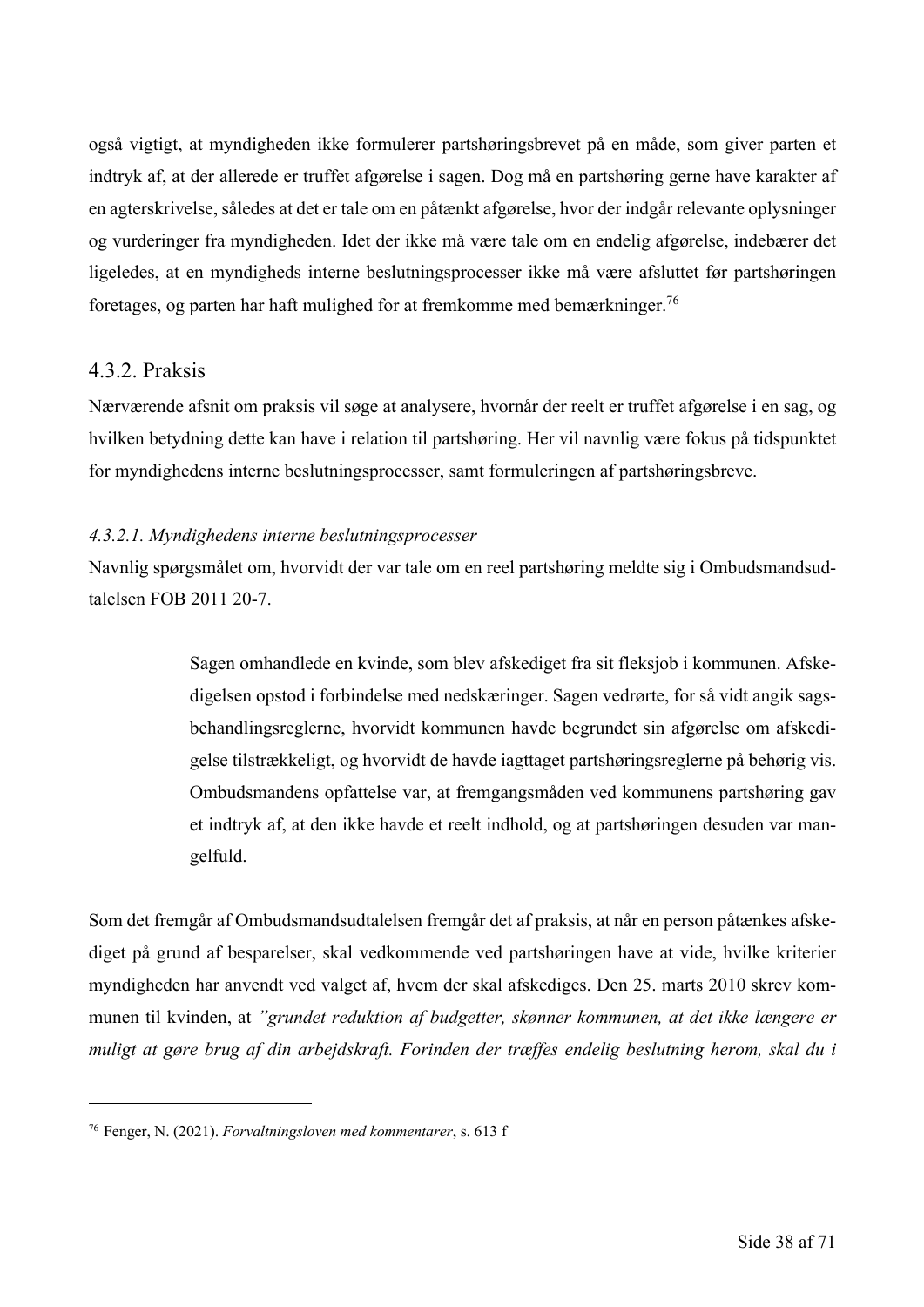*medfør af forvaltningsloven have mulighed for at fremkomme med en udtalelse […]"* Det fremgik dermed ikke af partshøringen, hvilke kriterier kommunen havde lagt vægt på i forbindelse med afskedigelse af medarbejderen.

Den 24. marts 2010, og dermed dagen inden partshøringen af kvinden, blev der afholdt MED-møde. I referatet heraf fremgik, at det var "*besluttet* at den økonomiske reducering på institutionen skulle ske ved afskedigelse af bl.a. A [kvinden]". Dermed kunne det lægges til grund, at der på MED-mødet allerede var truffet beslutning om kvindens afsked, på trods af, at hun på dette tidspunkt endnu ikke var blevet partshørt. Der var dermed reelt allerede truffet en afgørelse på mødet. Formålet med partshøring, der, som tidligere beskrevet, er at give parten mulighed for at kommentere, rette og supplere sagens faktiske grundlag og eksterne faglige vurderinger, blev dermed ikke iagttaget, idet det må lægges til grund, at beslutningen om afskedigelse allerede var truffet, således at en eventuel kommentar fra kvinden, ikke ville have været taget med i vurderingen. Ombudsmanden fandt, at udeblivelse af oplysninger om kriterierne for afskedigelsen sammenholdt med, at der reelt var truffet afgørelse, før der var sket partshøring medførte, at der var tale om en mangelfuld partshøring.

I Østre Landsrets dom U.2010.3009 Ø blev der ligeledes taget stilling til, om der reelt var truffet afgørelse, førend der var foretaget partshøring.

> Sagen omhandlede hjemkaldelse af tre ledende officerer fra Irak, idet der var mistanke om, at de havde handlet konventionsstridigt. Under deres hjemrejse fik de udleveret partshøringsskrivelser, som indeholdte de faktiske omstændigheder, der lå til grund for hjemsendelsen, samt besked om, at de fik mulighed for at meddele, om de havde bemærkninger til beslutningen om, at de var blevet hjemsendt. Landsretten fandt, at partshøringen ikke opfyldte kravene i forvaltningslovens § 19.

Det fremgik af dommen, at der den 3. august 2004 blev afholdt møde i Forsvarsministeriet, hvor blandt andet daværende forsvarschef general M og daværende forsvarsminister var til stede. Mødet omhandlede hjemkaldelse af de tre officerer. Både daværende forsvarschef general M og daværende forsvarsminister forklarede overfor retten, at det var på dette møde, at beslutningen om hjemsendelse blev truffet. Af denne grund og efter en samlet vurdering af bevisførelsen i sagen fandt landsretten, at beslutningen på mødet den 3. august 2004 var endelig. De tre officerer fik imidlertid først udleveret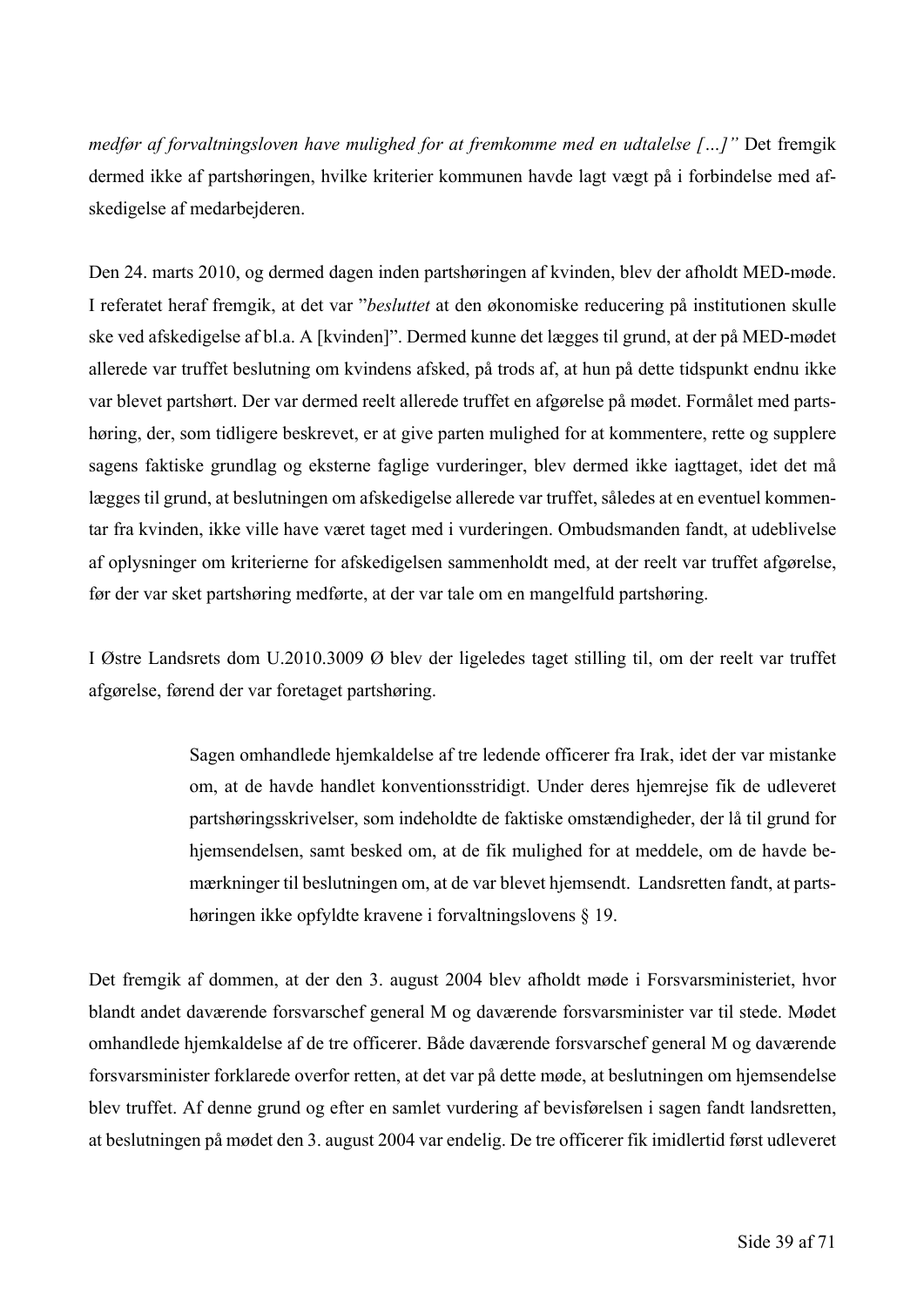partshøringsskrivelserne på deres hjemrejse den 4. august 2004. Beslutningen var dermed reelt truffet, før der var sket partshøring af de tre officerer, og dermed fandt landsretten ikke, at kravene til partshøring i forvaltningslovens § 19 var opfyldt.

De tre officerer havde dermed heller ikke i denne sag haft mulighed for at kommentere, rette eller supplere sagens faktiske grundlag og eksterne faglige vurderinger, idet beslutningen allerede var truffet forud for partshøringerne, hvorfor deres kommentarer ikke blev taget med i vurderingen af, hvorvidt de skulle hjemsendes.

I ombudsmandsudtalelsen FOB 2011 20-7 om partshøring i forbindelse med afskedigelse og Østre Landsrets dom U.2010.3009 Ø om hjemsendelse af tre officerer, kan det dermed konkluderes, at myndighedens interne beslutningsproces er afsluttet forud for partshøringerne, idet der i begge sager er tale om tilfælde, hvor det på et møde, inden partshøring har fundet sted, er blevet "besluttet", at der skulle ske afskedigelse af medarbejderen henholdsvis hjemsendelse af officererne. Eftersom, det tidligere er belyst, at det er et krav, at myndighedernes interne beslutningsprocesser ikke må være afsluttet, før en partshøring er gennemført, er partshøringerne ikke i overensstemmelse med partshøringsreglerne i forvaltningsloven, idet der reelt var truffet en afgørelse, inden en partshøring havde fundet sted.

#### *4.3.2.2. Formulering af partshøringsbrev*

Som belyst indledningsvist, kan den måde et partshøringsbrev er skrevet på, også have betydning for vurderingen af, om der er foretaget en reel partshøring i overensstemmelse med forvaltningslovens regler.

I Ombudsmandsudtalelsen FOB 2002.272 tog Ombudsmanden stilling til, hvordan et høringsbrev var formuleret.

> Sagen omhandlede en studerende, som fik afslag på dispensation til et fjerde eksamensforsøg. På grund af stemmelighed i studienævnet blev sagen sendt videre til fakultetsrådet sammen med en udtalelse fra lærerrepræsentanterne i studienævnet. Spørgsmålet i relation til partshøring var derefter, hvorvidt der skulle foretages en partshøring over udtalelserne, og i den forbindelse, om den foretagne partshøring havde et reelt indhold.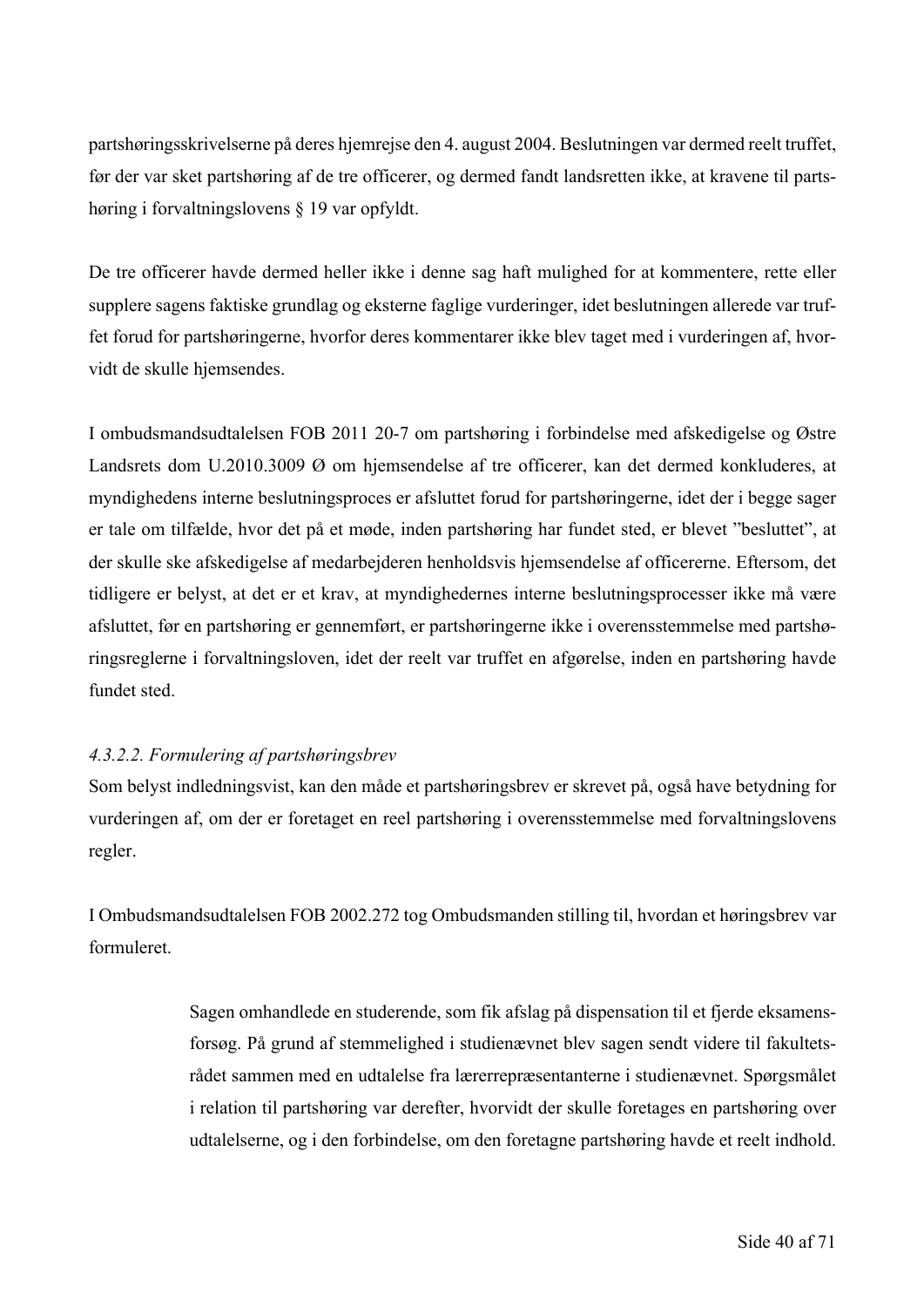Ombudsmanden fandt, at partshøringsbrevet var formuleret på en måde, der gav et indtryk af, at høringen var indholdsløs, hvorfor partshøringen ikke var iværksat inden myndigheden reelt traf afgørelse om dispensationsansøgningen.

Ombudsmanden mente, at udtalelsen indeholdte oplysninger om sagens faktiske omstændigheder, og at de var væsentlige for sagens afgørelse, hvorfor fakultetsrådet skulle partshøre den studerende over udtalelsen. Fakultetsrådet havde imidlertid parthørt den studerende over udtalelserne. Det fremgår dog af Ombudsmandsudtalelsen, at fakultetsrådet behandlede dispensationssagen på et møde den 25. august 1997, og at den studerende derefter modtog et partshøringsbrev fra dekanen, hvor det dels fremgik, at fakultetsrådet *"vedtog"* ikke at imødekomme ansøgningen, dels at den studerende havde mulighed for at komme med en udtalelse inden dekanen ville *"stadfæste"* fakultetsrådet afgørelse.

I sagen er der tale om samme problemstilling som i ovenstående sager, hvor beslutningen var truffet forud for høringen, hvorfor der ikke havde fundet en reel partshøring sted. Ombudsmanden tog i denne udtalelse ydermere stilling til måden, hvorpå partshøringsbrevet var skrevet. Ombudsmanden mente i den forbindelse, at det var beklageligt at partshøringsbrevet var formuleret på en måde, der gav parten et indtryk af, at partshøringsbrevet var indholdsløs. At dekanen brugte orden *"vedtog"* og desuden skrev at dekanen *"stadfæstede en afgørelse"* er dermed med til at give den opfattelse, at der var truffet en beslutning. Der burde i denne henseende ikke være nogen afgørelse at stadfæste, idet beslutningen først endelig skulle tages, når partshøringsfristen var udløbet, da en eventuel partshøringskommentar fra parten ellers ikke ville blive taget med i vurderingen.

Som tidligere belyst ovenfor, er der dog ikke noget til hinder for, at en partshøring har karakter af en agterskrivelse.

Dette er prøvet i Vestre Landsrets dom U.2007.651 V.

Sagen omhandlede en afskedigelse af en folkeskolelærer, idet kommunen ikke længere mente, at læren opfyldte dekorumkravet til folkeskolelærere, da hun var tiltalt for at have stukket sin samlever med en kniv to gange. På denne baggrund var spørgsmålet, i relation til kommunens partshøringsforpligtigelse, om der var sket partshøring af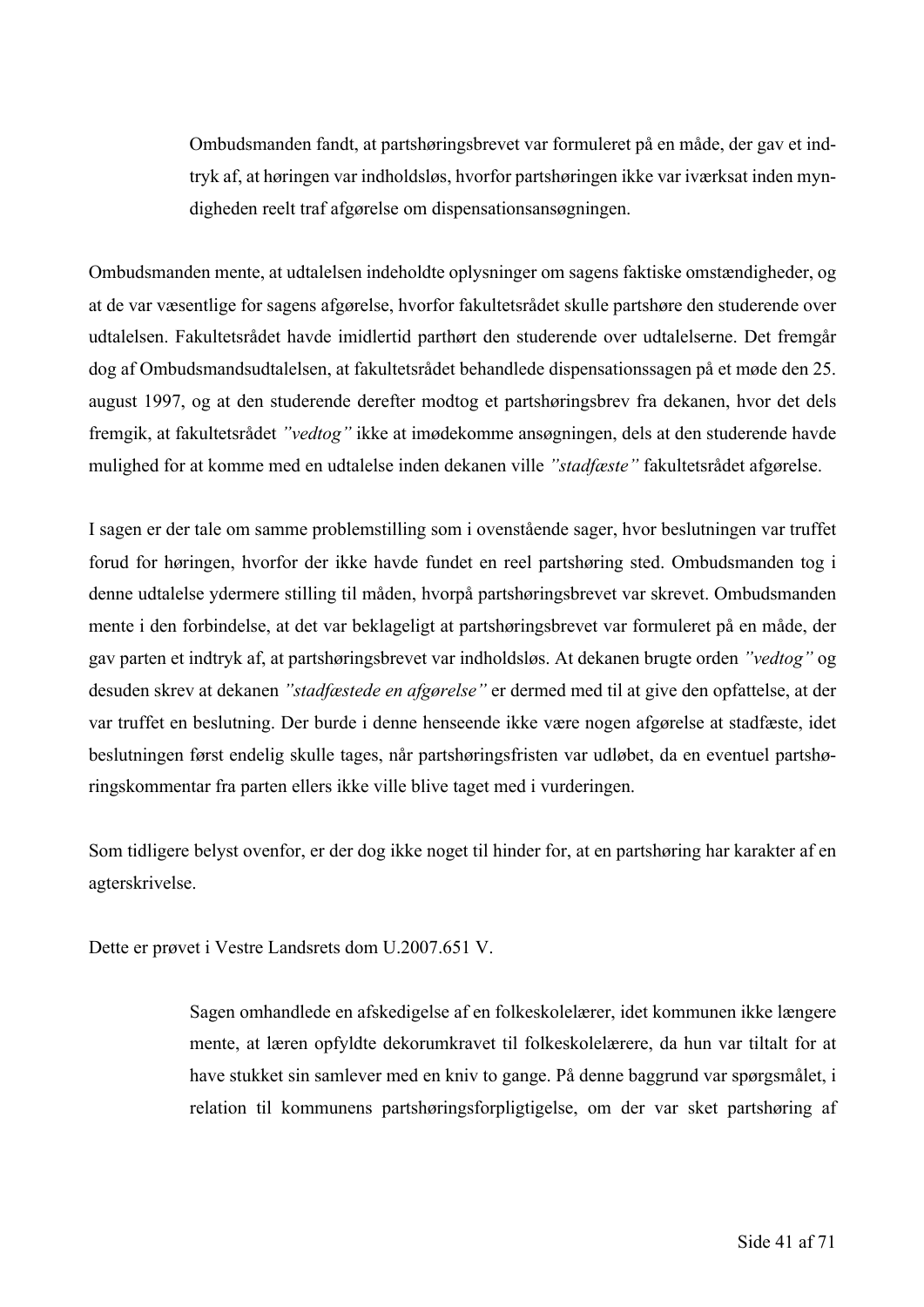læreren, inden der reelt var truffet afgørelse om afskedigelse. Landsretten fandt, at de forvaltningsretlige sagsbehandlingsregler, herunder partshøringsreglen, ikke var tilsidesat.

Den 22. september 2004 blev der afholdt en tjenstlig samtale med læreren. Læreren fik efterfølgende på baggrund af mødereferat af den 23. september 2004 mulighed for kommentere på sagen, hvilket læreren ikke reagerede på. Efter partshøringsfristens udløb den 30. september 2004 sendte kommunen en påtænkt afskedigelse til læreren. I brevet stod, at kommunen *"agtede"* at afskedige læreren og senere i brevet at kommunen *"påtænker"* at afskedige læreren, og at der forinden der træffes endelig afgørelse, var mulighed for, at komme med en udtalelse til sagen. Kommunen anførte desuden de faktiske omstændigheder, som havde betydning for vurderingen af den påtænkte afskedigelse. Partens synspunkt var dog, at der var foretaget partshøring på skrømt, idet parten mente, at der allerede var truffet en beslutning om afskedigelse forinden partshøringen, og at dette var bestyrket af, at kommunen ikke partshørte læreren inden man fritog hende fra tjeneste.

Landsretten fandt på baggrund af kommunens agterskrivelse sammenholdt med vidneforklaringer ikke, at der inden partshøringsfristens udløb var truffet en endelig beslutning om at afskedige læreren. Landsretten refererede i den forbindelse til agterskrivelsen, herunder at kommunen agtede at afskedige læreren, men at kommunen inden der blev truffet en endelig beslutning, gav læreren mulighed for at udtale sig i henhold til forvaltningslovens § 19. Landsretten begrundede dermed ikke nærmere, hvilke omstændigheder der medførte, at agterskrivelsen ikke havde karakter af en endelig beslutning.

For så vidt angår partens påstand om, at der var sket partshøring på skrømt, idet hun ikke blev partshørt forud for fritagelsen fra tjeneste bemærkes, at landsretten udtalte, at der var tale om en fritagelse som led i den almindelige ledelsesfunktion, hvorfor det måtte lægges til grund at landsretten mente, at der ikke var tale om en afgørelse, men derimod faktisk forvaltningsvirksomhed (Se afsnit 2.2 om sondringen mellem afgørelsesvirksomhed og faktisk forvaltningsvirksomhed). Der skulle derfor ikke ske partshøring for så vidt angik tjenestefritagelsen. At partshøring ikke havde fundet sted i forbindelse med tjenestefritagelsen, synes dermed ikke at kunne begrunde, at partshøringen af den 30. september 2004 var sket på skrømt.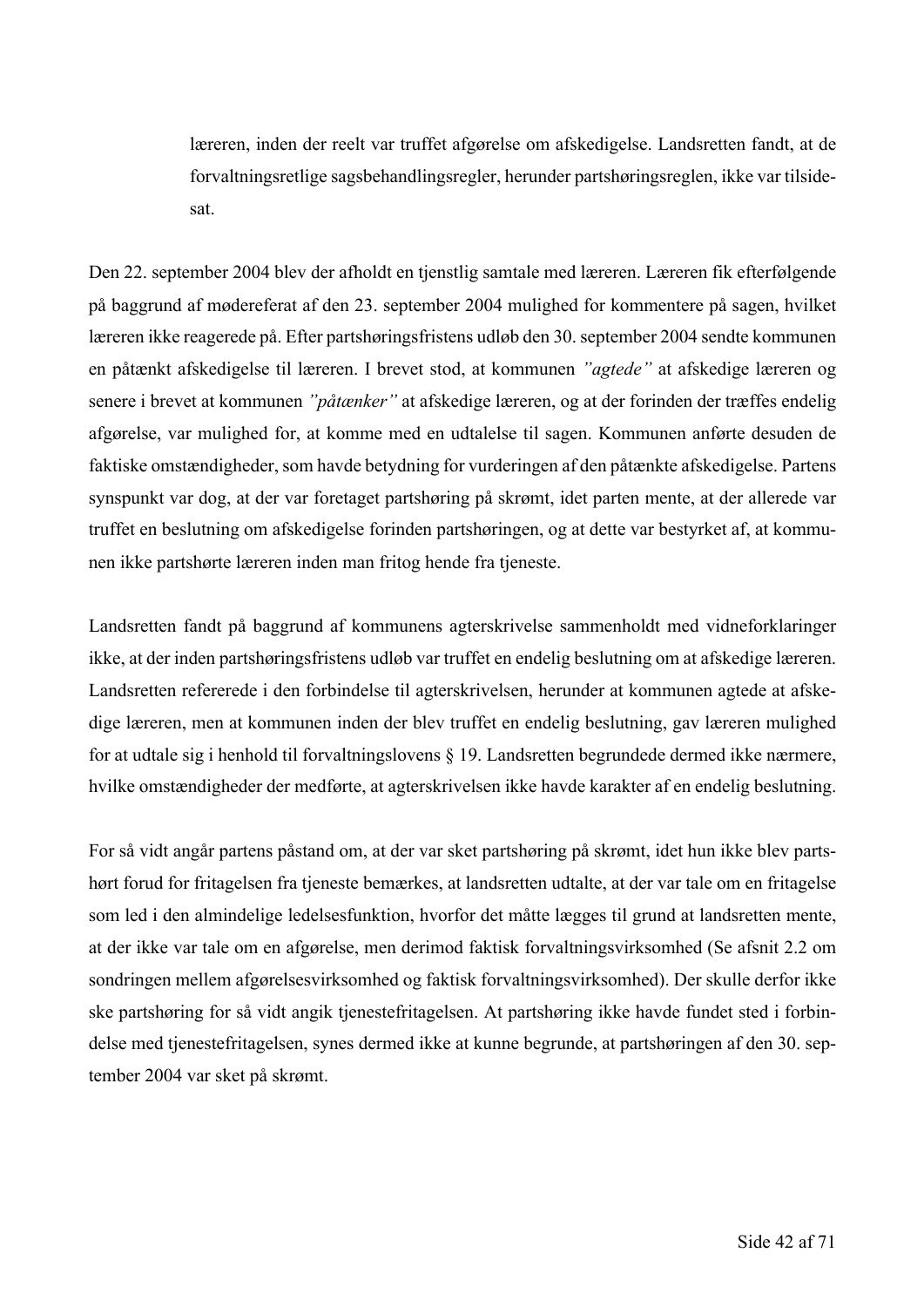Ud fra Ombudsmandsudtalelsen FOB 2002.272 og Vestre Landsretsdom U.2007.651 V kan det sammenfattes, at formuleringen af partshøringsskrivelse har betydning for vurderingen af, om der reelt er truffet en afgørelse i den pågældende sag. I partshøringsbrevet, som er henvist til i FOB 2002.272 fik ordet *"vedtog"* betydning for vurderingen, idet det gav opfattelsen af at partshøringen var indholdsløs, idet beslutningen allerede var vedtaget forud for afgørelsen. I 2007.651 V havde agterskrivelsen dog en anden ordlyd, hvor ord som *"agter"* og *"påtænker"* indikerede, at der ikke var truffet en endelig afgørelse i sagen.

#### 4.3.3. Opsamling

På trods af, at forvaltningsloven ikke har nogle lovfæstede formkrav til partshøringens gennemførelse, kan det altså konstateres, at fremgangsmåden for, hvordan partshøringen finder sted, kan afstedkomme, at partshøringen er mangelfuld.

Som beskrevet indledningsvist er formålet med partshøring, at parten har mulighed for at kommentere, rette og supplere sagens faktiske grundlag og eksterne faglige vurderinger. Partshøring vil dermed udelukkende give mening, idet omfang myndigheden inddrager eventuelle partshøringskommentarer, rettelser eller supplerende bemærkninger. Det kan derfor konstateres, at der skal være tale om en reel partshøring, som lever op til dette formål.

De krav, der er til partshøringens gennemførelse er søgt klarlagt gennem analyse af praksis på området. Ud fra praksis på området kan det konkluderes, at der ikke må være truffet en endelig beslutning, forud for partshøringen. Dette er navnlig relevant i det omfang, det internt i myndigheden er besluttet, hvilket udfald en sag skal have, forud for partshøring. I vurderingen heraf, kan det konstateres at en fortolkning af myndighedens ordvalg i mødereferater, forklaringer, med mere, er med til at fastlægge, om der er tale om en endelig beslutning.

Det kan ligeledes konstateres, at de formuleringer, der anvendes i selve partshøringsbrevene, har betydning for, i hvilket omfang ombudsmanden såvel som domstolen finder, om der er tale om en korrekt eller mangelfuld partshøring. Det kan i den forbindelse bemærkes, at formuleringer som *"vedtaget"* og *"besluttet"* ikke er hensigtsmæssige i relation til en partshøring. Det kan dog konstateres, at en partshøring gerne må have karakter af en agterskrivelse, men at myndigheden også i den forbindelse skal være opmærksom på, at der ikke er tale om en endelig afgørelse. Herunder kan nævnes at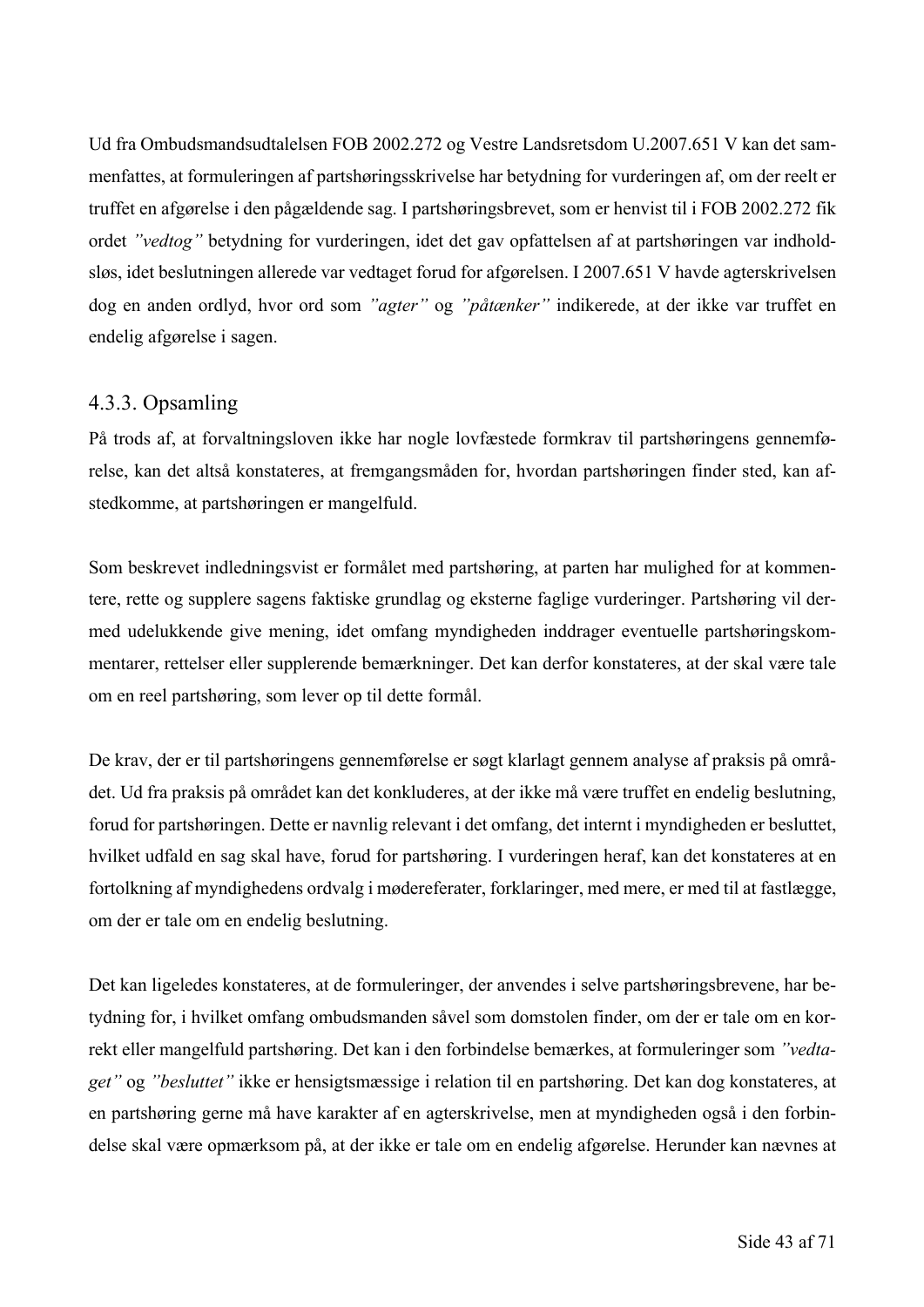formuleringer som *"agter"* og *"påtænker"* er formuleringer, der ikke giver parten et indtryk af, at der allerede er truffet en endelig afgørelse.

Tidspunktet for den endelige beslutningen og selve formuleringerne i partshøringsbrevene har dermed betydning for, om Ombudsmanden og domstolene finder, at der er foretaget en korrekt partshøring, eller hvorvidt der er sket partshøring på skrømt.

### 4.4 Partshøring af børn

Forvaltningsmyndighedens afgørelser vedrører ikke udelukkende myndige personer, men også børn. Det er derfor væsentlig at myndigheden er opmærksom på, at de forvaltningsretlige regler, herunder sagsbehandlingsreglerne også skal iagttages, når myndigheden behandler sager vedrørende børn. Afhandlingen har derfor valgt at medtage problemstillingen om partshøring af børn, idet der stilles yderligere krav til forvaltningen, når partshøringsreglerne skal iagttages overfor børn.

#### 4.4.1. Partshabilitet

Som beskrevet i afsnit 2.3, kan partsbegrebet ikke udledes direkte af forvaltningsloven, men skal derimod udledes af det traditionelle partsbegreb, hvorefter der skal være tale om en adressat, ansøger eller klager, eller alternativt at vedkommende har direkte, væsentlig, individuel og retlig interesse i sagen.<sup>77</sup> Af disse kriterier fremgår der ikke noget myndighedskrav, førend partsbegrebet er opfyldt. Børn har dermed samme selvstændige partsstatus som alle andre.78

På trods af, at barnet har partsstatus, skal det imidlertid stadig vurderes, om barnet er partshabil, og dermed om barnet selv i stand til at udøve sine partsbeføjelser.<sup>79</sup> I vurderingen af, om barnet anses som partshabil indgår, hvorvidt barnet har den fornødne modenhed til selv at udøve sin partsbeføjelser. Ved at skue til særlovgivningen på området for inddragelse af børn, kan det udledes, at en mindreårig, der er fyldt 15 år, som udgangspunkt, anses som partshabil, men at børn under denne alder

<sup>77</sup> Rønsholdt, S. (2014). *Forvaltningsret – Retssikkerhed proces sagsbehandling*, s. 115

<sup>78</sup> Bønsing, S. (2018). *Almindelig forvaltningsret*, s. 92

<sup>79</sup> Fenger, N. (2021). *Forvaltningsloven med kommentarer*, s. 142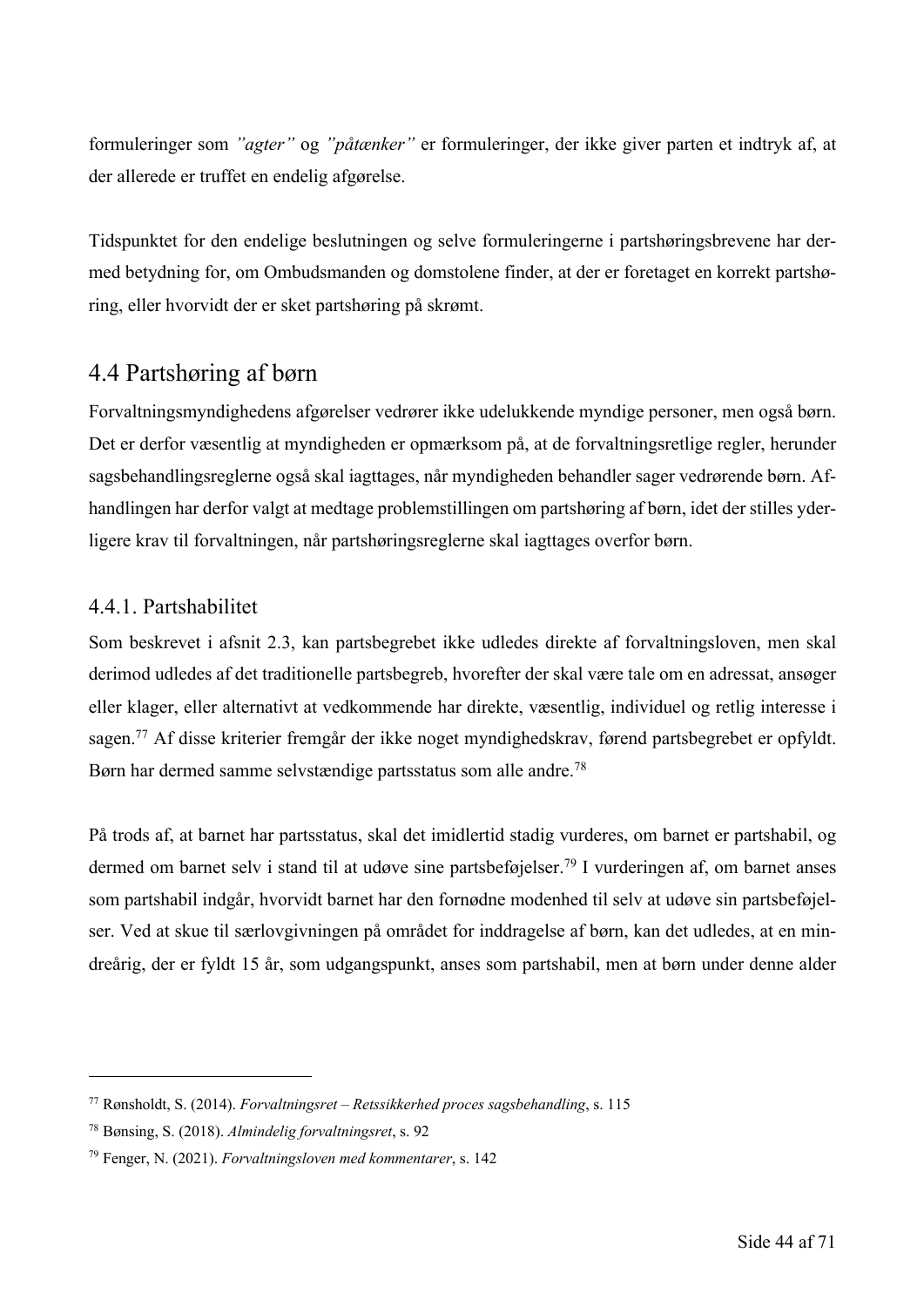efter en konkret bedømmelse også kan anses for partshabile. Der er som udgangspunkt ingen nedre grænse, hvorfor børn under 12 år også kan anses som partshabile.<sup>80</sup>

Det er dog som udgangspunkt forældremyndighedsindehaveren, der råder over barnets partsstatus, med mindre barnet selv har en anerkendelsesværdig grund til at kunne iagttage sine egne partsrettigheder.<sup>81</sup> At den mindreårige er partshabil ændrer dermed ikke på den omstændighed at forældremyndighedsindehaveren som udgangspunkt stadig råder over barnets partsstatus, hvortil der er overlappende beføjelser. Indtil barnet bliver myndig, skal der derfor i relation til partshøring både ske partshøring af den mindreårige og af forældremyndighedsindehaveren. Myndigheden skal dog foretage en konkret vurdering af, om der er særlige omstændigheder i sagen der gør, at en anden end forældremyndighedsindehaveren skal varetage barnets interesser.82

Som beskrevet i afsnit 4.3. om partshøring på skrømt, er der ikke i forvaltningsloven opstillet nogle formkrav til partshøringens gennemførelse. Ombudsmanden har dog tilkendegivet, at myndigheden ved udformningen og formuleringen af partshøringen bør skrive i et sprog, som er let at forstå og læse, og som også skal målrettes den konkrete situation, i det omfang, det er muligt.<sup>83</sup> Fenger ligger ved sin udtalelse op til, at myndigheden generelt skal skrive i et let og forståeligt sprog, men han åbner også op for, at man skal overveje hvem adressaten er i den konkrete sag. I relation til nærværende problemstilling, kan det derfor lægges til grund, at udformningen af en partshøring til et barn lige netop skal målrettes denne.

#### 4.4.2. Vejledningspligt

I relation til nærværende problemstilling om partshøring af børn, er det også væsentligt at berøre myndighedens vejledningspligt. Forvaltningslovens § 7, stk. 1 tilsiger navnlig at forvaltningsmyndigheden i fornødent omfang skal yde vejledning og bistand til personer, der retter henvendelse om spørgsmål inden for myndighedens sagsområde. Det er dog væsentligt at bemærke, at bestemmelsen er afgrænset til at gælde for så vidt personen selv henvender sig til myndigheden. Hertil skal det

<sup>80</sup> Fenger, N. (2021). *Forvaltningsloven med kommentarer*, s. 319

<sup>81</sup> Bønsing, S. (2018). *Almindelig forvaltningsret*, s. 92 og Fenger, N (2021). *Forvaltningsloven med kommentarer*, s. 318

<sup>82</sup> Fenger, N. (2021). *Forvaltningsloven med kommentarer*, s. 319 f.

<sup>83</sup> Fenger, N. (2021). *Forvaltningsloven med kommentarer*, s. 319 f.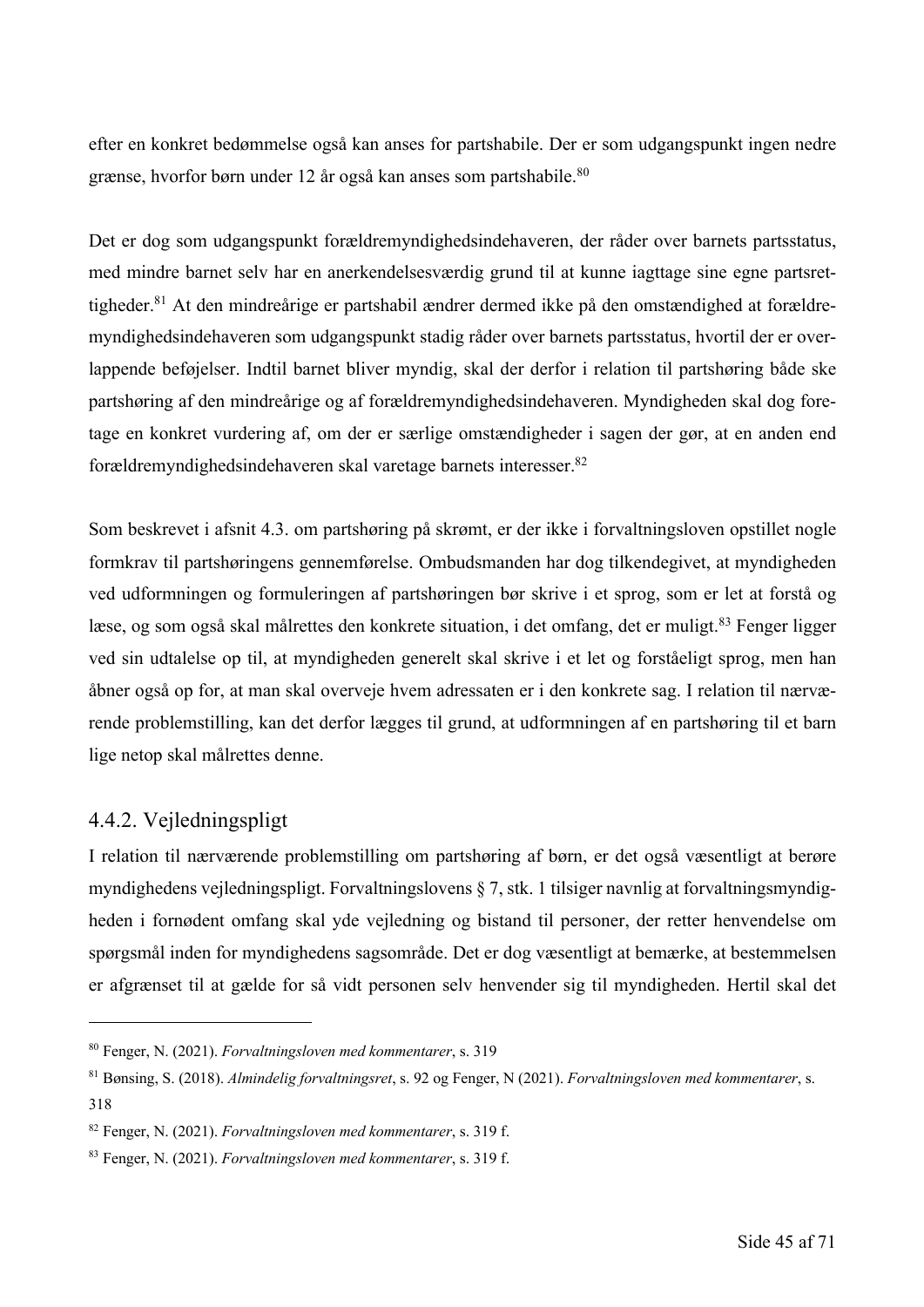imidlertid bemærkes, at vejledningspligten rækker længere end forvaltningslovens § 7, idet god forvaltningsskik og ulovbestemte retsgrundsætninger også tilsiger at myndigheden, afhængigt af omstændighederne, skal vejlede borgeren på eget initiativ. <sup>84</sup> Ved vejledningens indhold og omfang skal der tillige tages højde for partens personlige forudsætninger, herunder vedkommendes alder.<sup>85</sup>

#### 4.4.2. Praksis

I ombudsmandsudtalelsen FOB 2019-29 har Ombudsmanden taget stilling til, hvorvidt Ankestyrelsens fremgangsmåde ved partshøring af børn i en konkret sag medførte, at barnet reelt forstod, hvad sagen handlede om.

> Sagen opstod på baggrund af, at Ankestyrelsen havde modtaget en anonym underretning om bekymring for to børn. Børnene var henholdsvis 12 og 14 år, hvor den 12 årige havde diagnosen atypisk autisme. Sagen omhandlede, for så vidt angik partshøring, om der skulle ske partshøring af børnene og i givet fald, om fremgangsmåden hvorpå Ankestyrelsen havde partshørt børnene, havde gjort det tilstrækkeligt klart for dem, hvad sagen drejede sig om, og hvad de i den forbindelse skulle forholde sig til. Ombudsmanden var enig med Ankestyrelsen i, at børnene skulle partshøres, men mente ikke at måden børnene var blevet partshørt på, var hensigtsmæssig og hensynsfuld.

Ombudsmanden lagde dels til grund, at Ankestyrelsens praksis med at partshøre børn over 12 år, medmindre særlige omstændigheder taler imod, ikke gav ham anledning til bemærkninger. Han bemærkede i den forbindelse, at der i sociale sager, hvor der var behov for særlig støtte, herunder på grund af eventuel omsorgssvigt fra forældremyndighedsindehaveren, kunne være en særlig grund til at inddrage barnet. Dette er i tråd med ovenstående belysning af problemstillingen, hvorefter det skal vurderes, om barnet har en anerkendelsesværdi grund til at kunne iagttage sine egne partsrettigheder. Ombudsmanden lægger dog ved beslutningen af, hvorvidt barnet skal partshøres, vægt på, at der skulle foretages en konkret vurdering af, om der var særlige omstændigheder, der medførte, at barnet ikke var i stand til at varetage sine interesser.

<sup>84</sup> Fenger, N. (2021). *Forvaltningsloven med kommentarer*, s. 274

<sup>85</sup> Fenger, N. (2021). *Forvaltningsloven med kommentarer*, s. 288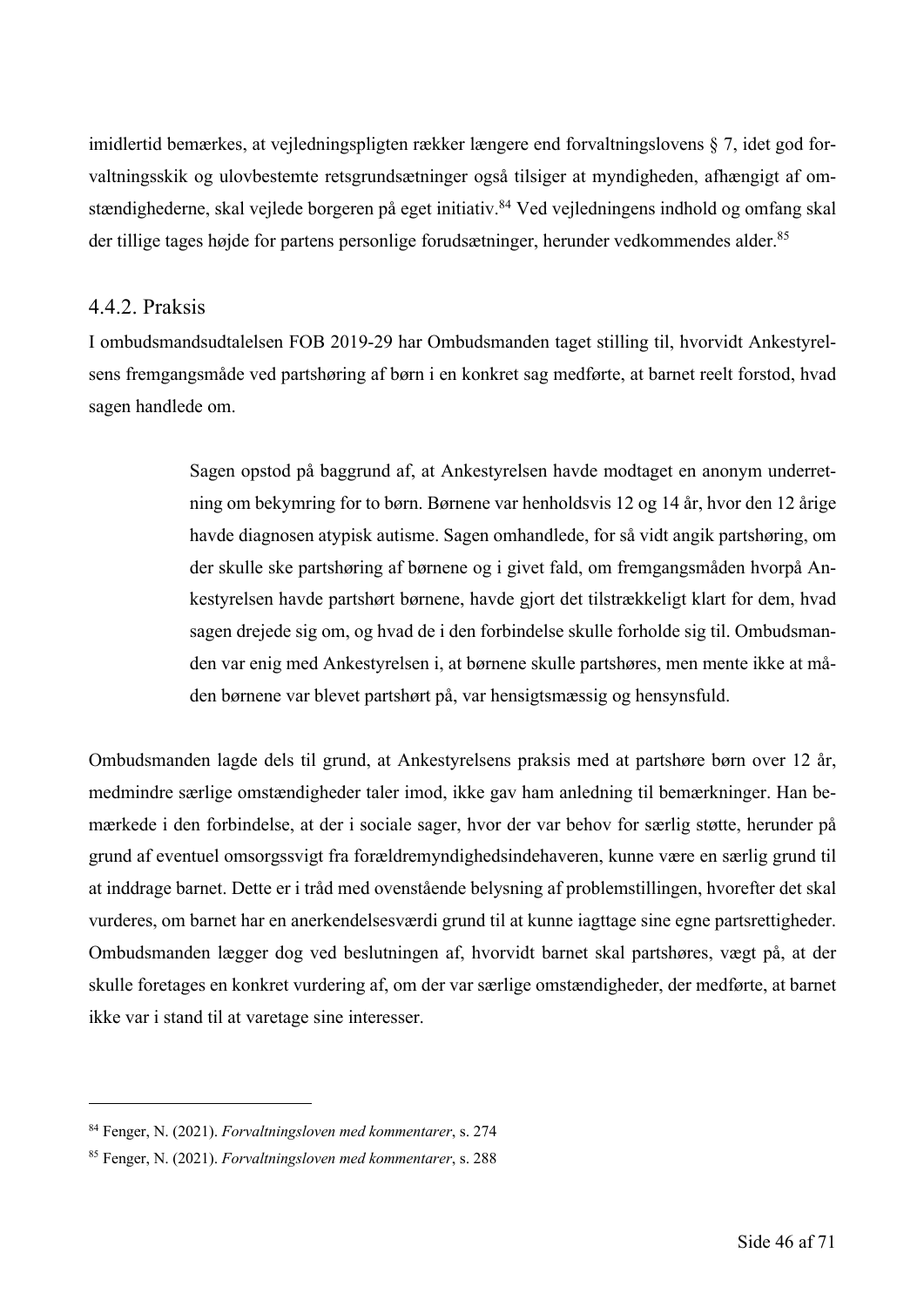Det fremgår af Ombudsmandsudtalelsen, at Ankestyrelsen havde foretaget en vurdering af, om der var omstændigheder, der gjorde, at børnene ikke skulle partshøres. Vurderingen var især relevant for så vidt angik drengen på 12 år med diagnosen atypisk autisme. Ankestyrelsen afvejede drengens diagnose overfor at han gik i skole og ikke var beskrevet som dårligt fungerende. Disse oplysninger havde Ankestyrelsen fra sagens akter. I forhold til pigen på 14 år vurderede Ankestyrelsen, at der ikke var anledning til at fravige udgangspunktet om at foretage partshøring, idet der ikke var omstændigheder i sagen, der talte imod en partshøring. Ombudsmanden havde i den forbindelse ingen bemærkninger til Ankestyrelsens vurdering.

For så vidt angik spørgsmålet om, hvorvidt børnene skulle have været partshørt, kan det konstateres, at Ankestyrelsens vurdering af, om der var særlige omstændigheder, der medførte, at børnene ikke skulle have været partshørt, var tilstrækkelig.

Det andet spørgsmål, der var relevant, for så vidt angik partshøring af børnene, var, om partshøringen blev gennemført på en sådan måde, at børnene forstod, hvad sagen handlede om.

Begge børn modtog enslydende partshøringsbreve hvori der stod, at Ankestyrelsen havde modtaget en underretning om bekymring for barnet, og at Ankestyrelsen i den forbindelse ville se på, om kommunen gjorde det nødvendige for barnet. Brevet indeholdte desuden oplysninger om, at Ankestyrelsen havde indhentet oplysninger i sagen, og at disse var vedlagt som kopi. Ankestyrelsen angav en frist på 8 dage, med bemærkning om, at såfremt de ikke havde hørt fra barnet inden fristen, så ville de gå ud fra at barnet ikke havde nogle bemærkninger.

Som afhandlingen tidligere har belyst, skal en partshøring ifølge forvaltningslovens § 19, stk. 1 indeholde oplysninger om en sags faktiske grundlag og eksterne faglige vurderinger. Som redegjort for i afsnit 4.3.1 er der heller ingen formkrav til, hvorvidt en partshøring skal være skriftlig eller mundtlig. Ombudsmanden skrev i sin udtalelse, at det væsentlige var, om partshøringen er gennemført på en måde, som giver parten mulighed for at varetage sine interesser.

Ombudsmanden skrev i den forbindelse, at der skulle tages hensyn til særligt udsatte målgrupper, når det vurderes, hvordan en partshøring skal tilrettelægges, hvortil Ombudsmanden nævnte, at en måde, at håndtere dette på, kan være ved at foretage en mundtlig partshøring.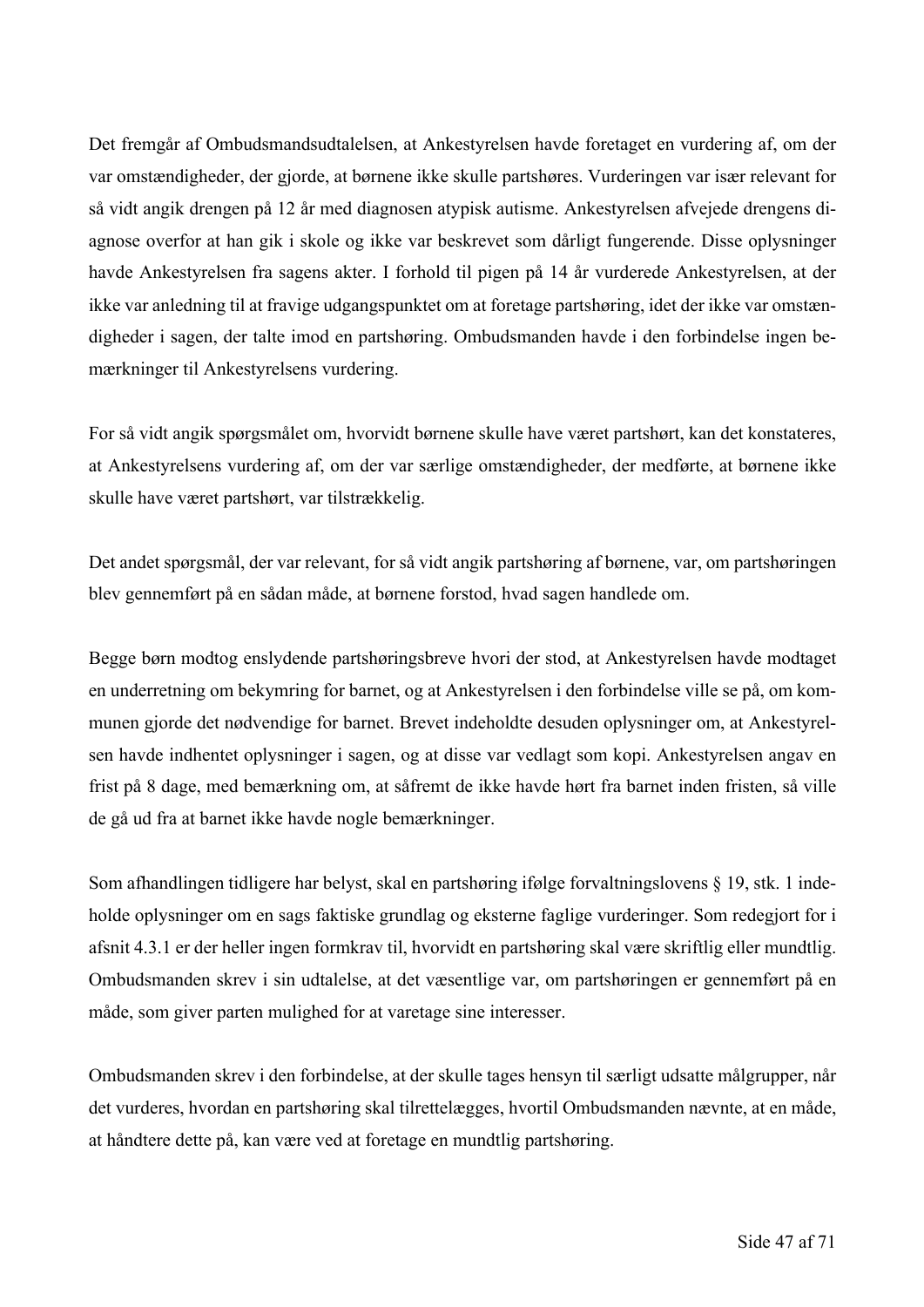Idet Ankestyrelsen havde valgt at foretage en skriftlig partshøring af børnene, kritiserede Ombudsmanden, at Ankestyrelsen ikke konkret havde skrevet, hvad de ønskede at få børnenes bemærkninger til. Ombudsmanden bemærkede i den forbindelse, at det ikke havde betydning, at forældremyndighedsindehaveren var oplyst om, at børnene var blevet partshørt. Det var dermed Ankestyrelsen, der ved at sende et skriftligt partshøringsbrev, var ansvarlige for at sikre, at barnet selv havde de fornødne forudsætninger til at forstå, hvad barnet skulle forholde sig til, herunder også hvad barnet kunne gøre, for at få hjælp til det. Det mente Ombudsmanden ikke var blevet gjort i den konkrete sag.

Ombudsmanden fremkom med et konkret eksempel på, hvad Ankestyrelsen kunne have skrevet i deres partshøring, således at de ville have foretaget partshøringen på en hensigtsmæssig og hensynsfuld måde. Ombudsmanden mente, at styrelsen i brevet kunne have opfordret børnene til at ringe til Ankestyrelsen med spørgsmål, kommentarer og oplysninger til sagen med kontaktoplysninger på en konkret medarbejder.

Det kan dermed ud fra Ombudsmandsudtalelsen udledes, at der i første række skal tages stilling til, om den mindreårige skal partshøres. Såfremt dette er tilfældet, stilles yderligere krav til en myndigheden, når der er tale om en partshøring af børn, således at barren for, hvornår myndigheden har gjort tilstrækkeligt klart for børnene hvad sagen handler om, er højere. Det kan derfor udledes at myndigheden, for så vidt angår partshøring af børn, har en vejledningspligt, der rækker ud over forvaltningslovens § 7 i form af god forvaltningsskik og uskrevne retsgrundsætninger.

Nærværende problemstilling omhandler partshøring af børn, herunder den udvidede pligt en myndighed har til at påse, at en partshøring foretages på en hensigtsmæssig og hensynsfuld måde. Det kan dog overvejes, i hvilket omfang en udvidet pligt til at sikre, at partshøringen opnår sit formål også gælder i relation til andre grupper af borgere, således at myndigheden også er underlagt en udvidet vejledningspligt for så vidt angår andre grupper end børn. Vejledningspligten skærpes navnlig hvis parten har særlige problemer som ordbindhed eller kommunikationshandicap, herunder døve og stumme.<sup>86</sup> Det skal i den henseende også overvejes, om der er brug for tolkebistand. Myndigheden er imidlertid forpligtet til at skaffe tolkebistand, når parten ikke behersker det danske sprog tilstrækkelig

<sup>86</sup> Fenger, N. (2021). *Forvaltningsloven med kommentarer*, s. 288 og s. 301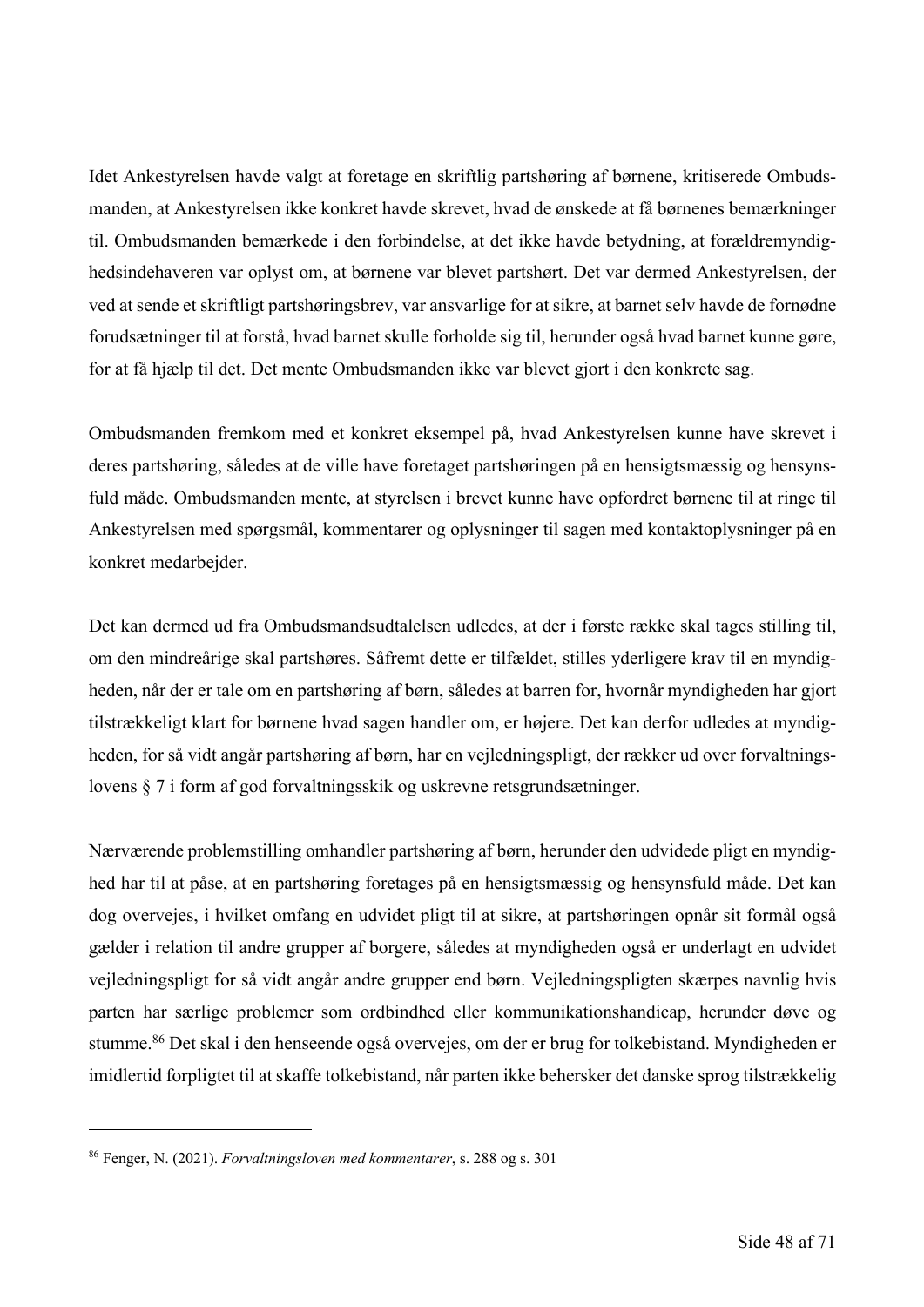godt. At borgeren skal kunne forstå det sprog, hvorpå forvaltningen kommunikerer med vedkommende, gælder også for så vidt angår sagsbehandlingsskridt, hvorfor der også i relation til partshøring skal ske oversættelse til et sprog, som vedkommende behersker.87

Det kan dermed udledes, at det ikke udelukkende er i relation til partshøring af børn, at myndigheden skal være opmærksomme på, at de har en udvidet vejledningspligt.

#### 4.4.3 Opsamling

Det kan opsamlede konkluderes, at der dels skal tages stilling til, om barnet skal partshøres, og dels tages stilling til måden hvorpå partshøringen af barnet gennemføres.

For så vidt angår spørgsmålet, om der skal ske partshøring kan det konstateres, at der skal foretages en konkret vurdering af, om der er hensyn der taler imod, at der skal foretages en partshøring af barnet. Der skal i vurderingen heraf lægges vægt på barnets modenhed, herunder barnets alder.

Når det efter en konkret vurdering er fastlagt, at der skal ske partshøring af barnet, skal myndigheden være opmærksom på, hvordan partshøringen af barnet gennemføres. Som redegjort for i afsnit xx er der ingen lovbestemte formkrav til, hvordan en parthøring skal gennemføres. Det gælder imidlertid noget særligt i forbindelse med partshøring af børn, idet der skal tages hensyn til partens personlige forudsætninger, herunder alder, idet det afgørende for partshøringen er, om barnet har mulighed for at varetage sine interesser. I den forbindelse skal myndigheden, ifølge Ombudsmanden, være opmærksom på, at partshøring af børn skal foretages på en hensigtsmæssig og hensynsfuld måde. Myndigheden skal navnlig i forbindelse med skriftlige partshøringer af børn være opmærksomme herpå. Det kan på denne baggrund også konstateres, at myndigheden har en udvidet vejledningspligt i relation til partshøring af børn, der rækker ud over forvaltningslovens § 7, således at myndigheden kan sikre sig, at formålet med partshøringen opnås.

## 4.5 Opsamling på de fire udvalgte problemstillinger

Ovenstående analyser af udvalgte problemstillinger relateret til myndighedens partshøringspligt viser, at pligten dels udstrækker sig til også at gælde i situationer, der, som udgangspunkt, ikke falder

<sup>87</sup> Fenger, N. (2021). *Forvaltningsloven med kommentarer*, s. 299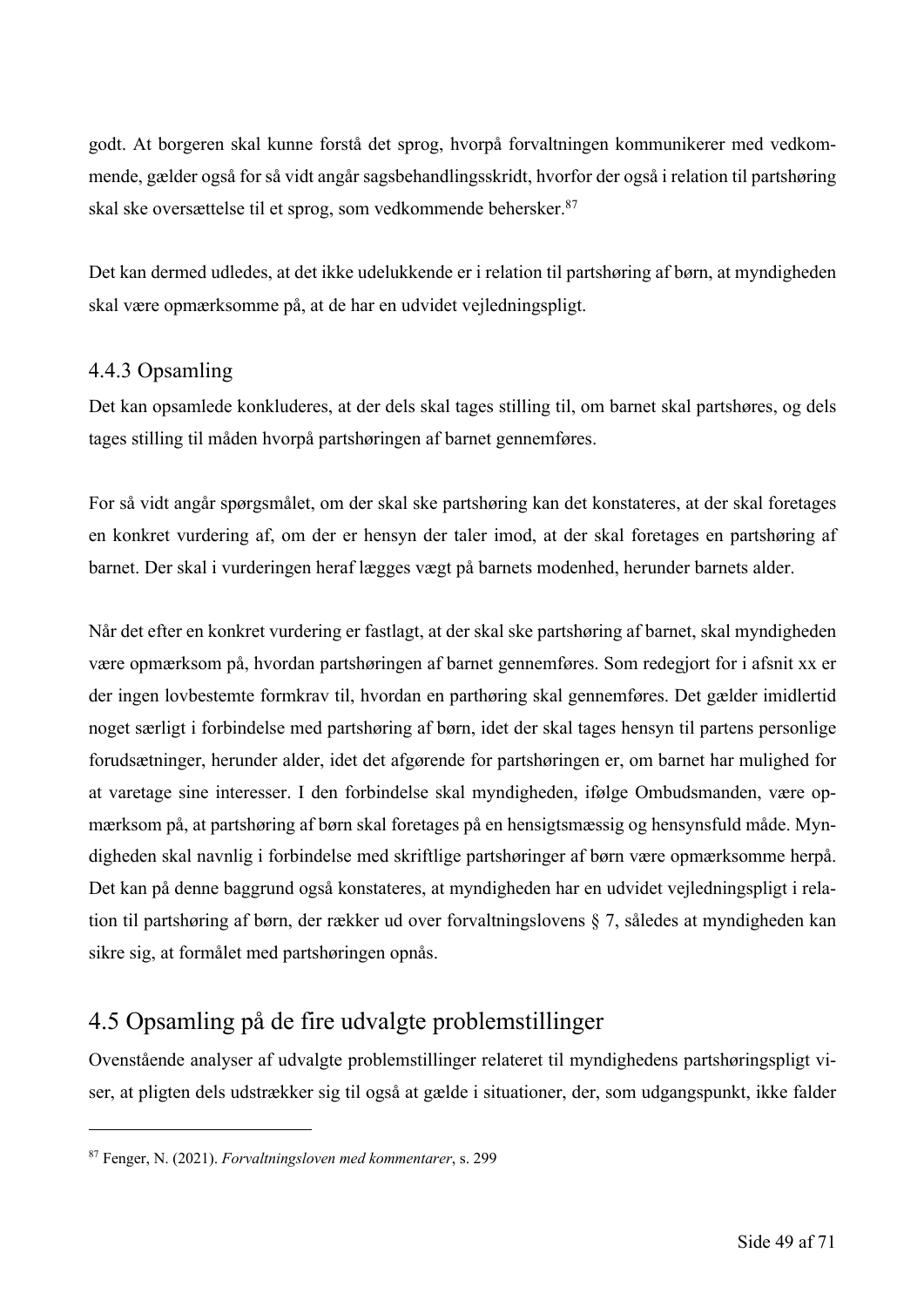ind under forvaltningsloven, men hvor de forvaltningsretlige regler om partshøring alligevel skal iagttages ud fra uskrevne retsgrundsætninger og god forvaltningsskik. Det må i den forbindelse konstateres, at det ikke er uvæsentligt, at den offentlige forvaltning påser sin partshøringsforpligtigelse, idet det kan have retsvirkninger, hvis der foretages en utilstrækkelig eller manglende partshøring af parten.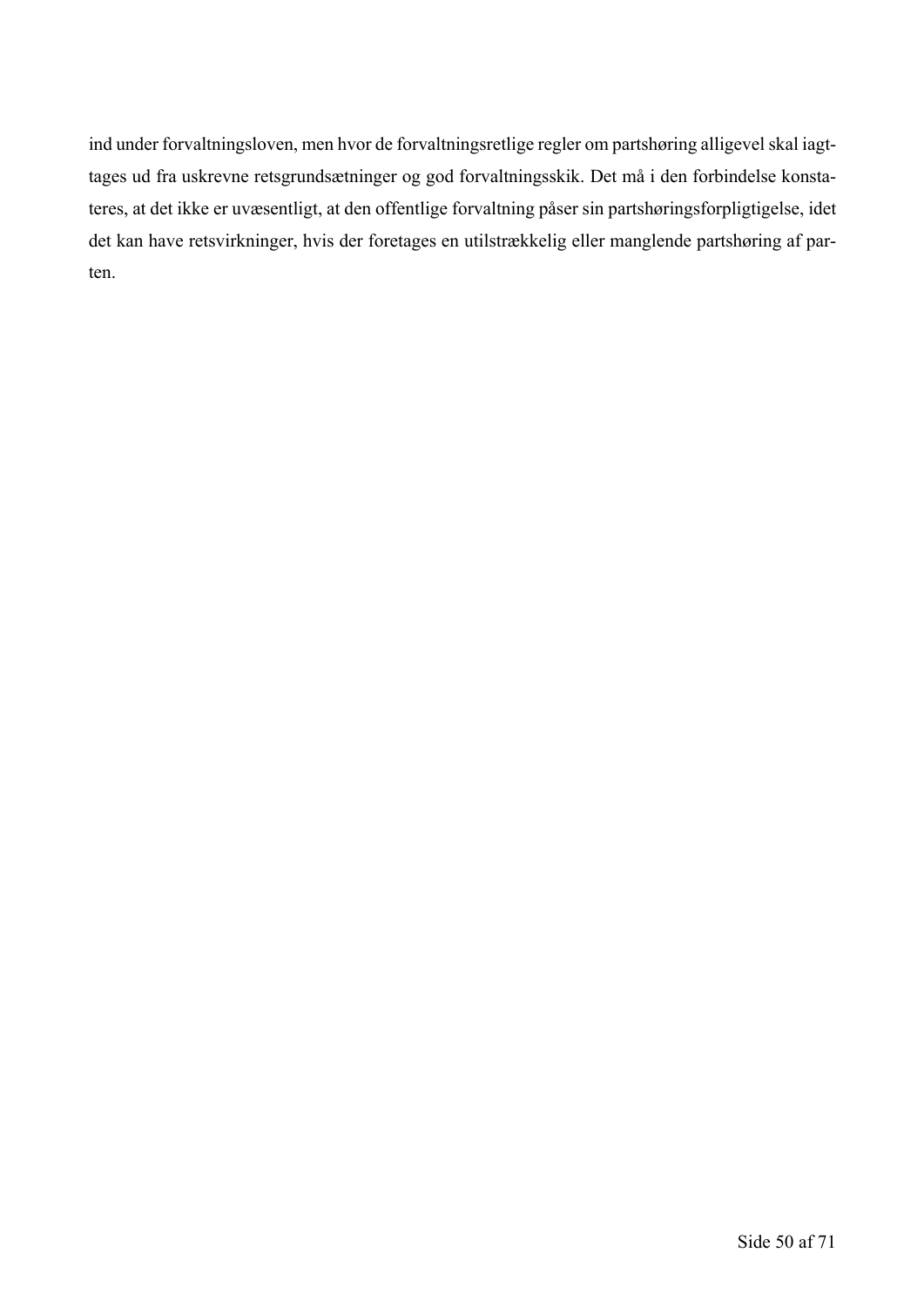## 5. Retsvirkninger

Afhandlingen har belyst anvendelsesområdet for forvaltningsloven med særligt fokus på betingelserne for partshøring, samt analyseret udvalgte problemstillinger, som navnlig er relevante i forhold til partshøring. Det er dermed fastlagt, hvornår der i de givne situationer skal ske partshøring. At der er fastsatte regler på et givent område, herunder sagsbehandlingsregler, bevirker imidlertid ikke i sig selv, at reglerne efterkommes. Forvaltningsafgørelser kan derfor efterprøves på forskellige måder.

Afgørelserne kan dels efterprøves ved administrativ kontrol, hvor det er muligt for parten at indbringe en sag for den administrative myndighed, men også ved at der føres tilsyn med forvaltningsmyndigheder. En sag kan desuden genoptages – enten på forvaltningens initiativ eller partens eget initiativ.<sup>88</sup> En forvaltningsafgørelse kan desuden efterprøves ved Folketingets Ombudsmand. Ombudsmanden udtaler sig, som nævnt i afsnit om 1.4.2.2., om gældende ret, men også om god forvaltningsskik. Det er dog i den forbindelse væsentligt at bemærke, at en overtrædelse af god forvaltningsskik ikke kan få ugyldighedsvirkning eller andre retlige konsekvenser.89 Ombudsmandsudtalelser vil derfor ikke være omdrejningspunktet i nærværende afsnit om retsvirkninger. En sag kan ydermere efterprøves ved domstolene. Domstolen kan efterprøve forvaltningsafgørelser gennem anerkendelsessøgsmål og i den forbindelse også, om borgeren har ret til et erstatningskrav.<sup>90</sup>

Nærværende kapitel tager navnlig sigte på domstolskontrol, idet det er i domstolssystemet, at borgeren sidste mulighed for at få prøvet sin sag findes. Dommene tillægges derfor også betydelig retskildeværdi.91 Ved fastlæggelse af gældende ret for, hvornår en manglende eller mangelfuld partshøring kan have retsvirkninger, vil følgende afsnit derfor indeholde en gennemgang af udvalgte retsvirkningerne i forbindelse hermed. Afhandlingen vil i den forbindelse have særligt fokus på ugyldighed samt muligheden for at få tilkendt godtgørelse.

<sup>88</sup> Bønsing, S. (2018). *Almindelig forvaltningsret*, s. 351

<sup>89</sup> Bønsing, S. (2018). *Almindelig forvaltningsret*, s. 416 og Rønsholdt, S. (2014). *Forvaltningsret – Retssikkerhed proces sagsbehandling*, s. 42

<sup>90</sup> Bønsing, S. (2018). *Almindelig forvaltningsret*, s. 424 f.

<sup>91</sup> Bønsing, S. (2018). *Almindelig forvaltningsret*, s. 423 og Munk-Hansen, C. (2018). *Retsvidenskabsteori*, s. 330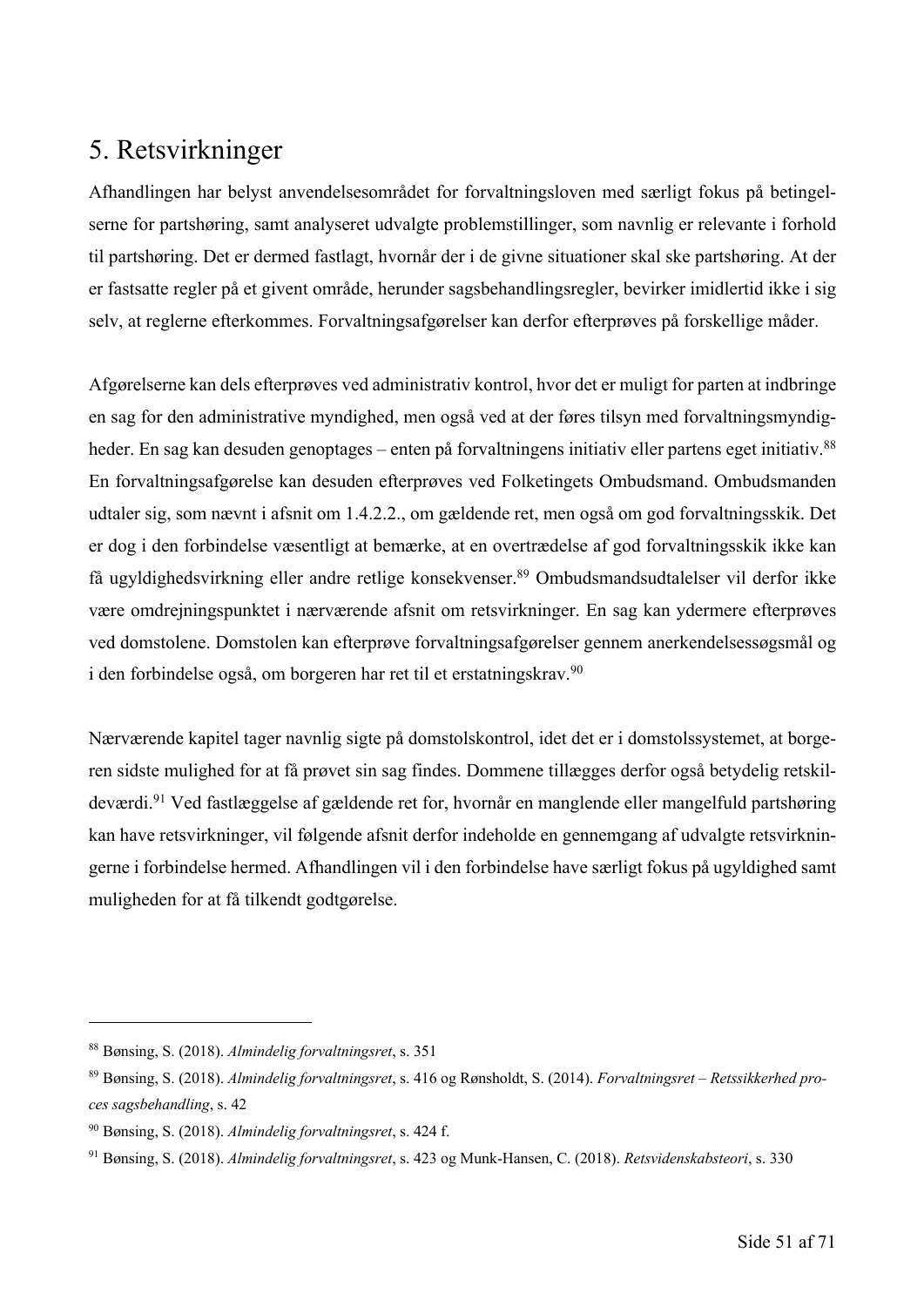## 5.1. Domstolskontrol

### 5.1.1. Ugyldighed

Der er ingen skrevne regler om ugyldighed ved forvaltningsafgørelser, hvorfor der er tale om ulovbestemte regler, der er udviklet gennem retspraksis. Ugyldighed skal forstås som et bredt begreb og dækker over de reaktionsmuligheder, der gør, at en forvaltningsafgørelse ikke får retsvirkninger i overensstemmelse med sit indhold.92 Disse ugyldighedsformer er annullation, rettelse og hjemvisning.93

Ved *annullation* ophæves forvaltningsmyndighedens afgørelse, hvor afgørelsens retsvirkninger dermed fjernes.94 Annullation af en forvaltningsafgørelse er den mest vidtgående reaktion på en retlig mangel.95 At domstolen anvender annullation af en forvaltningsafgørelse udelukker dog ikke, at forvaltningen ikke senere kan træffe den samme afgørelse. Det er navnlig relevant i sager om sagsbehandlingsfejl, herunder partshøring, hvor forvaltningen nu, med overholdelse af sagsbehandlingsreglerne, kan komme frem til det samme resultat.96

*Rettelse* anvender domstolene sjældent, formentlig fordi det kan være svært for domstolene at overskue, hvad der er den rigtige forvaltningsafgørelse ud fra de foreliggende omstændigheder.<sup>97</sup>

*Hjemvisning* indebærer, at afgørelsen henvises til fornyet behandling, hos den myndighed, der har truffet den afgørelse, der er sendt til prøvelse ved domstolene. Herefter træffer myndigheden en ny afgørelse, hvorfor retsvirkninger først indtræder herefter. I tilfælde, hvor domstolene hjemviser sagen til fornyet behandling på grund af mangler ved sagsbehandlingen, er det, ligesom ved annullation, ikke til hinder for, at myndigheden træffer den samme afgørelse igen, når blot myndigheden iagttager

<sup>92</sup> Bønsing, S. (2018). *Almindelig forvaltningsret*, s. 448 og Revsbech, K. m.fl. (2016). *Forvaltningsret - almindelige emner*, s. 433

<sup>93</sup> Revsbech, K. m.fl. (2016). *Forvaltningsret - almindelige emner*, s. 433 f.

<sup>94</sup> Revsbech, K. m.fl. (2016). *Forvaltningsret - almindelige emner*, s. 437

<sup>95</sup> Rønsholdt, S. (2014). *Forvaltningsret – Retssikkerhed proces sagsbehandling*, s. 29

<sup>96</sup> Revsbech, K. m.fl. (2016). *Forvaltningsret - almindelige emner*, s. 437 ff. og Rønsholdt, S. (2014). *Forvaltningsret – Retssikkerhed proces sagsbehandling*, s. 542

<sup>97</sup> Bønsing, S. (2018). *Almindelig forvaltningsret*, s. 448 og Revsbech, K. m.fl. (2016). *Forvaltningsret - almindelige emner*, s. 440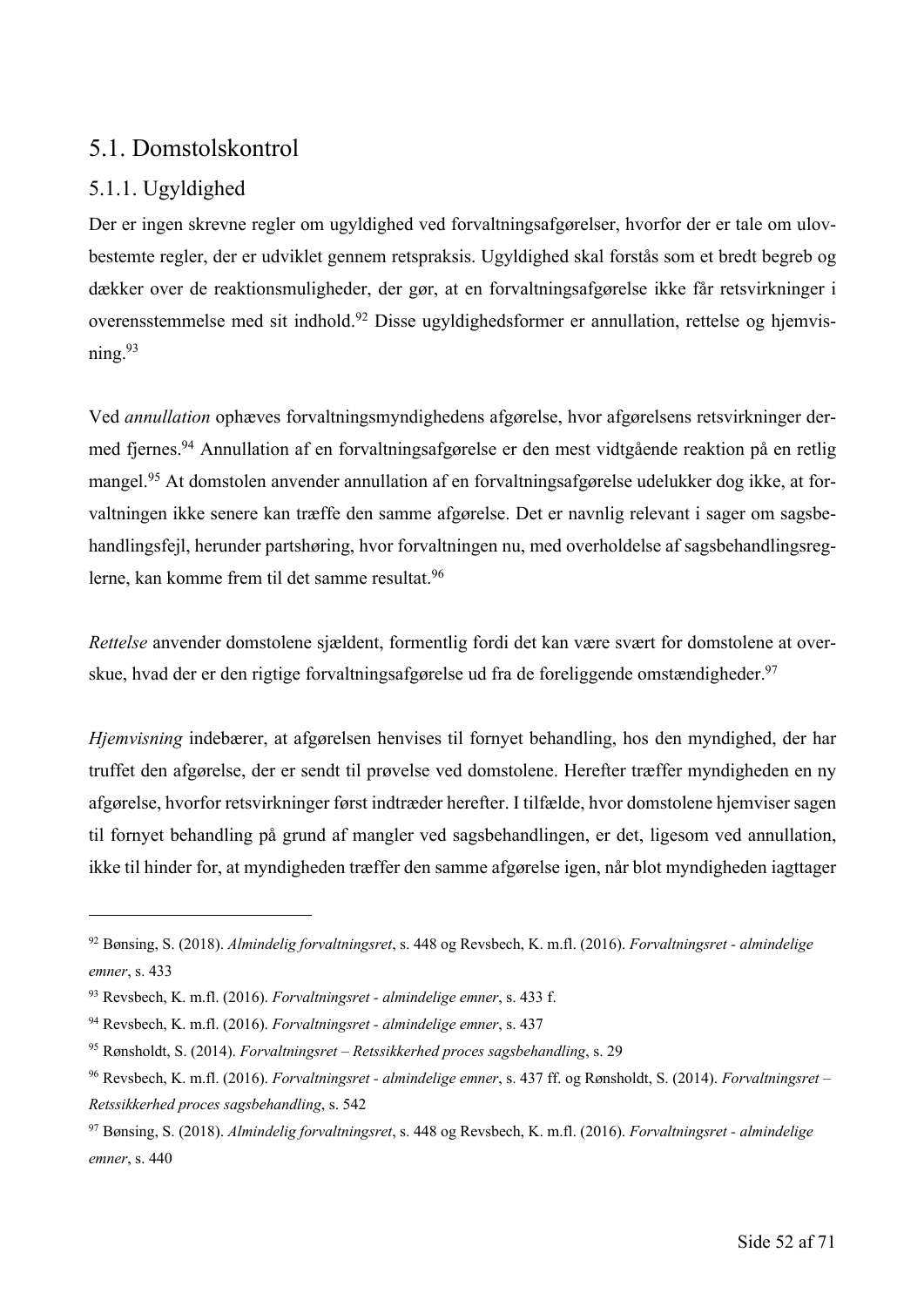de direkte eller indirekte tilkendegivelser i dommen. Det må i den forbindelse bemærkes, at annullation og hjemvisning kan antages at have samme karakter for så vidt angår sagsbehandlingsfejl.<sup>98</sup>

#### 5.1.2. Væsentlighed

En ulovlig forvaltningsafgørelse medfører ikke nødvendigvis en afgørelses ugyldighed. Det er fastlagt ved retspraksis, at det er en betingelse for, at statuere ugyldighed, at ulovligheden er væsentlig. I vurderingen af, hvorvidt ulovligheden er væsentlig, og dermed medfører ugyldighed, sondres der mellem formelle mangler, som sagsbehandlingsmangler, og indholdsmæssige mangler, så som manglende hjemmelskrav, idet indholdsmæssige mangler langt oftere anses som væsentlige.<sup>99</sup> Nærværende afhandling omhandler imidlertid partshøring, som er et sagsbehandlingsskridt, hvorfor der vil være fokus på de formelle mangler i følgende gennemgang.

Ved vurderingen af, hvorvidt en formel mangel er væsentlig foretages en generel væsentlighedsvurdering af, i hvilken kategori, sagsbehandlingsmangler skal placeres. De tre kategorier er; fundamentale sagsbehandlingsregler, garantiforskrifter og ordensforskrifter. Regler der anses som fundamentale sagsbehandlingsregler medfører som udgangspunkt ugyldighed uden videre. I den modsatte ende er ordensforskrifter, der som udgangspunkt ikke medfører ugyldighed. Her imellem findes garantiforskrifter, hvorunder partshøring tilhører, som i visse tilfælde medfører ugyldighed. Der skal ved denne kategori foretages en konkret væsentlighedsvurdering af, om der er en risiko for, at afgørelsen ville have fået et andet resultat, hvis den formelle regel ikke var overtrådt.<sup>100</sup>

Baggrunden for, at manglen skal anses som væsentlig for at statuere ugyldighed er, at det som Rønsholdt skriver, vil være *"overdreven formalisme",* hvis en afgørelse blev erklæret ugyldig, hvis det kan dokumenteres, at der er taget stilling til alle de forhold, som parten ville have anført, hvis der var foretaget partshøring på behørig vis. Begrundelsen herfor er at konsekvenserne ved en uvæsentlig mangel ville være, at en afgørelse blev gentaget med overholdelse af partshøringsreglerne.<sup>101</sup>

<sup>98</sup> Revsbech, K. m.fl. (2016). *Forvaltningsret - almindelige emner*, s. 442 ff.

<sup>99</sup> Bønsing, S. (2018). *Almindelig forvaltningsret*, s. 449 f.

<sup>100</sup> Bønsing, S. (2018). *Almindelig forvaltningsret*, s. 449 f.

<sup>101</sup> Revsbech, K. m.fl. (2016). *Forvaltningsret - almindelige emner*, s. 445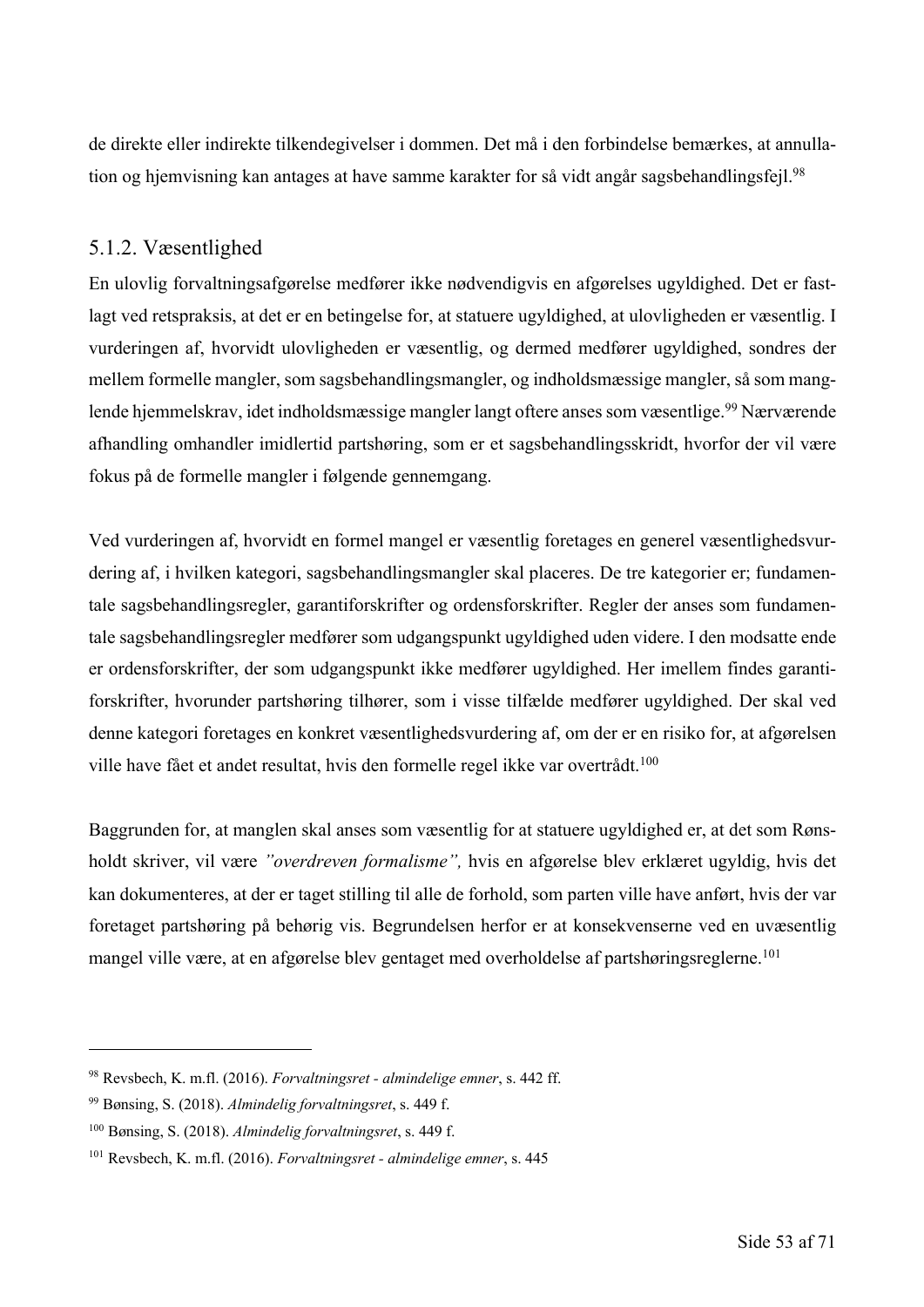Udgangspunktet er imidlertid, at en tilsidesættelse af en garantiforskrift er væsentlig og dermed medfører ugyldighed. Bevisbyrden for, at en tilsidesættelse af garantiforskriften ikke ville have medført et andet resultat, påhviler derfor forvaltningsmyndigheden. Hvor meget der skal til, førend myndigheden har løftet bevisbyrden er usikkert. Med afsæt i retspraksis argumenterer Bønsing for, at det må antages, at der ikke kræver meget for at løfte bevisbyrden, mens Rønsholdt argumenterer for, at der er høje krav til forvaltningens bevisførelse. 102

Spørgsmålet lader sig heller ikke let besvare hvad mere konkret angår partshøring. Fenger henviser til, at der på baggrund af praksis på området kræves klart bevis for, at partshøringsfejlen ikke har haft betydning for afgørelsen, hvor testen er, om det "*kan udelukkes"*, at afgørelsen havde ført til et andet resultat, hvis partshøring var sket på behørig vis. Omvendt henviser Fenger til anden praksis, som blot anlægger en *sandsynlighedsvurdering*. Fenger bemærker dog, at der er en tendens til, at myndighedens beviskrav er lempet gennem årene.<sup>103</sup> Ved nedenstående domsanalyser, er der også af den grund valgt nyere afsagte domme på området, således at der ikke skabes en fejlopfattelse af gældende ret.

#### 5.1.3. Retspraksis

For at opnå en nærmere forståelse af, hvad domstolen ligger vægt, når de vurderer hvorvidt manglende eller mangelfuld partshøring skal medføre ugyldighed, vil afhandlingen foretage en analyse af domme afsagt på området.

Afhandlingen har tidligere analyseret Vestre Landsrets dom U.2021.1588 V med henblik på at undersøge, hvornår et ændret sagstema fører til en fornyet pligt til at partshøre parten (Se afsnit 4.2.3). Landsretten kom i den forbindelse frem til, at der skulle have været foretaget en fornyet partshøring. I nærværende kapitel analyseres, hvilke retsvirkningerne den manglende partshøring medførte.

Som beskrevet ovenfor, og som landsretten ligeledes anførte i dommen, medfører en retlig mangel ikke i sig selv en forvaltningsafgørelses ugyldighed, hvortil landsretten bemærkede, at manglen skulle

<sup>102</sup> Bønsing, S. (2018). *Almindelig forvaltningsret*, s. 450 f. og Rønsholdt, S. (2014). *Forvaltningsret – Retssikkerhed proces sagsbehandling*, s. 446

<sup>103</sup> Fenger, N. (2021). *Forvaltningsloven med kommentarer*, s. 576 ff.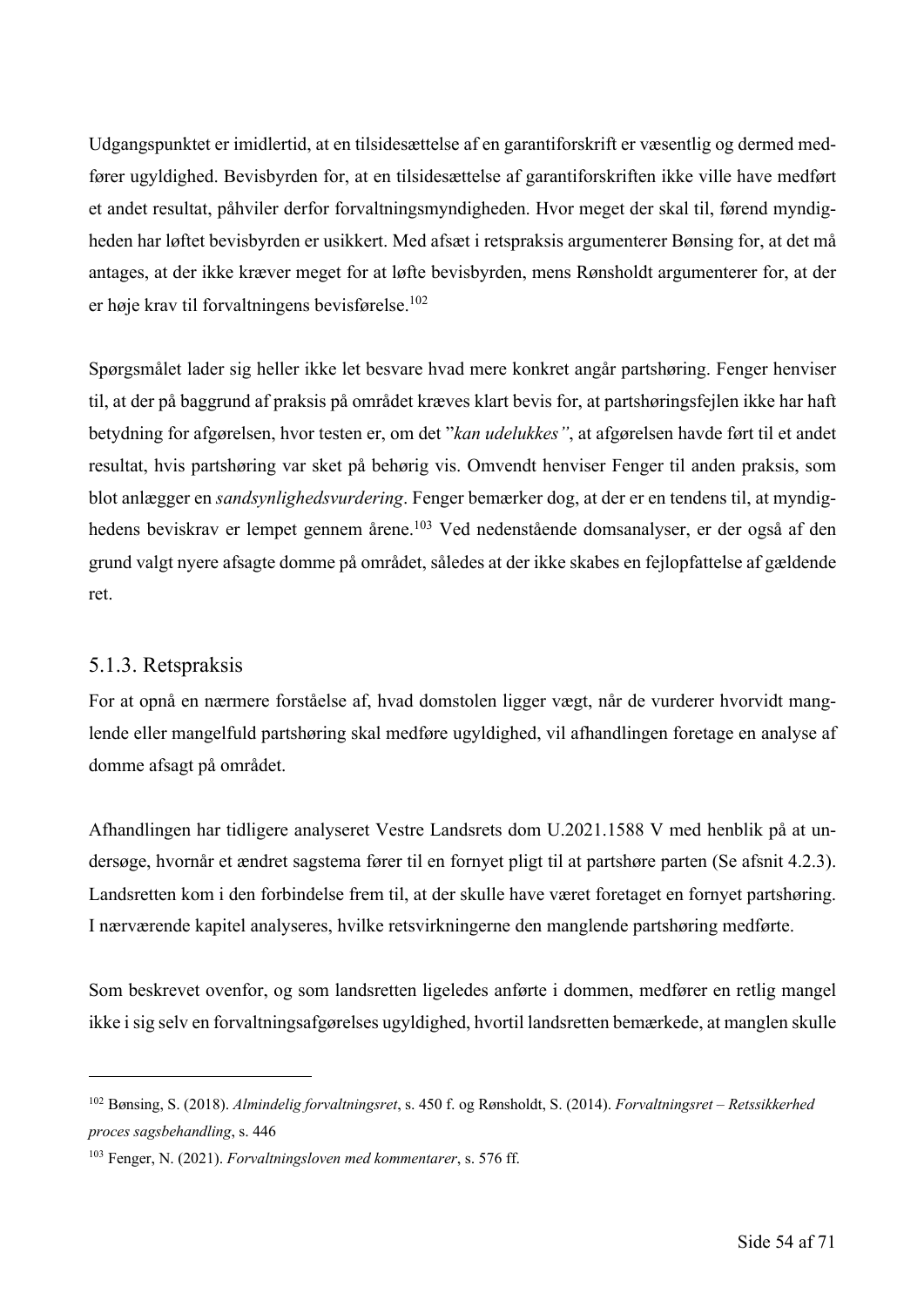være væsentlig, førend der skulle statueres ugyldighed. Landsretten anførte, at det afgørende for at statuere ugyldighed var, om manglen *"konkret har været væsentlig for afgørelsen"*. Det var i den forbindelse Ankestyrelsen, der skulle godtgøre, at det havde været uden betydning for afgørelsens rigtighed, at der ikke blev partshørt.

Ankestyrelsen anførte i den forbindelse, at styrelsen ikke mente at have tilsidesat partshøringspligten, idet Ankestyrelsens afgørelse alene var baseret på oplysninger, som allerede indgik i kommunens afgørelse, hvorfor borgeren allerede havde fået mulighed for at udtale sig om disse i forbindelse med kommunens partshøring (i forbindelse med afgørelsen om uarbejdsdygtighed i sygedagpengelovens § 7). Ankestyrelsen bemærker endvidere, at der ikke skulle ske partshøring på ny, hver gang oplysninger, som tidligere var partshørt over, anvendtes i en vurdering. Ankestyrelsen anførte endvidere, at såfremt retten kom frem til, at Ankestyrelsen afgørelse led af en retlig mangel i form af manglende partshøring, var der tale om en konkret uvæsentlig mangel.

Spørgsmålet var i den forbindelse, om Ankestyrelsen havde løftet bevisbyrden for, at der ikke ved partshøring af borgeren ville være indkommet bemærkninger, som ville have medført, at afgørelsen ville have fået et andet resultat. Til dette mente landsretten ikke, at Ankestyrelsen havde løftet bevisbyrden. Landsretten skrev i den forbindelse, at Ankestyrelsen ikke havde godtgjort, at den manglende partshøring havde været konkret uvæsentlig. Dermed statuerede landsretten, at Ankestyrelsens afgørelse om, at ingen af forlængelsesbetingelserne i sygedagpengelovens § 27 fandt anvendelse, var ugyldig.

Det kan ud fra ovenstående analyse af dommen med sikkerhed konstateres, at landsretten foretager en konkret væsentlighedsvurdering af, om myndigheden kan godtgøre, at partshøring af parten ikke ville have ført til et andet resultat. Det er dog mere usikkert, hvilke krav landsretten stiller til, at Ankestyrelsen har løftet bevisbyrden. Af de domme og udtalelser som Fenger henviser til<sup>104</sup>, fremgår det direkte af begrundelsen at det *"ikke kan udelukkes"*<sup>105</sup> og *"ikke (er) sandsynlig"*106. I nærværende dom om sygedagpenge anføres det blot, at det *"ikke er godtgjort".* Det kan dermed ikke udledes

<sup>104</sup> Fenger, N. (2021). *Forvaltningsloven med kommentarer*, s. 576 ff.

<sup>105</sup> Fx U.2010.3009 Ø

<sup>106</sup> Fx FOB 2007.363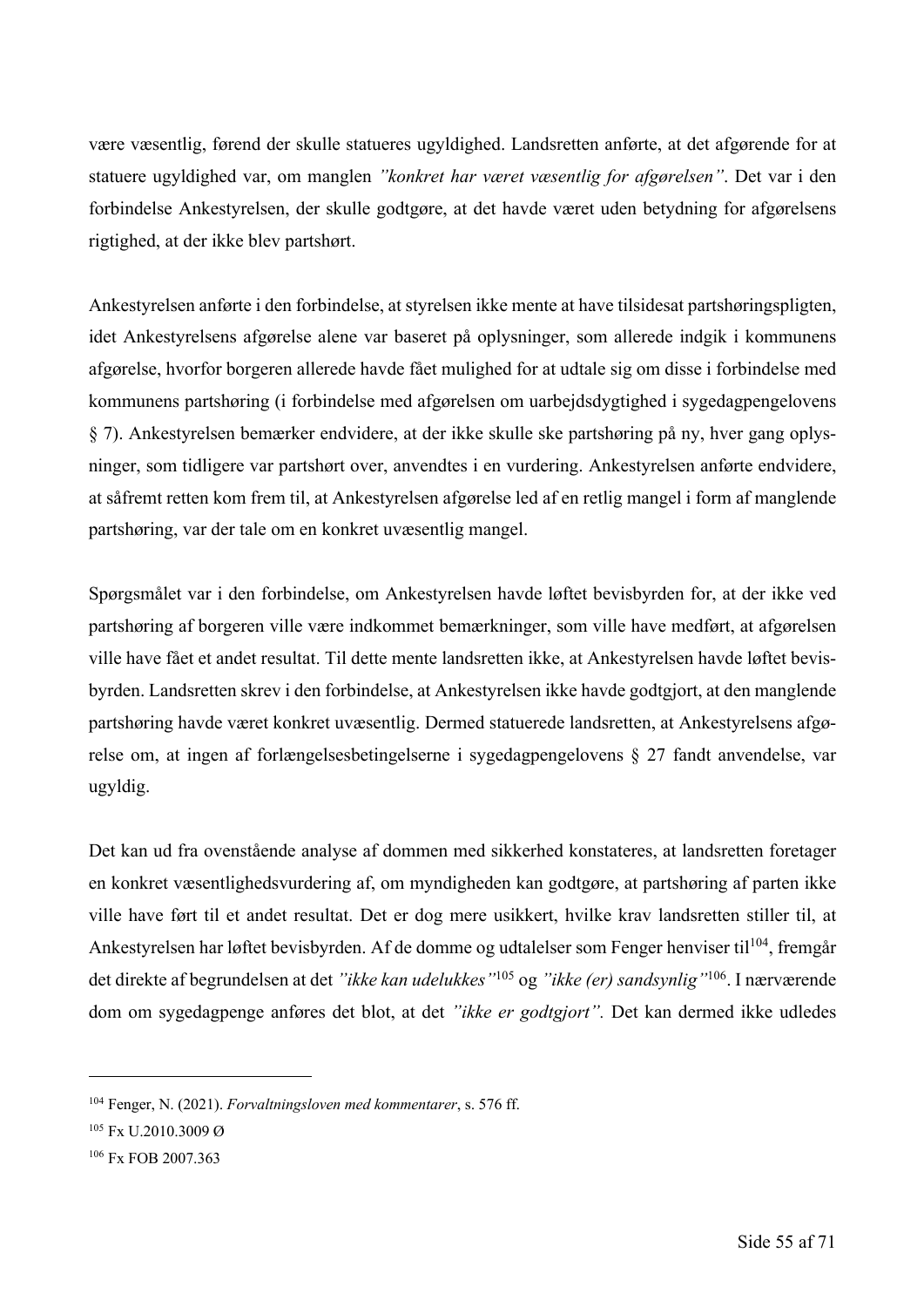noget generelt af dommen om, hvor meget der skal til, før landsretten anser bevisbyrden for løftet, men blot at Ankestyrelsen ikke har løftet bevisbyrden i den konkrete sag.

Ankestyrelsen havde ved sin afgørelse ændret kommunens afgørelse, hvorefter den ikke længere kunne anse for at have retsvirkninger overfor borgeren. Ankestyrelsens afgørelse blev dernæst kendt ugyldig ved landsretten. Der forelå dermed reelt ingen gyldig afgørelse, hvorfor retsvirkningerne var, at borgeren skulle stilles som om, der ikke var truffet afgørelse om ophør af sygedagpenge. Det havde som konsekvens for kommunen, at der skulle ske udbetaling af sygedagpenge i tiden fra deres ophør af udbetaling af sygedagpenge og indtil der blev truffet en afgørelse om, at borgeren var berettiget til seniorførtidspension et år efter. Dommen tog ikke direkte stilling til, hvorvidt der skulle være sket forlængelse af sygedagpengeudbetalingen efter § 27, men at der grundet partshøringsfejl ikke kunne godtgøres, at en partshøring ikke havde ført til et andet resultat. Det må derfor konstateres, at det kan have økonomiske konsekvenser for den offentlige forvaltning, hvis partshøringspligten ikke iagttages.

En anden dom, der tager stilling til ugyldighed på baggrund af manglende partshøring er en utrykt dom omhandlende adskillelse af et asylpar, afsagt af Københavns byret den 1. marts 2019.<sup>107</sup>

> Sagen omhandlede, hvorvidt der skulle have været foretaget partshøring i forbindelse med at et par, som var indkvarteret på samme asylcenter, skulle flyttes til to forskellige asylcentre på baggrund af en instruks givet af forhenværende udlændinge, integrationsog boligminister Inger Støjberg. Byretten fandt, at afgørelse om adskillelse af parret var ugyldig grundet manglende partshøring.

Byretten lagde til grund, at en adskillelse af parret var en afgørelse i forvaltningslovens forstand, og at der på baggrund heraf skulle ske partshøring. Retten bemærkede i den forbindelse at undtagelsesbestemmelsen i forvaltningslovens § 19, stk. 2, nr. 3, hvorefter partshøringspligten bør vige for væsentlige hensyn til offentlige eller private interesser ikke fandt anvendelse. Spørgsmålet var dernæst, hvorvidt den manglende partshøring medførte ugyldighed.

<sup>107</sup> Sag BS-14976/2018-KBH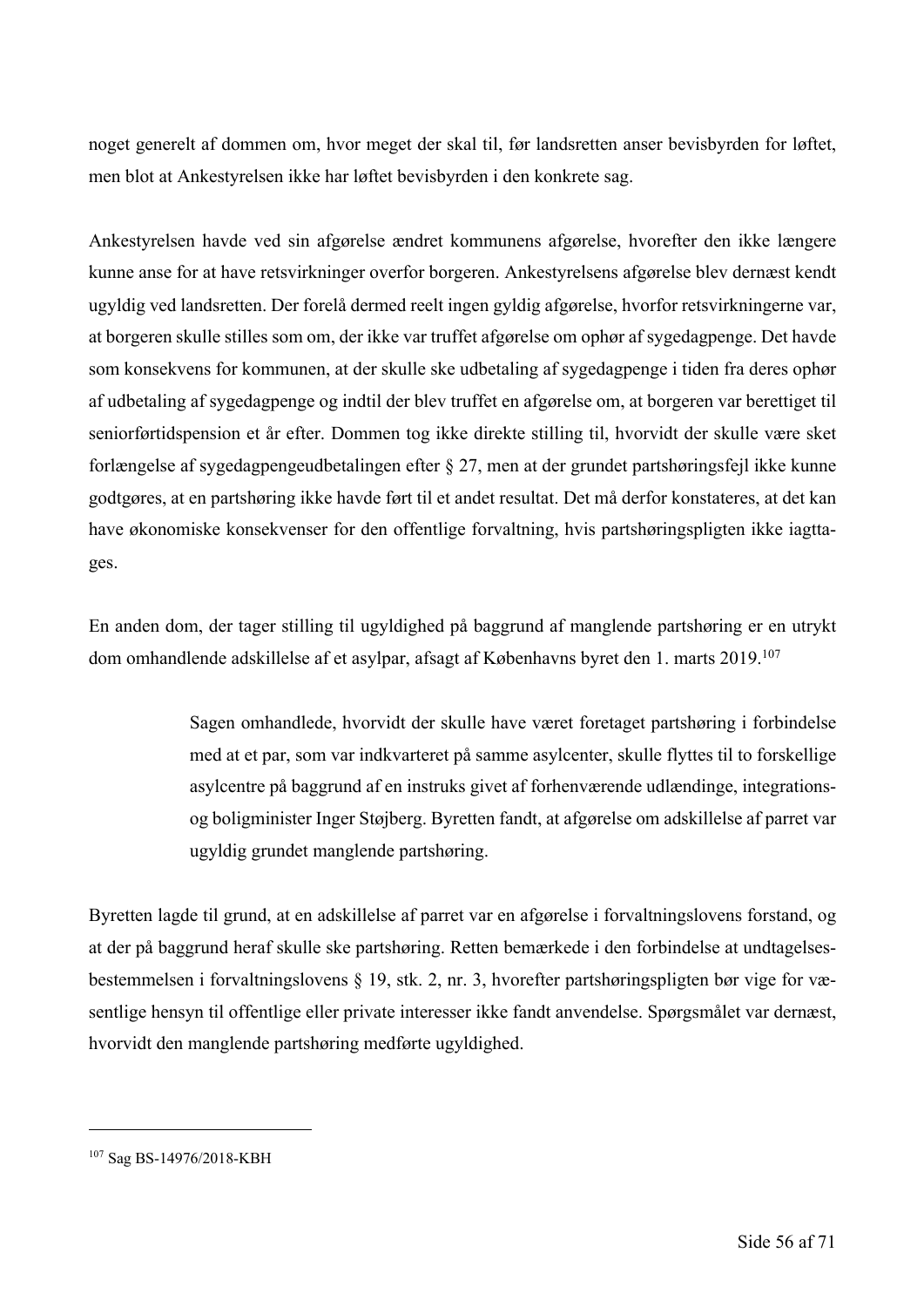Det fremgik af dommen, at retten tog stilling til, om den manglende partshøring konkret havde været væsentlig i forhold til afgørelserne, og at det påhvilede Udlændingestyrelsen at godtgøre, at manglende partshøring af parret forud for adskillelsen var konkret uvæsentlig. Idet Udlændingestyrelsen ikke foretog en partshøring forud for afgørelserne vurderede retten, at afgørelserne blev truffet på et ikke tilstrækkeligt oplyst grundlag. Retten fandt det i den forbindelse ikke godtgjort, at den manglende partshøring ikke havde betydning for afgørelserne. Til støtte herfor bemærkede retten, at parret efter genoptagelse af sagen med iagttagelse af partshøringsreglerne rent faktisk kunne indkvarteres sammen, hvilket talte for at en partshøring i den oprindelige sag også ville have ført til et andet resultat. Retten fandt på den baggrund afgørelserne om adskillelse ugyldige.

Dommen viser dermed, at der ved vurdering af, hvorvidt afgørelsen er ugyldig på baggrund af manglende partshøring, foretages en konkret væsentlighedsvurdering, og at det i den forbindelse konstateres, at det er myndighedens bevisbyrde, at den manglende partshøring ikke ville have haft betydning for afgørelsen.

Det kan ud fra en gennemgang af litteraturen og analyse af retspraksis konkluderes, at en retlig mangel i form af manglende partshøring ikke i sit selv bevirker, at en forvaltningsafgørelse kendes ugyldig. I vurderingen af, hvorvidt afgørelsen skal kendes ugyldig, skal der være tale om en væsentlig mangel. Hertil kan det ved den generelle væsentlighedsvurdering konstateres, at partshøring tilhører kategorien af garantiforskrift, hvorfor det også er nødvendigt at foretage en konkret væsentlighedsvurdering, hvilket de ovenfor analyserede domme er eksempler på. Det afgørende er dermed, om den offentlige forvaltning kan godtgøre, at en manglende eller utilstrækkelig partshøring ville have medført, at afgørelsen kunne have fået et andet resultat. Det er dog hverken enighed i litteraturen eller i retspraksis om, hvor meget der skal til, før forvaltningsmyndigheden har løftet bevisbyrden. Der kan dermed ikke konstateres noget generelt om barren for, hvor meget der kræves for at myndigheden har løftet bevisbyrden.

Hvad det kan have af konsekvenser for den offentlige myndighed, at de ikke har løftet bevisbyrden må antages at være forskellig fra sag til sag, hvor det afgørelse må være, at ugyldighed medfører, at afgørelsen ikke får virkning efter sit indhold. En følgevirkning heraf kan være, at en myndigheds ugyldige afgørelse medfører, at parten får tilkendt en godtgørelse.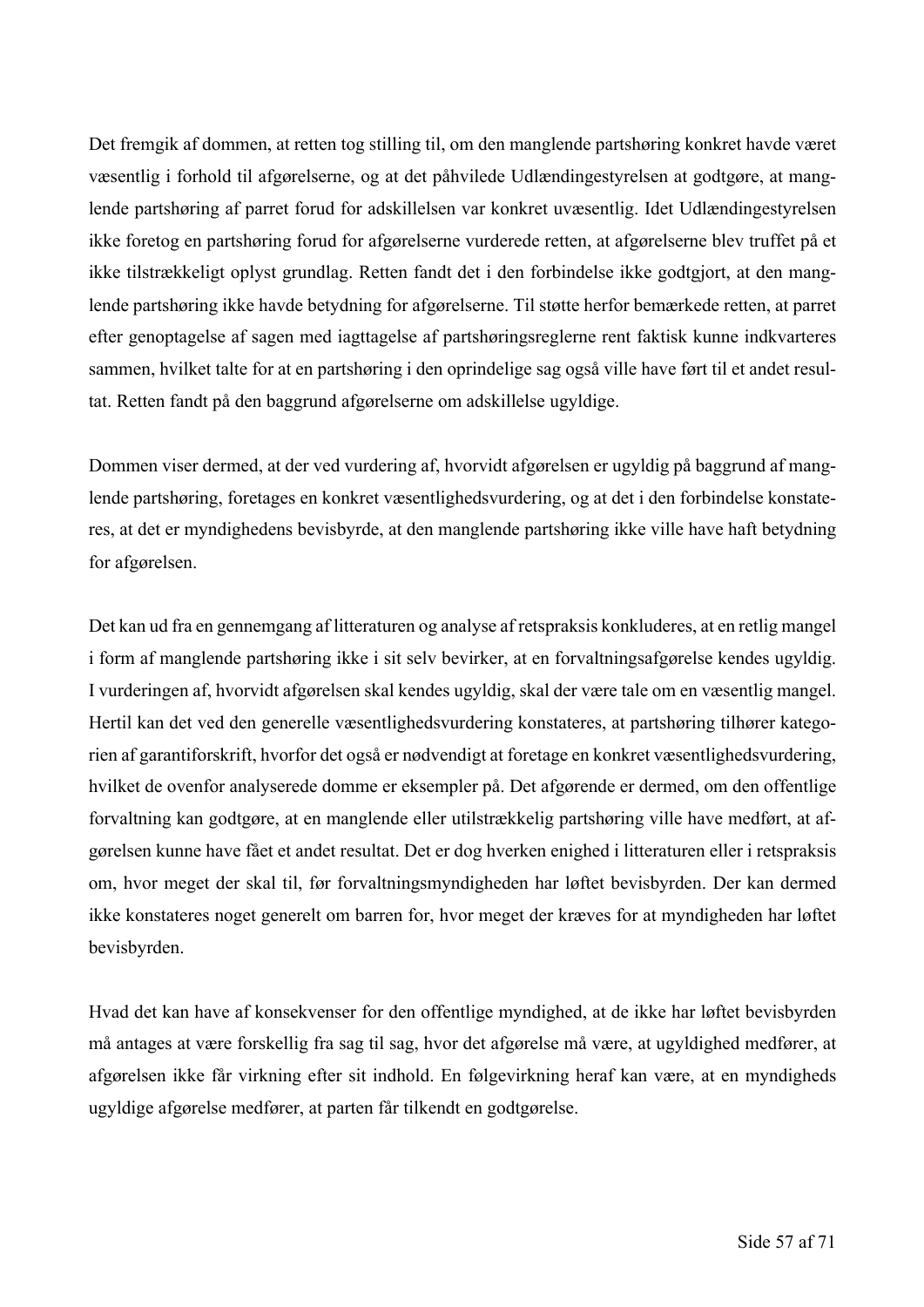### 5.2. Godtgørelse

I forbindelse med, at en forvaltningsafgørelse erklæres ugyldig, kan dette suppleres af andre retsfølger. <sup>108</sup> Nærværende afsnit vil i hovedsagen beskæftige sig med muligheden for at få tilkendt en godtgørelse på baggrund af en manglende eller utilstrækkelig partshøring. Afsnittet vil dermed udelukkende overfladisk beskæftige sig med erstatningsansvar, idet det er sjældent, at der i forbindelse med sagsbehandlingsfejl, herunder partshøringsfejl, kan påvises, at parten har lidt et formuetab.109 Kravet om, at der skal være lidt et økonomisk tab, førend et erstatningskrav kan gøres gældende kan dog være fraveget i lovgivningen, hvilket for eksempel er tilfældet i erstatningsansvarslovens § 26, som vedrører godtgørelse for tort.<sup>110</sup>

Det fremgår af bestemmelsen, at den, der er ansvarlig for en retsstridig krænkelse af en andens frihed, fred, ære eller person, skal betale den forurettede godtgørelse for tort, jf. erstatningsansvarslovens § 26, stk. 1. Med tort må forstås, at der er en krænkelse af den forurettedes opfattelse af eget værd og omdømme, hvor det, i den forbindelse, er den ydmygelse vedkommende har oplevet, som begrunder kravet.111 Det fremgår af forarbejder til en ændringslov af erstatningsansvarsloven, at det er domstolene, der overlades et vidt skøn når godtgørelsen skal udmåles, og at godtgørelserne dermed ikke er reguleret i selve erstatningsansvarsloven. Tortgodtgørelsen fastsættes i stedet af domstolene, der ud fra et samlet skøn over omstændighederne i den konkrete sag fastsætter godtgørelsen. Det fremgår desuden af forarbejderne, at niveauet for fastsættelse af godtgørelse ligeledes bør udvikles gennem domstolenes retspraksis.<sup>112</sup>

#### 5.2.1. Retspraksis

I forhold til godtgørelse på baggrund af manglende partshøring vil afhandlingen undersøge, hvordan retten tager stilling til, hvorvidt der skal ske godtgørelse, samt hvordan godtgørelsen fastsættes.

<sup>108</sup> Bønsing, S. (2018). *Almindelig forvaltningsret*, s. 462

<sup>109</sup> Revsbech, K. m.fl. (2019). *Forvaltningsret – sagsbehandling*, s. 389

<sup>110</sup> Bønsing, S. (2018). *Almindelig forvaltningsret*, s. 490

<sup>111</sup> Von Eyben, B. og Isager, H. (2019). *Lærebog i erstatningsret*, s. 408

<sup>112</sup> FT 2017-18, tillæg A, L 31 som fremsat, pkt. 2.3.3.1.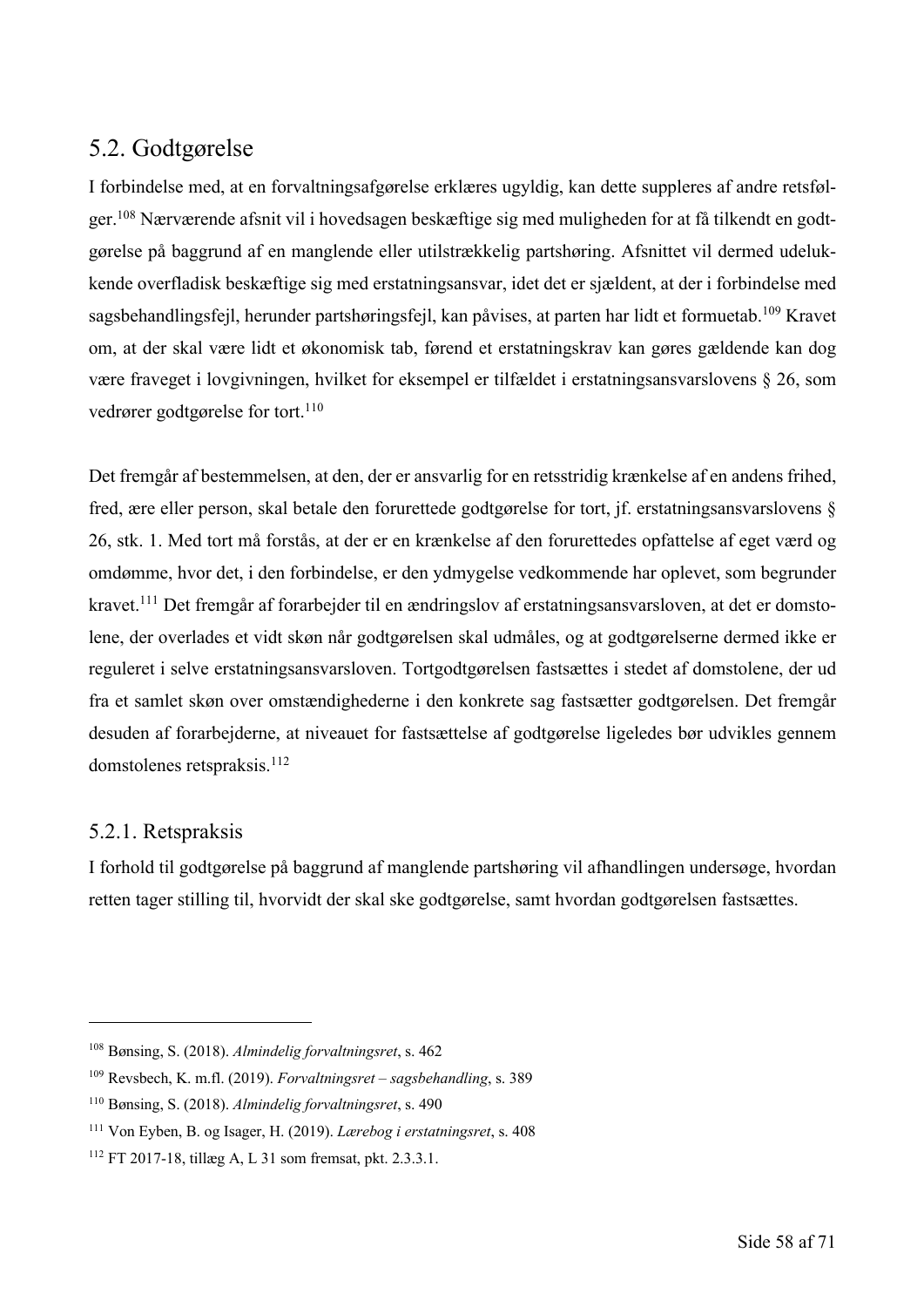Afhandlingen har tidligere analyseret en utrykt dom om adskillelse af et asylpar, afsagt af Københavns byret den 1. marts 2019113, for at belyse, hvornår der statueres ugyldighed i forbindelse med en manglende partshøring.

> Resultatet af dommen var, at der ud fra en konkret væsentlighedsvurdering ikke var godtgjort, at en partshøring, forud for afgørelsen, ville have ført til et andet resultat, hvorfor der statueredes ugyldighed. På denne baggrund tilkendte retten sagsøgerne en godtgørelse *"efter princippet i erstatningsansvarslovens § 26".* Det fremgik i den forbindelse, at godtgørelsen blev fastsat til 10.000 kroner til sagsøgerne hver især.

Nærværende dom om partshøring, i forbindelse med adskillelse af et asylpar, henviste til erstatningsansvarslovens § 26. Byretten henviste imidlertid ikke direkte til lovbestemmelsen, men udelukkende til princippet i bestemmelsen. Det må lægges til grund, at forvaltningsmyndigheder også er omfattet af de grundlæggende regler for erstatning<sup>114</sup>. Idet byretten udelukkende henviste til princippet i bestemmelsen, må det dog formentlig antages, at retten ikke mente, at bestemmelsen fandt direkte anvendelse i den konkrete sag. At byretten alligevel henviste til bestemmelsen tyder på en anerkendelse af, at der er sket en krænkelse i forbindelse med, at asylparret var adskilt i fire måneder. Det kan imidlertid ikke nærmere udledes, hvad byrettens vurdering af, at der skulle udbetales godtgørelse var. Hvilke skøn der indgik i vurderingen af fastsættelse af godtgørelsen kan ej heller udledes af dommen, hvor det udelukkende fremgik, at godtgørelsen *"passende"* fandtes at kunne fastsættes til 10.000 kroner til hver sagsøger.

Afhandlingen har desuden tidligere analyseret dommen U.2010.3009 Ø som tog stilling til, om der reelt var sket partshøring af tre officerer i forbindelse med hjemsendelse til Danmark, eller om der var tale om partshøring på skrømt.

> Resultatet af dommen var, at der ikke var foretaget korrekt partshøring, og at den manglende partshøring udgjorde en væsentlig mangel. Officererne var i den forbindelse blevet påført et tab ved manglende udbetaling af en FN-tillæg. De tre officerers

<sup>113</sup> Sag BS-14976/2018-KBH

<sup>114</sup> Bønsing, S. (2018). *Almindelig forvaltningsret*, s. 477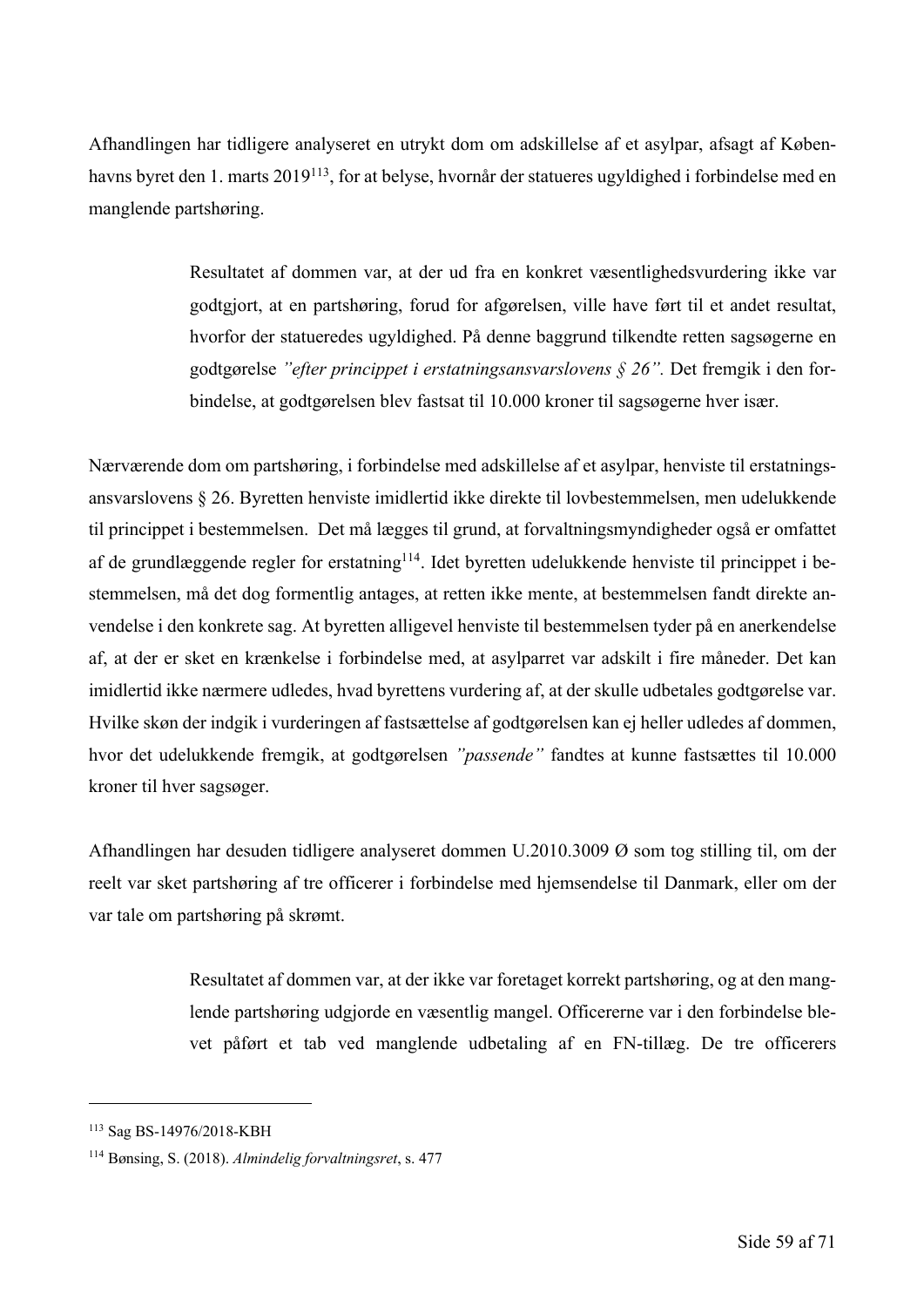hjemsendelse blev desuden kommunikeret på landsdækkende tv, hvor det fremgik, at forsvarets øverste ledelse manglende tillid til ledelsen i Iraks dømmekraft. De tre officerer ville desuden kunne identificeres individuelt af deres kolleger. Landsretten fandt på den baggrund, at der forelå sådanne særligt krænkende omstændigheder, at officererne på baggrund af partshøringsfejlen havde krav på tortgodtgørelse efter erstatningsansvarslovens § 26, stk. 1 og at godtgørelsen skønsmæssigt blev fastsat til 25.000 kroner til dem hver.

Det kan, hvad angår erstatning, bemærkes, at landsretten fandt, at der kunne påvises et tab i form af manglende udbetaling af blandt andet FN-tillæg. Landsretten henviste i den forbindelse til, at tabet var blevet påført på baggrund af den manglende partshøring. På trods af, at der indledningsvist er redegjort for, at der sjældent ydes erstatning i forbindelse med sagsbehandlingsfejl, fandtes i denne dom en situation, hvor der rent faktisk kunne dokumenteres et tab på baggrund af den manglende partshøring, hvorfor erstatning alligevel kunne ydes på baggrund af en sagsbehandlingsfejl.

Udover erstatning, tog landsretten desuden stilling til spørgsmålet om tortgodtgørelse på baggrund af de særligt krænkende omstændigheder, som officererne havde været udsat for i forbindelse med den manglende partshøring. Retten henviste i den forbindelse direkte til erstatningsansvarslovens § 26, stk. 1, hvorfor det må lægges til grund, at der i nærværende dom ikke var tvivl om, på hvilket grundlag officererne tilkendtes en godtgørelse. Om udmålingen af godtgørelsen, fremgik det imidlertid ikke, hvad der blev lagt vægt på i skønne af, hvad beløbet skulle fastsættes til.

I nærværende kapitel blev det indledningsvist introduceret, at en afgørelses ugyldighed kan medfører andre følgevirkninger, herunder godtgørelse. Det er dog ikke i alle henseende, at det giver mening at en afgørelse erklæres ugyldig, førend det kan medføre yderligere retsvirkninger. Dette gælder navnlig i afskedigelsessager. Som belyst i kapitel 5.1.1. om ugyldighed, vil retsvirkningen af, at en forvaltningsafgørelse erklæret ugyldig være, at den ikke får retsvirkninger i overensstemmelse med dens indhold. Det vil for afskedigelsessager i princippet betyde, at afskedigelsen ville være ugyldig, således at ansættelsesforholdet fortsat bestod. <sup>115</sup> Det er imidlertid ikke sådan retsvirkningen er i forbindelse med afskedigelse af offentligt ansatte, hvor en partshøringsfejl ikke medfører ugyldighed,

<sup>115</sup> Fenger, N. (2021). *Forvaltningsloven med kommentarer*, s. 582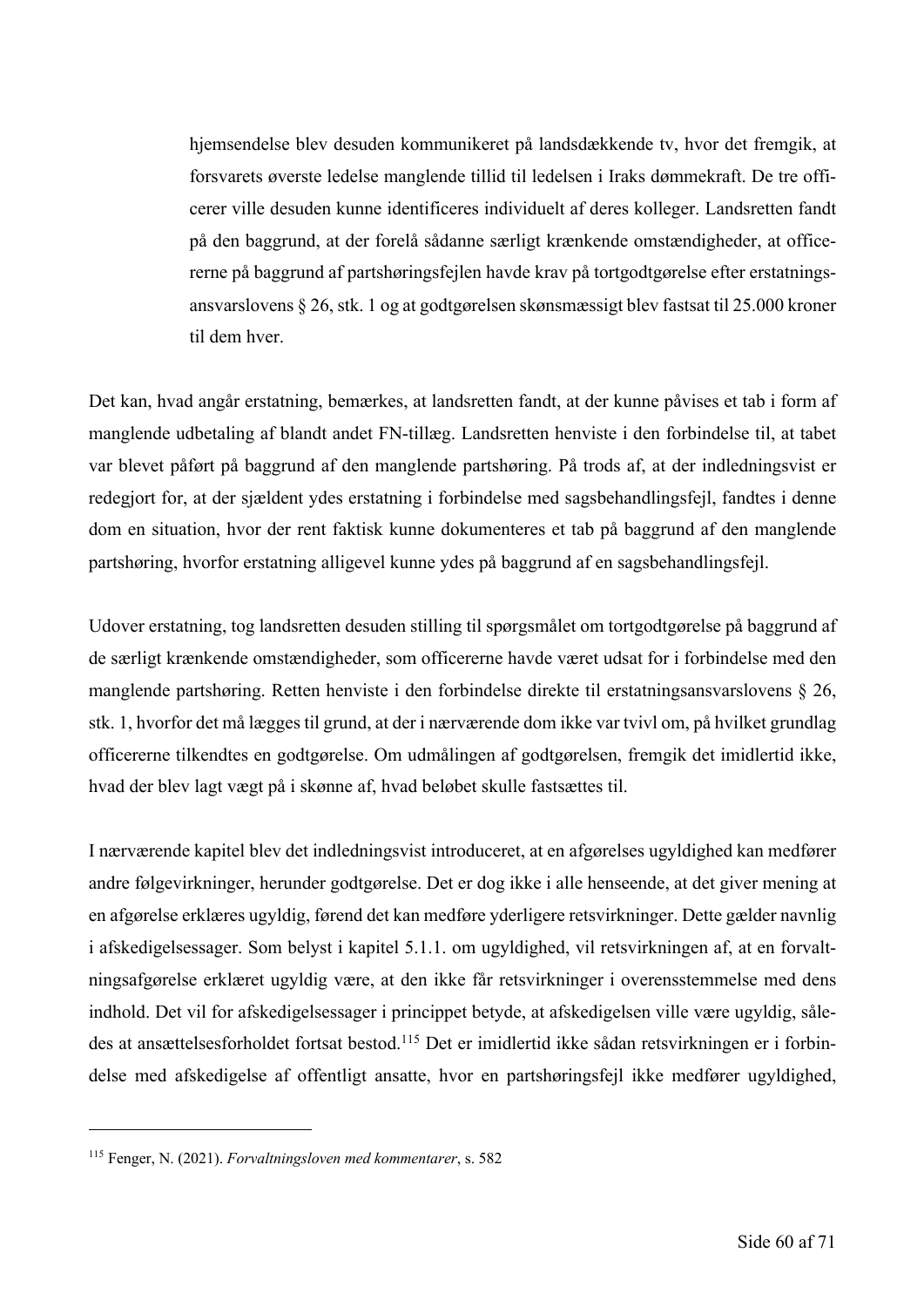hvorefter vedkommende stilles som om, at afskedigelsen ikke havde fundet sted. <sup>116</sup> Til trods for, at der ikke er tale om ugyldighed i traditionel forstand er spørgsmålet, om det alligevel kan gøres andre retsvirkninger gældende.

Af tidligere retspraksis fremgår, at offentligt ansatte kunne få økonomisk kompensation, allerede fordi der var en manglende eller mangelfuld partshøring. Efter gældende ret er der dog ikke krav om kompensation på grund af sagsbehandlingsfejl, når det må lægges til grund, at afskedigelsen er saglig, og der desuden ikke foreligger krænkende omstændigheder.117

Afhandlingen har tidligere analyseret U.2021.93 V for så vidt angår partshøringspligten i kontraktsituationer, der vedrører afskedigelsessager.

> Resultatet af dommen var, at landsretten ikke fandt, at kommunen havde løftet bevisbyrden for, at den manglende partshøring var konkret uvæsentlig for afgørelsen om opsigelse af kontraktforholdet. Landsretten tilkendte som konsekvens heraf familieplejeren godtgørelse. Det fremgik af dommen, at den manglende partshøring medførte, at plejefaren var berettiget til en økonomisk kompensation, og at godtgørelsen blev fastsat skønsmæssigt til 40.000 kroner.

Der var i denne sag ikke henvist til et retsgrundlag, som godtgørelsen tilkendtes på baggrund af. Det fremgik desuden ikke, hvilke parametre, der indgik i vurderingen af, hvordan godtgørelsen blev fastsat. Hvis der tages udgangspunkt i retslitteraturen, kan der dog enten være tale om, at retten har fundet afgørelsen usaglig eller at der foreligger krænkende omstændigheder.<sup>118</sup> Idet landsrettens begrundelse for tilkendelse af godtgørelse er meget kortfattet, er det dog ikke muligt at konkludere noget generelt om, hvilke hensyn der indgår i vurderingen. Dommen viser dog, at der navnlig ved sager om afskedigelse kan ske økonomisk kompensation, også selvom der ikke er tale om en ugyldig afgørelse i traditionel forstand.

<sup>116</sup> Revsbech, K. m.fl. (2019). *Forvaltningsret – Sagsbehandling*, s. 373

<sup>117</sup> Fenger, N. (2021). *Forvaltningsloven med kommentarer*, s. 583

<sup>118</sup> Fenger, N. (2021). *Forvaltningsloven med kommentarer*, s. 583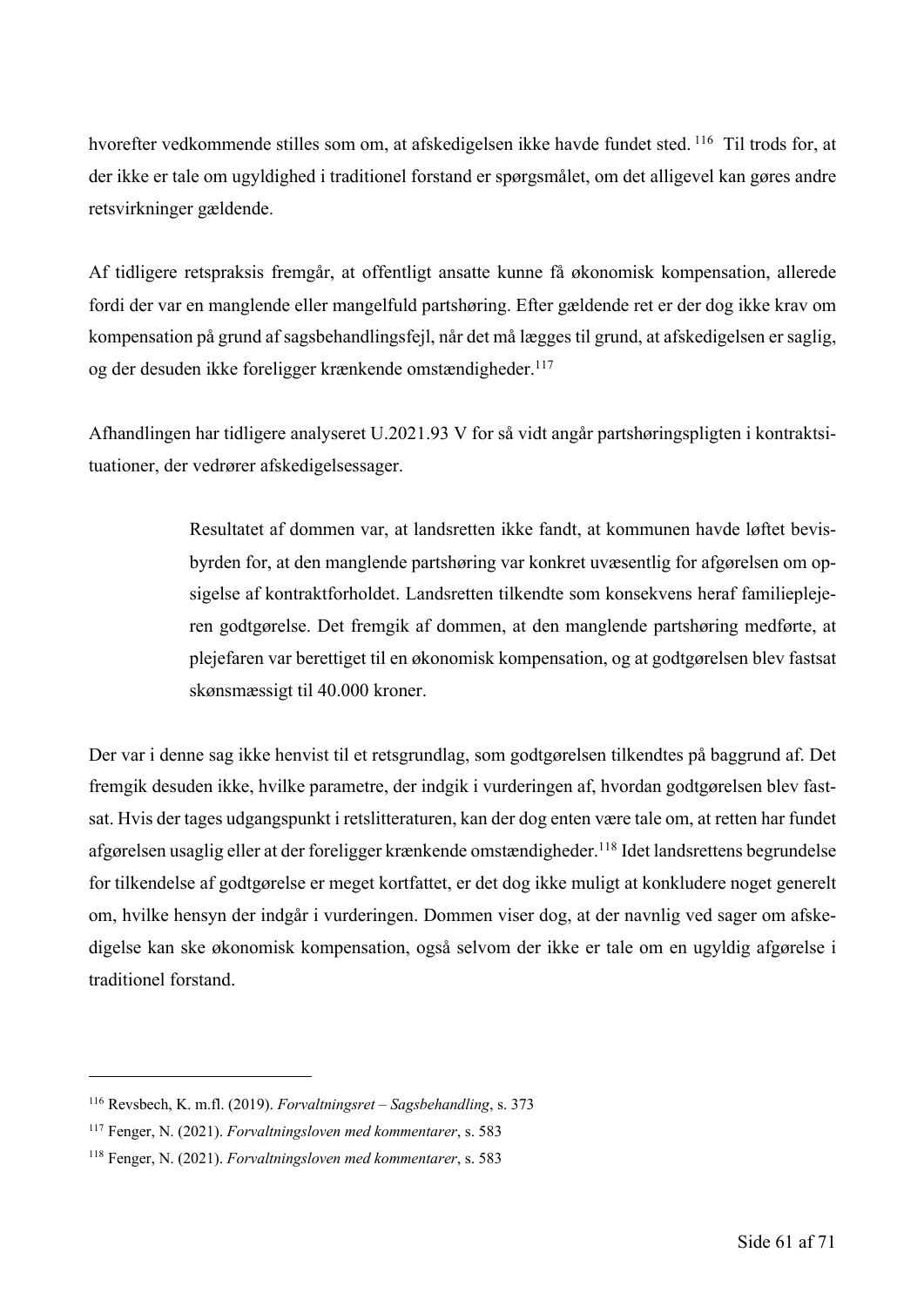Ved domsanalyser af den utrykte dom om adskillelse af et asylpar, afsagt af Københavns byret den 1. marts 2019119, U.2010.3009 Ø og U.2021.93 V kan det konstateres, at retten tilkender godtgørelse på baggrund af manglende partshøring.

Dommen U.2021.93 V om opsigelse af en familieplejer tilkendte er godtgørelse for manglende partshøring, uden at gå yderligere ind i, hvad den tilkendtes på baggrund af. Dommen fra Københavns byret tog skridtet videre og henviste til princippet i erstatningsansvarslovens § 26, dog uden at komme nærmere ind på, hvorfor retten ikke mente, at loven fandt direkte anvendelse på situationen, men at principperne heri alligevel kunne anvendes. Dommen U.2010.3009 Ø henviste dog direkte til at der skulle ske godtgørelse på baggrund af erstatningsansvarslovens § 26, stk. 1. Det kan ud fra de tre domme konstateres, at der ikke kan udledes noget generelt om, på hvilket (rets)grundlag godtgørelsen for manglende partshøring tilkendes, herunder om det er de konkrete omstændigheder i dommen, der har betydning for anvendelsen af erstatningsansvarslovens § 26 eller om der blot ikke er konsensus om, på hvilket grundlag godtgørelsen skal tilkendes. For så vidt angår den skønsmæssige fastsættelse af godtgørelsens størrelse, fremgår det desuden ikke af dommene, hvad der lægges vægt på.

## 5.3. Opsamling

Ovenstående kapitel har beskrevet og analyseret retsvirkninger af manglende efterlevelse af partshøringsreglerne i forvaltningsloven. Det kan i den forbindelse konstateres, at en manglende eller utilstrækkelig partshøring ikke i sig selv medfører ugyldighed, men at der skal foretages en konkret væsentlighedsvurdering af, om myndigheden har godtgjort, at den manglende partshøring ikke har haft betydning for afgørelsens resultat. Det kan ud fra domsanalyse af en række domme på området også konstateres, at det er en konkret væsentlighedsvurdering der foretages, når det skal afgøres, om en manglende partshøring skal medføre en afgørelses ugyldighed. I forbindelse med, at en afgørelse findes ugyldig, opstår der herefter ofte en eller flere retsfølger, herunder at der kan tilkendes godtgørelse på baggrund af en manglende partshøring. Det må dog i den forbindelse bemærkes, at det ikke er en forudsætning for at tilkende godtgørelse, at en afgørelse findes ugyldig, da det ikke i alle sammenhænge er relevant statuere ugyldighed i forbindelse med en afgørelse. Det kan dog ud fra domsanalyser af en række domme konstateres, at domstolen har kompetence til at fastsætte en godtgørelse for manglende partshøring. Det er dog svært at udlede noget om gældende ret for, hvornår, og ud fra

<sup>119</sup> Sag BS-14976/2018-KBH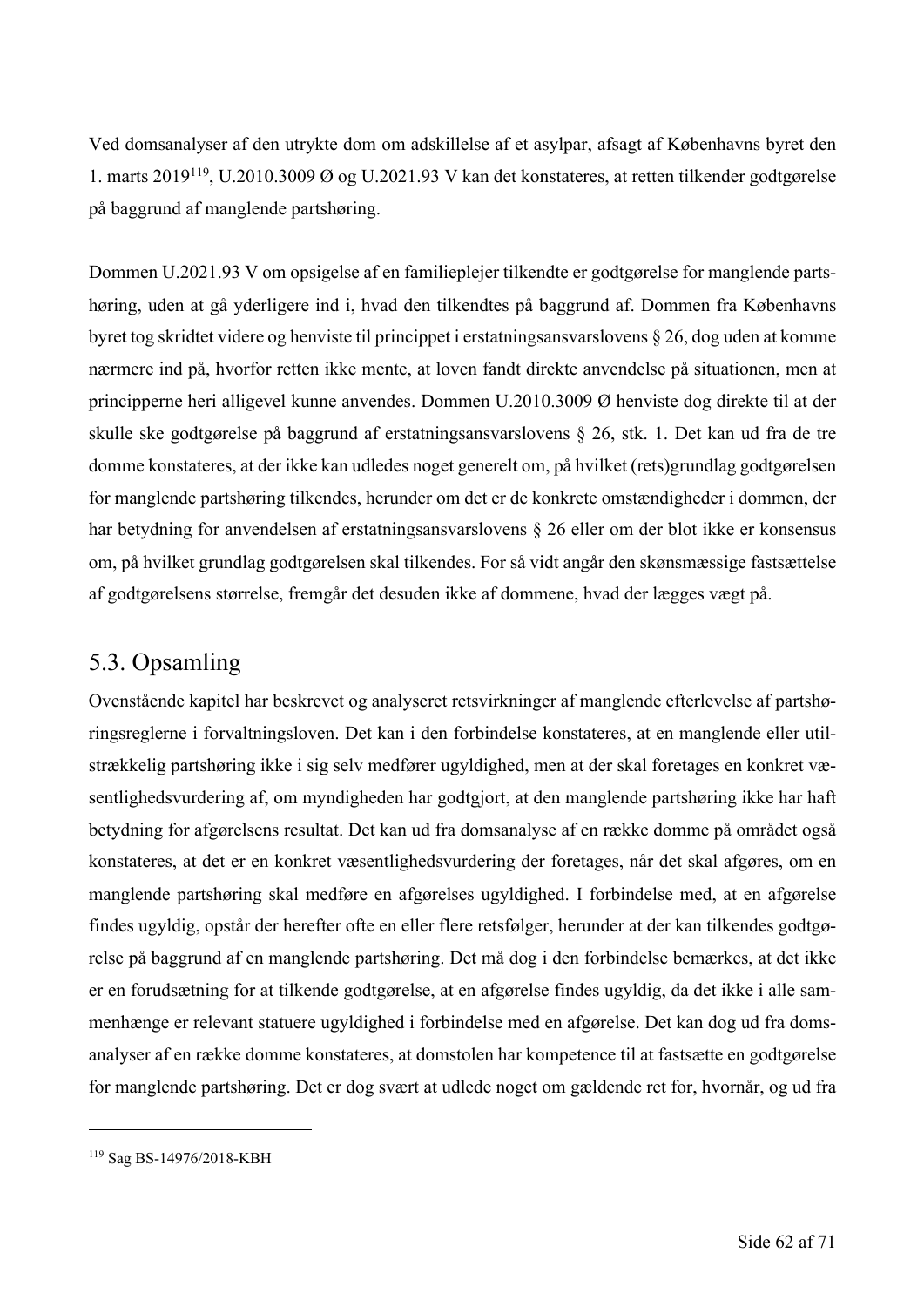hvilket retsgrundlag, der tilkendes godtgørelse og i den forbindelse, hvad der indgår i domstolenes vurdering, når de skønner, hvad godtgørelsen skal fastsættes til.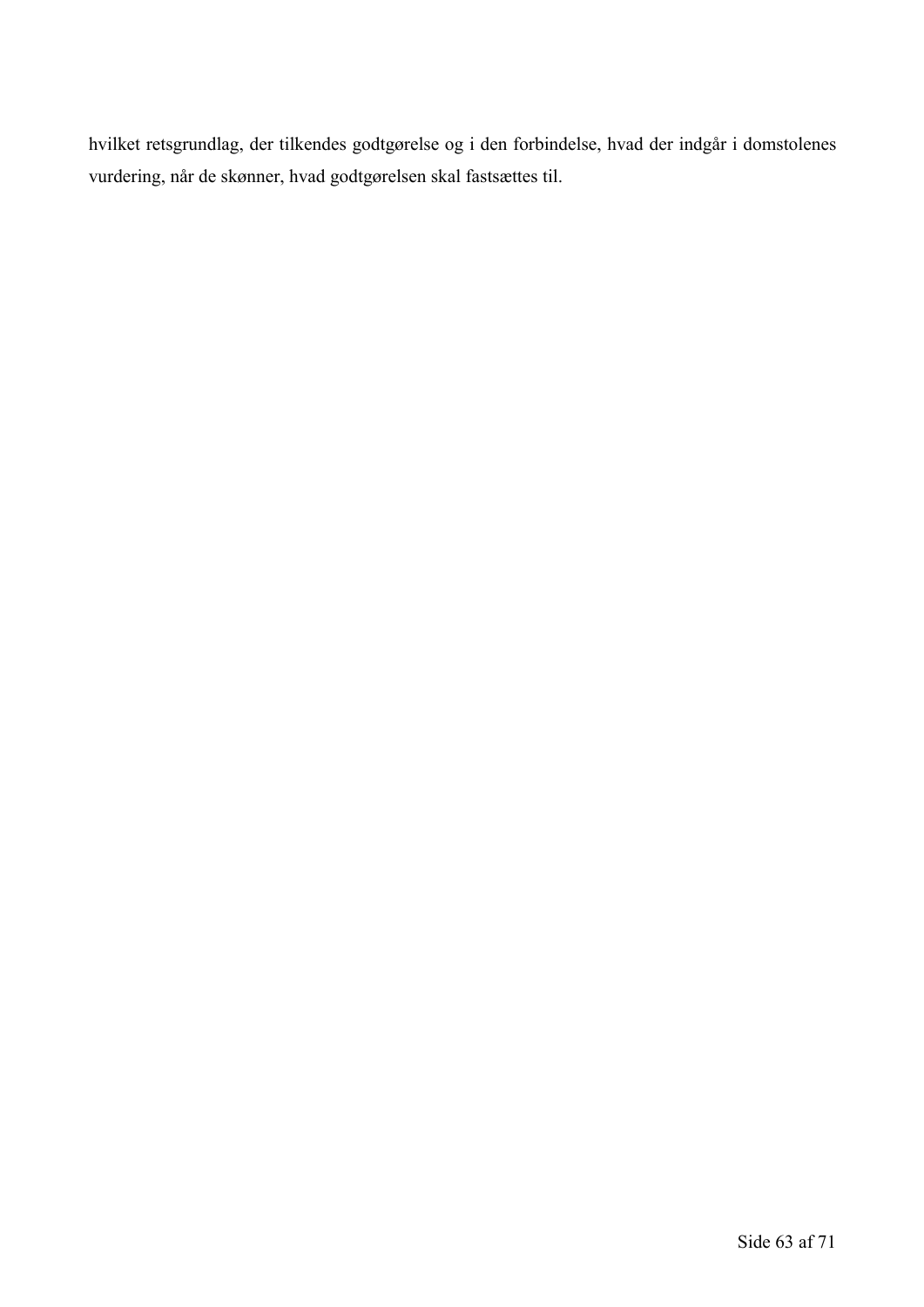## 6. Konklusion

Indeværende afhandling havde til hensigt at afdække to overordnede problemstillinger, henholdsvis retstilstanden for den offentlige forvaltnings partshøringspligt i forhold til fire udvalgte problemstillinger, og hvilke retsvirkninger en manglende eller utilstrækkelig partshøring kan få.

For så vidt angår første overordnede problemstilling, er der analyseret fire udvalgte problemstillinger. Disse er henholdsvis *partshøring i kontraktsituationer, partshøring ved et ændret sagstema, partshøring på skrømt* og *partshøring af børn.* De fire udvalgte problemstillinger skal imidlertid ikke anses som være af hinanden afhængige, hvorfor de her vil blive konkluderet på enkeltvis. Dette desuagtet, vil der til stadighed kunne drages en generel konklusion ud fra de udvalgte problemstillinger.

Den første problemstilling, som afhandlingen har behandlet, er partshøring i kontraktsituationer. Det kan ud fra forarbejderne til forvaltningsloven og ved analyse af praksis konkluderes, at kontraktsituationer ikke er omfattet af afgørelsesbegrebet i forvaltningslovens § 2, stk. 1, og at den offentlige forvaltning dermed ikke har en partshøringspligt i sager, hvor der er tale om kontraktforhold.

Det kan dog lægges til grund, at ovenstående udelukkende udgør hovedreglen, idet det er statueret i praksis, at myndigheden alligevel i nogle kontraktsituationer skal foretage partshøring. Det gælder navnlig i nogle sager om opsigelse af familieplejere.

Det kan i den forbindelse, ud fra praksis, konkluderes, at den offentlige myndighed skal foretage partshøring, hvis det vurderes, at der findes et ansættelsesforhold. En plejekontrakt udgør imidlertid ikke et ansættelsesforhold mellem familieplejeren og kommunen, hvorfor kommunen ikke på denne baggrund er forpligtet til at partshøre familieplejeren over en opsigelse af plejekontrakten. Det kan dog alligevel udledes af praksis, at kommunen skal påse sin partshøringsforpligtelse i forbindelse med opsigelse af en familieplejer, hvis opsigelsen har karakter af en afskedigelsessag. I vurderingen af, om en opsigelse skal sidestilles med en afskedigelsessag indgår, om opsigelsen skyldes familieplejerens forhold. Hvis dette er tilfældet, skal kommunen foretage partshøring forud for opsigelsen. På trods af, at kontraktsituationer ikke er omfattet af forvaltningslovens anvendelsesområde, kan det altså ud fra praksis konkluderes, at der alligevel skal foretages partshøring i situationer, hvor en familieplejer opsiges grundet forhold, der indeholder en bebrejdelse eller kritik af denne.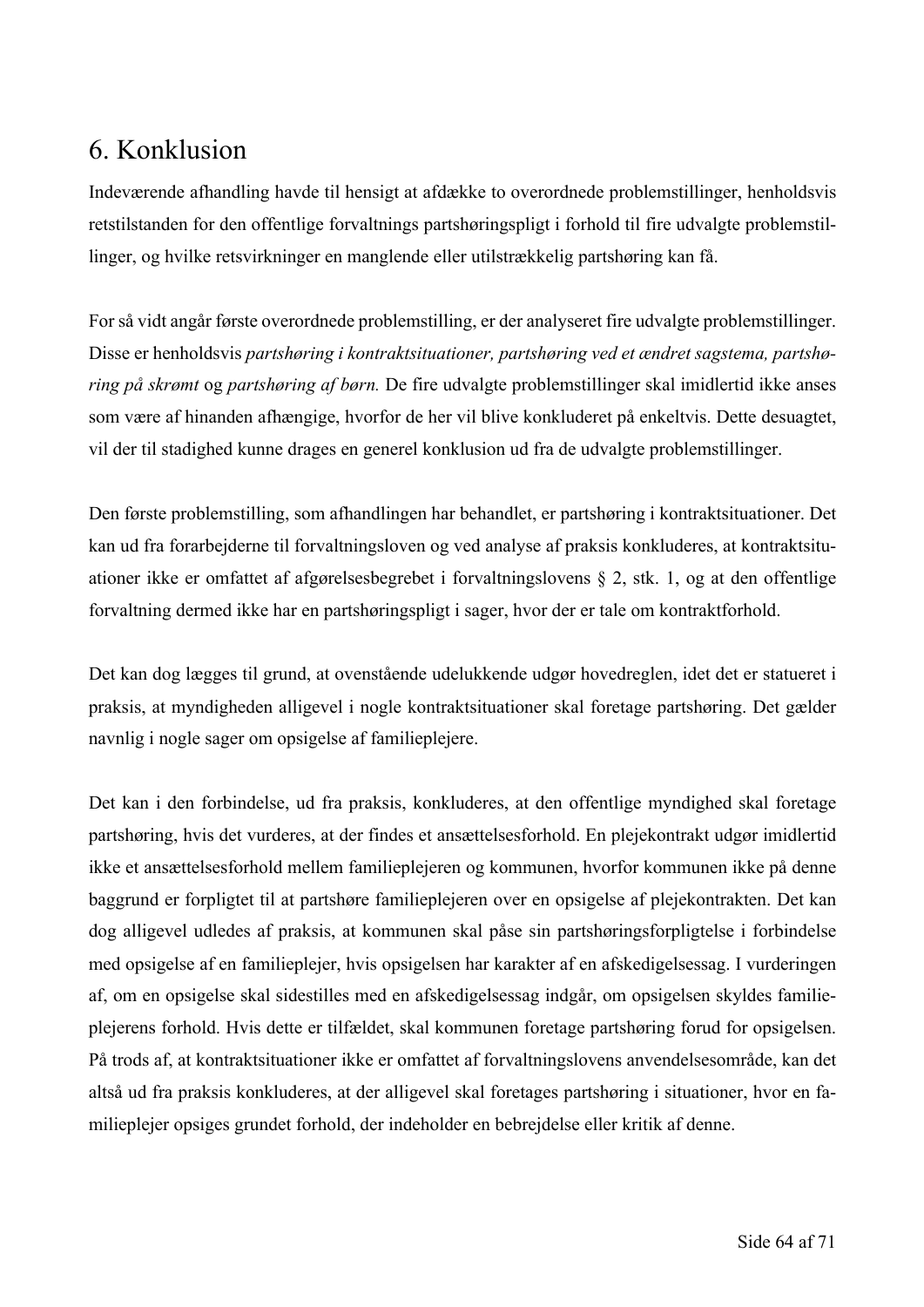Praksis har altså åbnet op for, at der er situationer, som omhandler kontraktforhold, hvor den offentlige myndighed alligevel skal foretage partshøring. Det kan dermed heller ikke udelukkes, at der i fremtiden kunne findes andre kontraktsituationer, hvor den offentlige forvaltning skal påse deres partshøringsforpligtelse – også selvom kontraktsituationer er undtaget i forvaltningsloven.

Den anden problemstilling, som er medtaget i afhandlingen, er den offentlige myndighedes partshøringspligt, når en sags tema ændres. Det kan konkluderes, at der som udgangspunkt udelukkende er pligt til at partshøre over en sags faktiske grundlag og eksterne faglige vurderinger i henhold til forvaltningslovens § 19, stk. 1. På trods heraf kan det dog ud fra den analyserede praksis konkluderes, at der kan forekomme situationer, hvor der også skal partshøres over en sags retlige grundlag.

Ud fra den analyserede praksis på området kan det konkluderes, at vurderingen af, om den offentlige forvaltning skal foretage partshøring over det ændrede sagstema er, om en fornyet partshøring ville give parten mulighed for at komme med andre bemærkninger til det faktiske grundlag, hvis parten havde vidst, at sagens tema havde ændret sig. Såfremt dette er tilfældet, er retstilstanden for den offentlige forvaltning, at den skal foretage en fornyet partshøring. Det kan dermed konkluderes, at der kan være situationer, hvor den offentlige forvaltningsmyndighed skal påse deres partshøringsforpligtelse, hvor sagstemaet ændrer sig, også selv om det ikke fremgår af forvaltningslovens § 19.

Den tredje problemstilling som afhandlingen behandler, omhandler de tilfælde, hvor der er tvivl om, hvorvidt formålet med partshøringen tilgodeses – partshøring på skrømt. Det kan i den forbindelse konkluderes, at der ikke er nogle lovbestemte formkrav til en partshørings gennemførelse. Det kan dog udledes af en fortolkning af forvaltningslovens forarbejder og praksis, at der alligevel tages stilling til, om partshøringen lever op til formålet med loven, som navnlig er, at give parten mulighed for at kommentere, rette og supplere sagens faktiske grundlag og eksterne faglige vurderinger.

Det kan i den forbindelse konkluderes, at vurderingen af om den offentlige forvaltning har foretaget en korrekt partshøring er, om parten *reelt* har fået mulighed for at kommentere på sagen, *inden* den endelige beslutning blev truffet. Det kan udledes af praksis, at det indgår i vurderingen af, om der er foretaget partshøring på skrømt, hvornår der reelt er truffet afgørelse i sagen overfor, hvornår parten er partshørt. I vurderingen af, om der reelt er truffet afgørelse, kan det i den forbindelse konstateres, at den offentlige myndigheds ordvalg i forbindelse med partshøringen eller øvrige akter har stor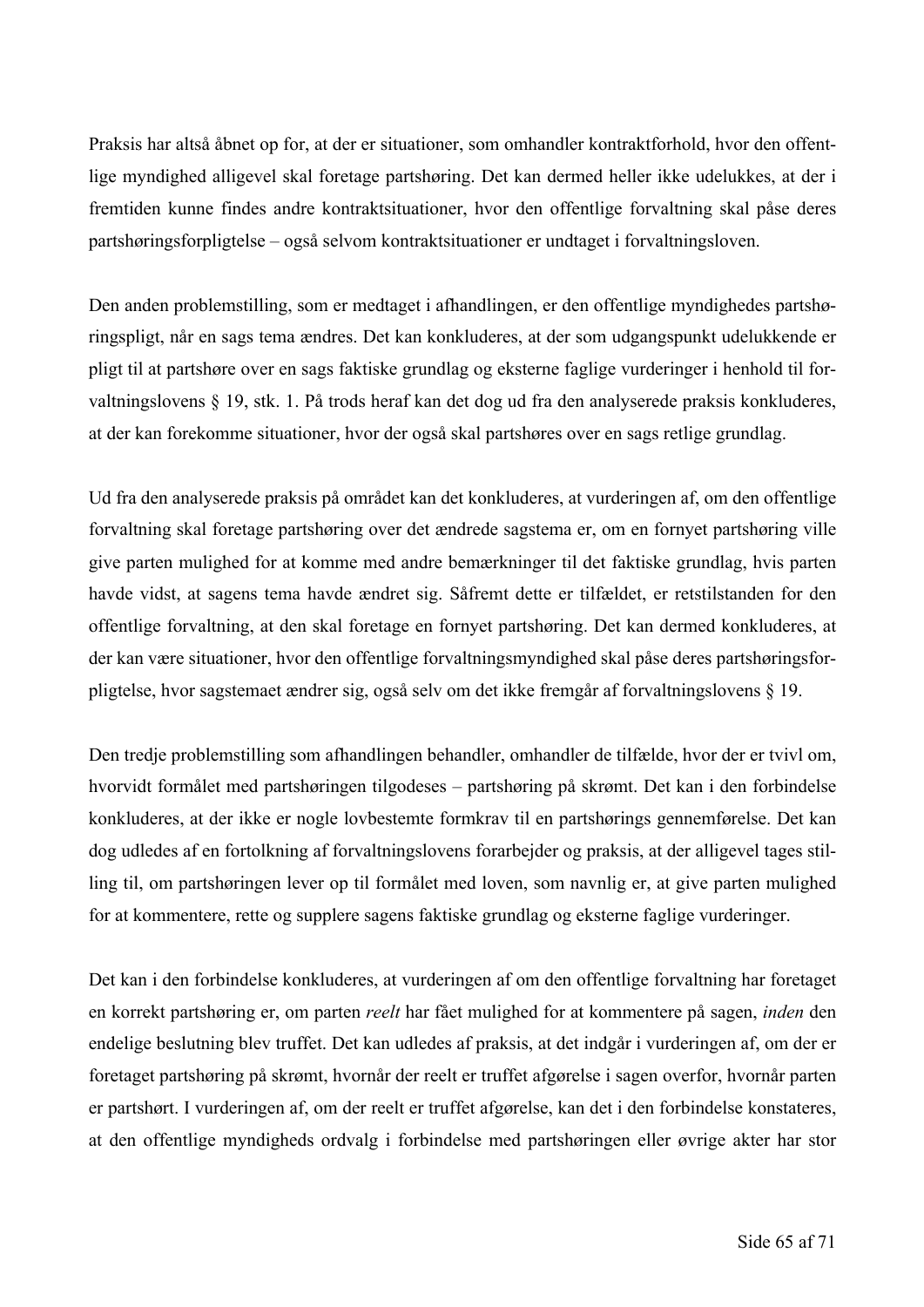betydning. Ordvalg som *"vedtaget"* eller *"besluttet"* giver en indikation om, at den endelige beslutning er truffet. En konsekvens heraf er, at der er tale om en mangelfuld partshøring. Det kan dermed konkluderes, at der skal foretages partshøring på en sådan måde, at formålet med partshøringsforpligtelsen tilgodeses – desuagtet at der ikke direkte fremgår nogle formkrav af loven.

Afhandlingen har som den fjerde problemstilling analyseret retstilstanden i forbindelse med partshøring af børn. Det kan indledningsvist konkluderes, at børn er parter i forvaltningsafgørelser på lige fod med andre. Det kan dog konkluderes, at den offentlige forvaltning skal være særligt opmærksom på, om barnet har den fornødne partshabilitet til at blive hørt. Det er i den forbindelse fastsat i praksis, at der skal foretages en konkret vurdering af, om der er hensyn der taler imod, at barnet skal partshøres. Ved den konkrete vurdering skal myndigheden blandt andet lægge vægt på barnets modenhed og alder.

Når det ud fra en konkret vurdering er fastlagt, at der skal foretages partshøring af barnet, kan det ud fra ombudsmandspraksis udledes, at der ved gennemførelse af partshøring af børn skal henledes en ekstra opmærksomhed på målgruppen, med særligt fokus på barnets forudsætninger. Det kan konkluderes, at der i vurderingen af, om der er foretaget en korrekt partshøring af barnet, tages stilling til, om barnet har haft mulighed for at varetage sine interesser. Det kan i forlængelse heraf konkluderes, at det er myndighedens ansvar, at barnet har de fornødne forudsætninger til at forstå, hvad barnet skal forholde sig til, hvilket navnlig er relevant ved skriftlige partshøringer. Ombudsmanden fremhæver også, at partshøring af børn skal ske på en hensigtsmæssig og hensynsfuld måde.

Det kan i forbindelse med partshøring af børn også konkluderes, at den offentlige forvaltning har en udvidet vejledningspligt, idet denne er med i at sikre en korrekt gennemført partshøring af barnet. Det kan i forbindelse med at fastlægge retstilstanden for partshøring af børn også overvejes, om vejledningspligten og de hensyn der skal tages til et part i forbindelse med partshøringsforpligtelsen også kan udstrækkes til at gælde for andre parter, herunder personer med kommunikationshandicap eller andre særlige udfordringer i relation til at kunne varetage sine interesser i forbindelse med en partshøring.

For så vidt angår afhandlings anden overordnede problemstilling, er det analyseret, hvilke retsvirkninger en manglende eller utilstrækkelig partshøring kan få. Dette har afhandlingen fundet relevant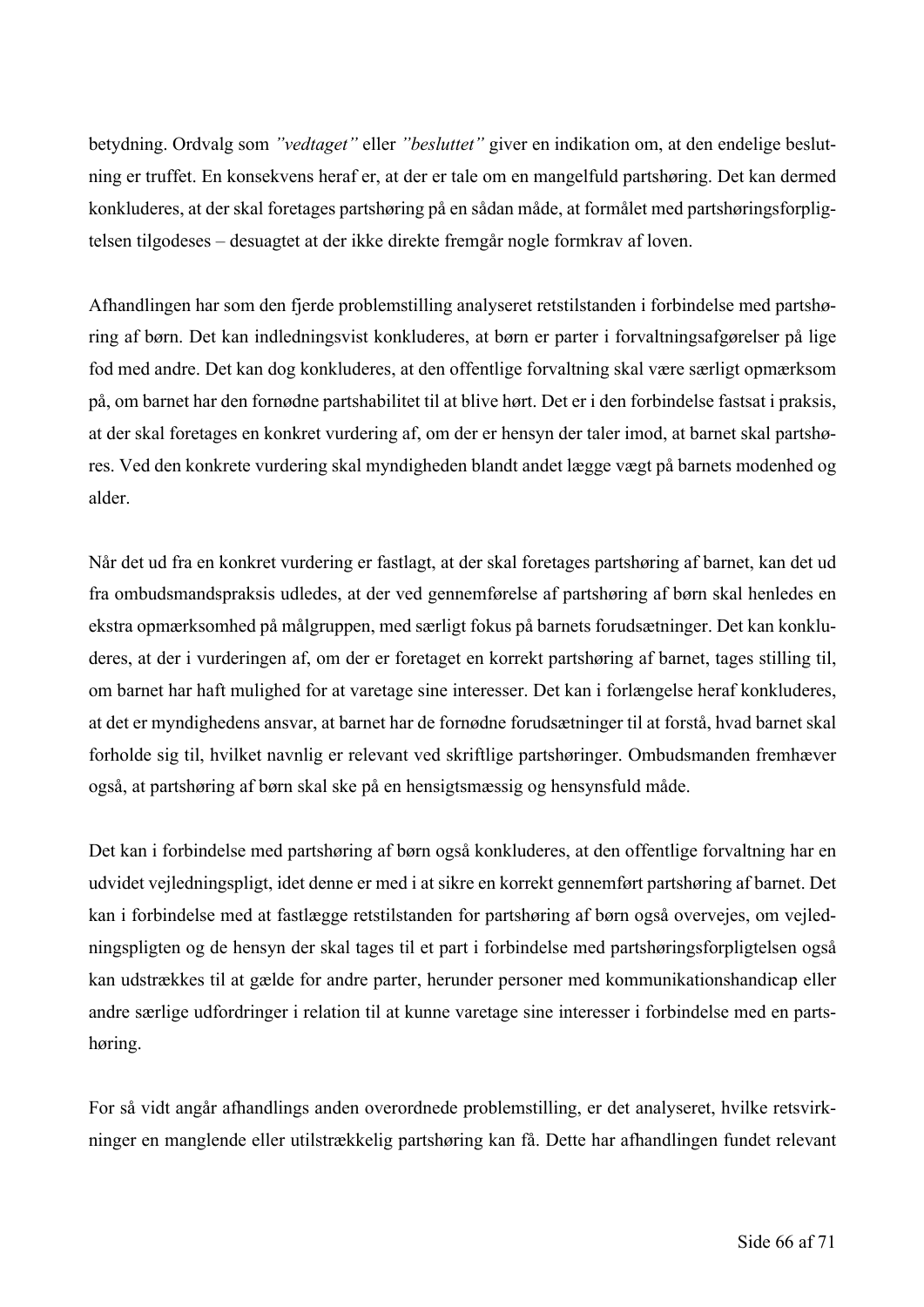at belyse, idet det må lægges til grund, at en regel ikke er meget værd, hvis der ikke er konsekvenser ved at tilsidesætte den. Denne antagelse må domstolene antages at være enige i for så vidt angår partshøring, idet det ses i retspraksis at domstolene på baggrund af manglende eller utilstrækkelige partshøringer statuerer afgørelser for ugyldige og tilkender godtgørelser.

Det kan konkluderes, at en manglende eller utilstrækkelig partshøring ikke i sig selv medfører ugyldighed. Det er statueret i praksis, at der skal foretages en konkret væsentlighedsvurdering af, om den manglende partshøring har haft betydning for afgørelsens resultat. Det er i den forbindelse statueret, at det er myndigheden der har bevisbyrden for, at den manglende partshøring ikke har haft betydning. Det kan imidlertid ikke med sikkerhed udledes af praksis, hvor meget der skal til, førend den offentlige myndighed har løftet bevisbyrden. Hvis den offentlige forvaltning ikke kan løfte bevisbyrden og afgørelsen findes ugyldig har det den betydning, at afgørelsen ikke får virkning efter dens indhold. Det kan dermed konkluderes, at det kan have økonomiske konsekvenser for en offentlig forvaltning, hvis deres afgørelse får ugyldighedsvirkning.

Det kan også konkluderes, at den offentlige myndighed kan risikere at skulle betale en godtgørelse, såfremt de ikke har påset deres partshøringsforpligtelse ved enten at undlade at partshøre eller ved at foretage en utilstrækkelig partshøring. Den kan i den forbindelse ud fra retspraksis konkluderes, at retten tilkender godtgørelse i forbindelse med manglende partshøring. Hvad der indgår i vurderingen af, om der skal tilkendes godtgørelse, kan dog ikke udledes af den medtagne praksis. Der er i den analyserede retspraksis uklart, i hvilket omfang der tilkendes godtgørelse på baggrund af erstatningsansvarslovens § 26. Om det er den konkrete situation, der er afgørende for, hvorvidt reglen anvendes, eller om der blot er diskrepans mellem, på hvilken baggrund de forskellige retter tilkender godtgørelse, kan derfor ikke udledes af den analyserede retspraksis. Der kan desuden på baggrund af den analyserede retspraksis heller ikke konkluderes, hvilke momenter der indgår i den skønsmæssige vurderingen, når godtgørelsens størrelse skal fastsættes.

Det kan opsamlende konkluderes, at retstilstanden for myndighedens partshøringspligt skal findes i den konkrete situation, hvilket afhandlingen har søgt belyst og analyseret i en række udvalgte problemstillinger. Det kan i den forbindelse konkluderes, at selvom den offentlige forvaltning har forvaltningslovens bestemmelser om partshøring at forholde sig til, er myndigheden også forpligtet til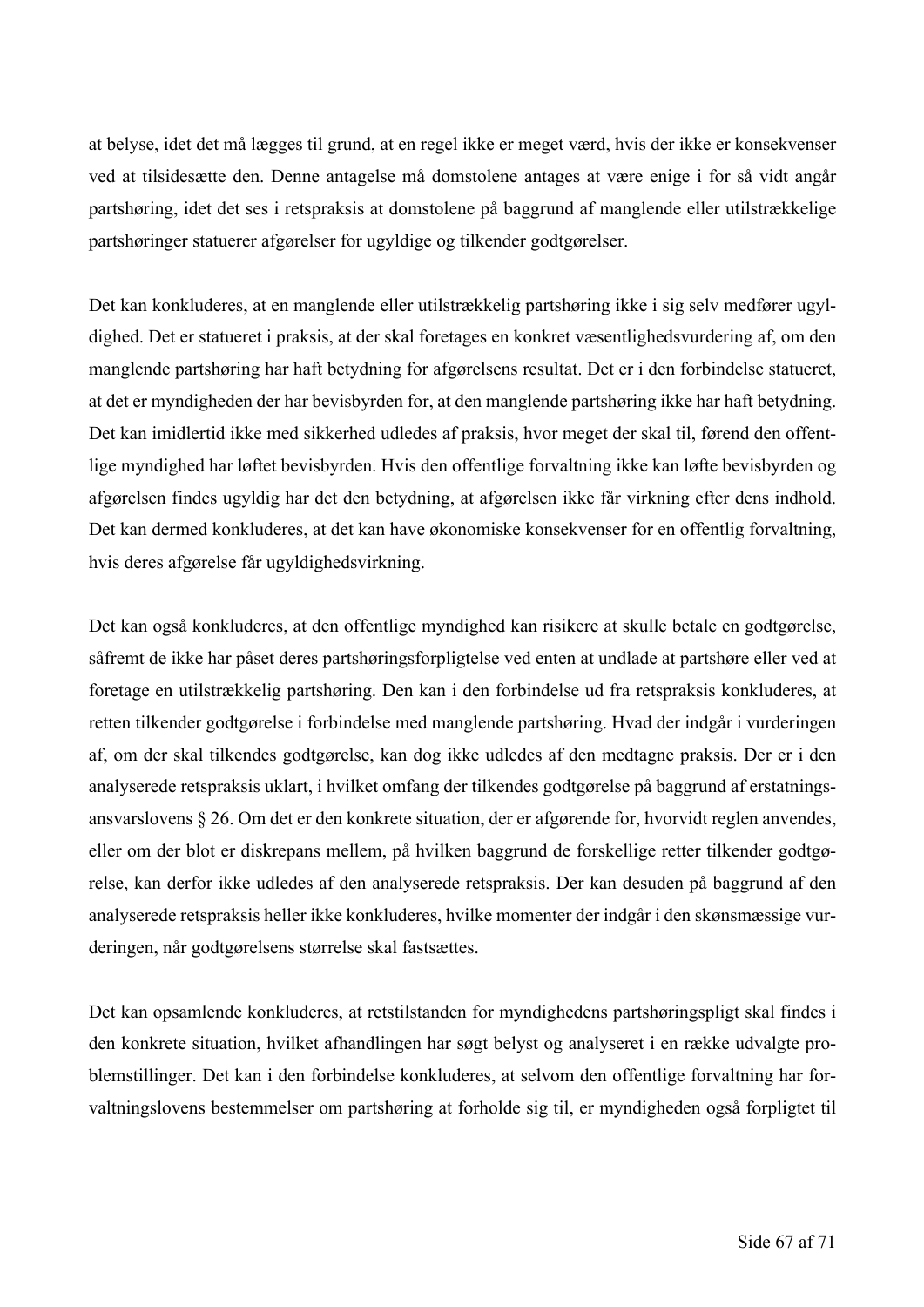at se ud over lovens rammer. Den offentlige forvaltning skal dermed ligeledes undersøge om der skal foretages partshøring ud fra uskrevne grundsætninger.

Det kan ligeledes konkluderes, at det ikke udelukkende er på enkelte sagsområder, at der er uenighed og tvister om partshøringspligtens rækkevidde. Det må i den forbindelse konkluderes, at retstilstanden for, hvornår den offentlige forvaltningsmyndighed skal foretage partshøring i en given situation stadig kan være omtvistet, idet der, som afhandlingen illustrerer, også er nyere domme der tager stilling til partshøringsspørgsmålet.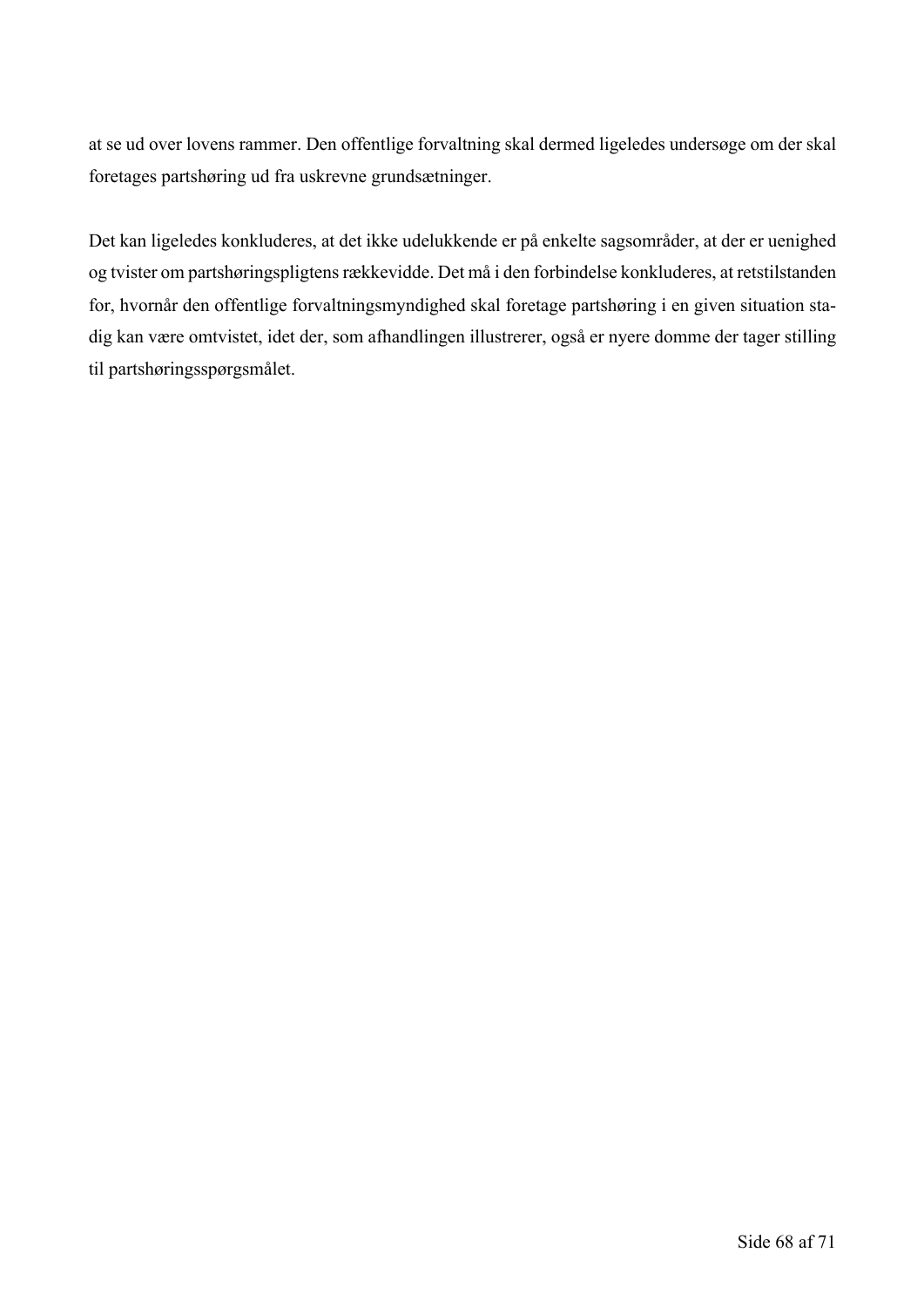## 7. Litteraturliste

#### Lovgivning

- Lov nr. 571 af 19/12/1985, Den oprindelige forvaltningslov
- Lovbekendtgørelse nr. 349 af 22/03/2013, Ombudsmandsloven
- Lov nr. 638 af 12/06/2013, Lov om ændring af forvaltningsloven og retsplejeloven (Ændringer i lyset af lov om offentlighed i forvaltningen)
- Lovbekendtgørelse nr. 422 af 22/04/2014, Forvaltningsloven
- Lovbekendtgørelse nr. 1070 af 24/08/2018, Erstatningsansvarsloven
- Lovbekendtgørelse nr. 145 af 24/02/2020, Offentlighedsloven

#### Forarbejder

- Folketingstidende 1985/86, tillæg A, L 4 som fremsat
- Folketingstidende 1985/86, tillæg A, L 5 som fremsat
- § Folketingstidende 2012-13, L 145 som fremsat
- Folketingstidende 2017-18, tillæg A, L 31 som fremsat

#### Praksis

#### *Retspraksis*

- § U.2005.2111 H
- § U.2007.651 V
- § U.2007.1731 V
- $\bullet$  U.2010.3009 Ø
- § BS-14976/2018-KBH
	- o Utrykt dom omhandlende adskillelse af et asylpar, afsagt af Københavns byret den 1. marts 2019
- **U.2021.93 V**
- § U.2021.1588 V

#### *Ombudsmandspraksis*

- FOB 2002.272
- FOB 2007.363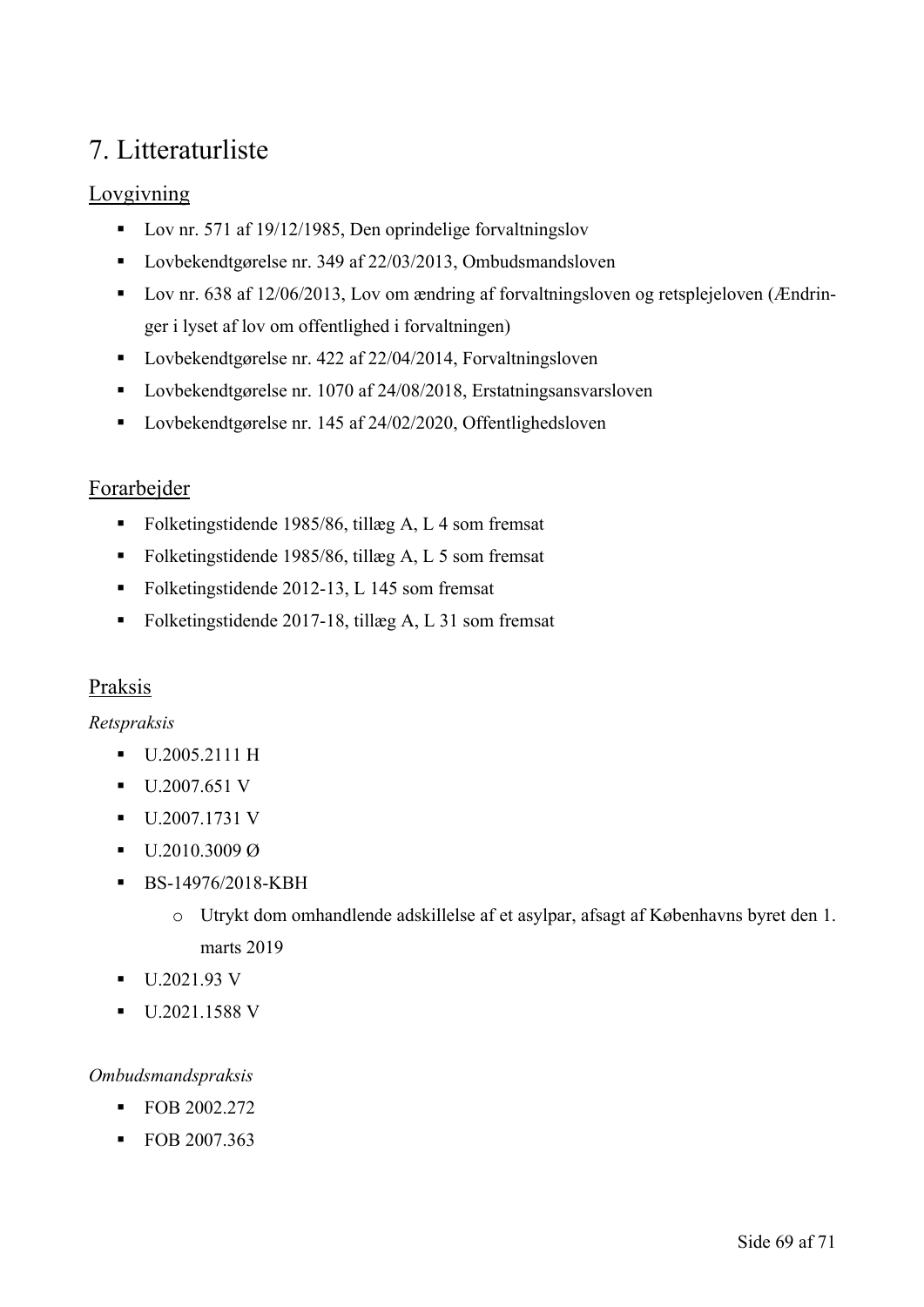- § FOB 2011 20-7
- FOB 2014-30
- FOB 2019-29
- § FOB 2021-5

#### Juridiske litteratur

#### *Bøger*

- Bønsing, S. (2018). *Almindelig forvaltningsret*. Djøf Forlag.
- § Fenger, N. (2021). *Forvaltningsloven med kommentarer.* Jurist- og Økonomforbundets Forlag.
- § Munk-Hansen, C. (2017). *Den juridiske løsning - introduktion til juridiske metode.* Jurist- og Økonomforbundets Forlag.
- Munk-Hansen, C. (2018). *Retsvidenskabsteori*. Djøf Forlag.
- Olesen, N. K. og Lilja, T.M. (2016). *Domsanalyse*. Samfundslitteratur.
- Revsbech, K. m.fl. (2016). *Forvaltningsret Almindelige emner*. Jurist- og Økonomforbundets Forlag.
- Revsbech, K. m.fl. (2019). *Forvaltningsret Sagsbehandling*. Jurist- og Økonomforbundets Forlag.
- § Rønsholdt, S. (2014). *Forvaltningsret – Retssikkerhed proces sagsbehandling.* Karnov Group Denmark A/S
- von Eyben, B. og Isager, H. (2019). *Lærebog i erstatningsret*. Djøf Forlag

#### *Hjemmeside*

§ Folketingets Ombudsmand (2021): *Overblik #9 om partshøring.* Myndighedsguiden. Fundet den 29. januar 2022 på hjemmesiden: https://www.ombudsmanden.dk/myndighedsguiden/generel-forvaltningsret/partshoering/